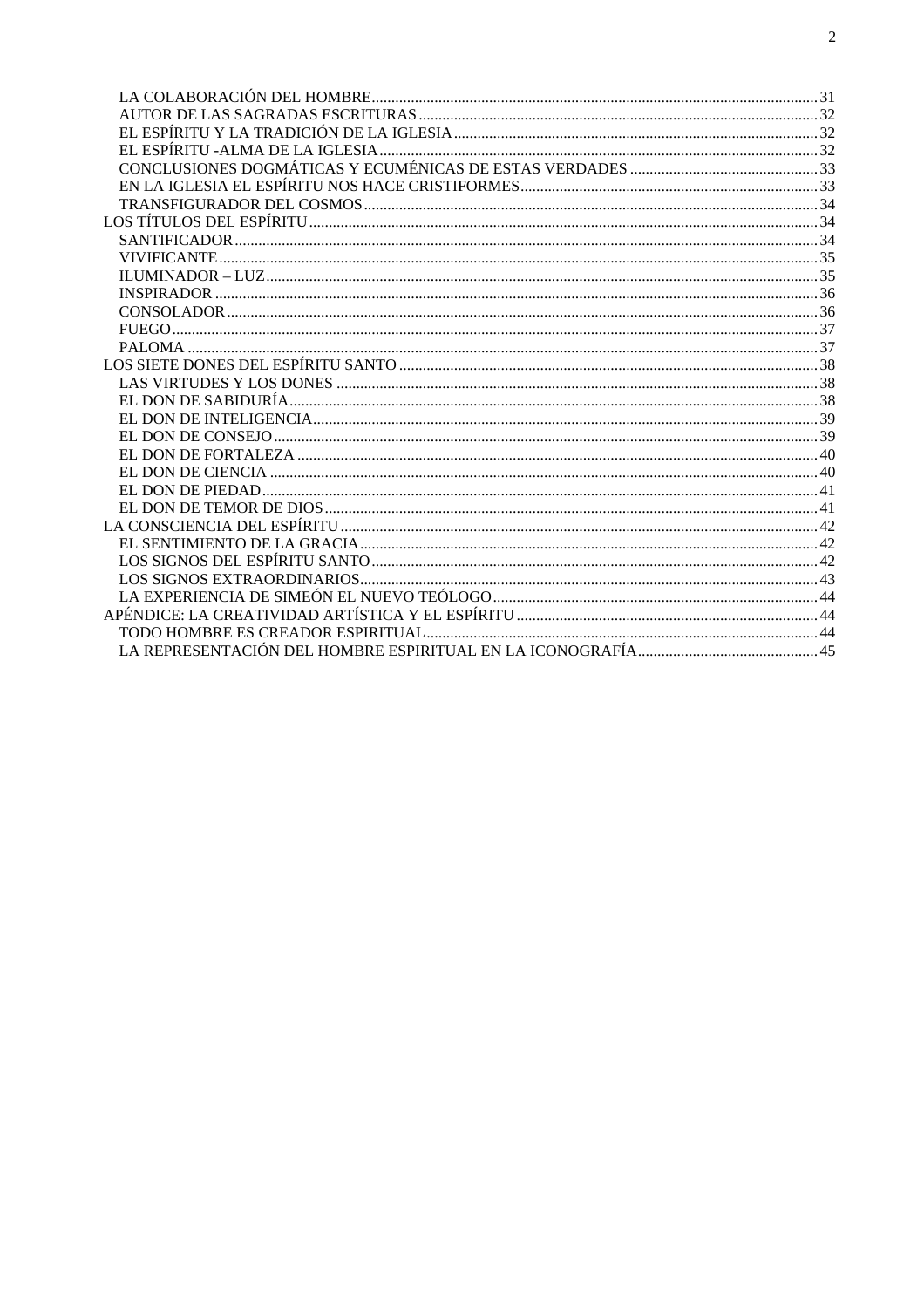# <span id="page-2-0"></span>**DOCE CATEQUESIS SOBRE EL ESPIRITU SANTO (Sebastián Fuster O.P.)**

## *CATEQUESIS PRIMERA: NO SE PUEDE SER «HOMBRE» SIN EL ESPÍRITU*

### **ÉSTE NO ES EL MUNDO QUE DIOS QUIERE**

El mundo que nos ha tocado vivir no es el universo que Dios quiso. El lo creó bueno y hermoso; el hombre lo ha estropeado. Al atardecer de cada día, al asomarse a contemplar la obra de sus manos, quedaba extasiado ante tanta belleza (Gn 1,12.18.21...). Quiso crear una fraternidad universal en la que los hombres pudiesen mirarse como hermanos y en la que, creciendo en el amor, fueran realizándose en plenitud hasta «participar la misma vida divina» (LG 2) Pero los hombres inventaron las armas y se mataron con bombas atómicas. Hoy el mal lo invade todo. Guerras, terrorismo, paro, hambre, injusticias... La libertad del hombre ha ido haciendo fracasar los proyectos de Dios.

## **EL CRISTIANO PUEDE HACER REALIDAD EL PROYECTO DE DIOS**

1. A pesar de todo, el Padre Dios «no nos abandonó al poder de la muerte sino que, compadecido, tendió la mano a todos para que le encuentre el que le busque» (Pleg.Euc.1V). Pronunció su Palabra que acampó entre nosotros (Jn 1,12). Se encarnó, haciéndose hombre en Jesús de Nazaret. Compartió en todo nuestra condición humana. Antes de ser conducido a la cruz, prometió el envío del Espíritu Santo: «No os dejaré abandonados. Permaneceré con vosotros. El mundo no me verá, pero vosotros me veréis... Rogaré al Padre para que os envíe otro abogado que os ayude y esté siempre con vosotros» (Jn 14,16-18).

2. Entre los oficios de este Espíritu están el de interpretar y recordar las enseñanzas de Cristo (Jn 14,26); el de fortalecer ante las dificultades para dar testimonio de su mensaje (Jn 15,26); el de reducir al silencio los ataques del mundo (Jn 16,711); el de conducirnos hasta la verdad plena y saber leer el porvenir (Jn 16, 12-15).

3. Pues bien, la promesa se está realizando hoy. Ya san Pedro, el día de Pentecostés, afirmó que se estaba cumpliendo la profecía (Hc 2,17) y añadió que se seguiría llevando a cabo «en vuestros hijos y en todos los de lejos». Los de lejos somos nosotros, los que en un tiempo no éramos pueblo, y ahora somos el pueblo de Dios (Ef 2,13). Depende, pues, de nosotros -al menos en parte- el que el primer proyecto de Dios, al crear el mundo, vaya siendo realidad. Los cielos nuevos y la tierra nueva ha comenzado ya (Ap. 21,1). Es posible una sociedad hecha de hermanos, donde no haya ni luto ni sangre. «Serán vecinos el lobo y el cordero; el leopardo se echará con el cabrito; el novillo y el cachorro pacerán juntos» (Is 11,6). Todo depende que decidamos o no vivir «según el Espíritu».

4. Porque se puede vivir «según la carne» y se puede vivir «según el Espíritu».. La expresión es de san Pablo en 1Co c.2. Entiéndase bien. Vivir según la carne no es idéntico a vivir dominado por las pasiones desordenadas o los bajos instintos. Para Pablo vivir «según la carne» es como vivir «a lo humano», es decir, a obrar de acuerdo a los principios de una lógica racional. En cambio, vivir «según el Espíritu» es actuar conforme a unos criterios sobre-humanos.

 Hay personas que no aceptan el cristianismo y son merecedores de todo respeto. Buscadores de la verdad, intelectuales competentes, profesionales responsables. Hombres honrados. Juzgan de las cosas a tenor de los datos científicos o a la luz de la filosofía, en una palabra, por la «prudencia humana». A esto le llama Pablo vivir «según la carne», es decir, «a lo humano». Pero estas personas «no aceptan las cosas de Dios; son necedad para ellos. No las pueden entender... En cambio, el hombre espiritual lo juzga todo, aunque a él nadie logre entenderle» (1Co 2,14).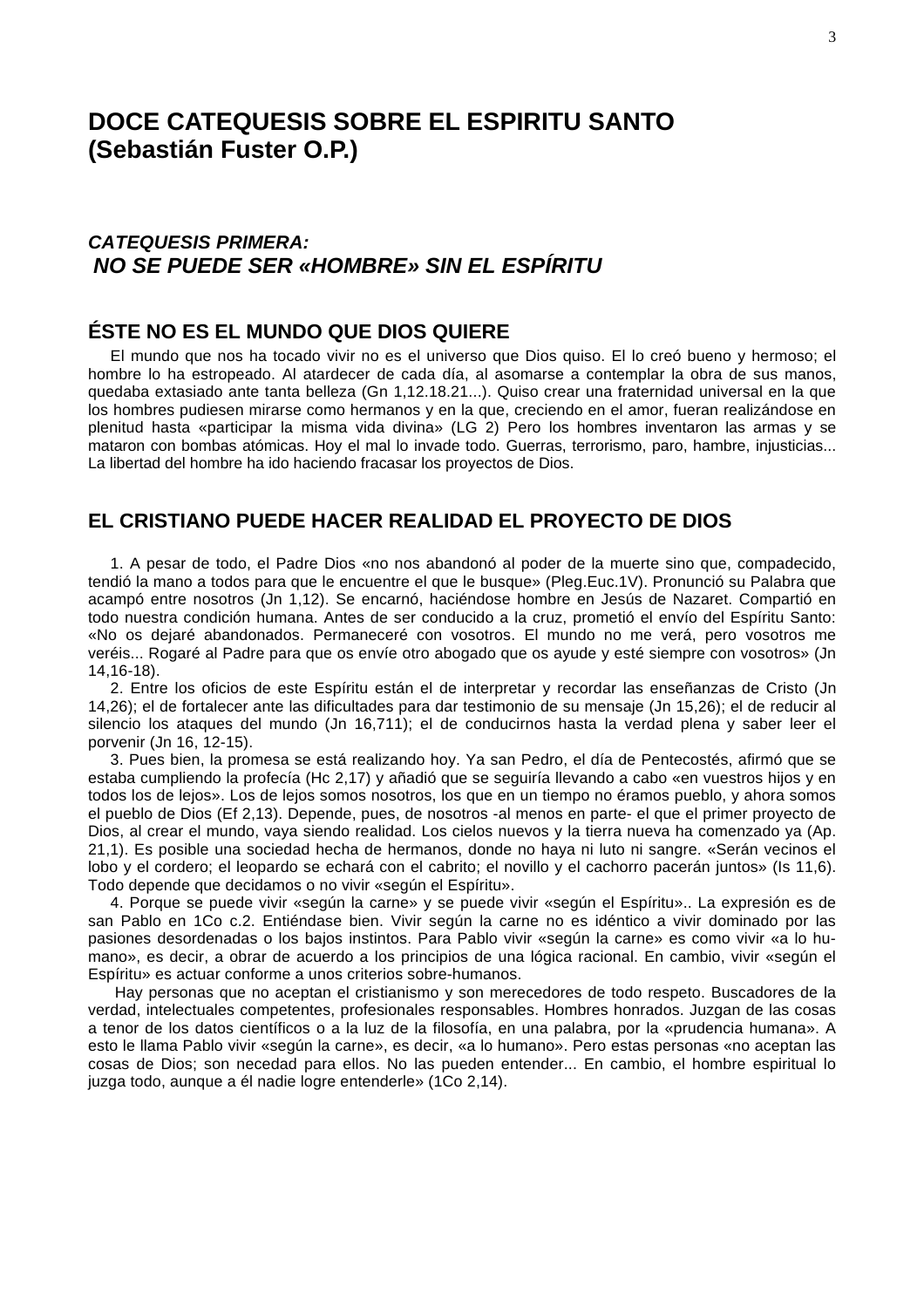### <span id="page-3-0"></span>**EL VERDADERO HUMANISMO**

1. No faltan hoy teorías que quieren justificar el ateísmo, como si la persona humana pudiera realizarse en plenitud sin recurrir a una relación trascendente, realizándose en la pura inmanencia. Dios «aliena», se dice. El hombre ha alcanzado su mayoría de edad y Dios ha quedado relegado al desván como un trasto viejo, o se le exhibe como objeto de recuerdo en un museo de antigüedades.

2. Pero los «humanismos» no acaban de llenar. Hablar de plenitud humana sin contar con Dios es mutilar al hombre/mujer. Al antiguo mito del «Prometeo» sucedió el de «Sísifo», siendo ambos una dramática confesión de la impotencia humana para ser feliz por sí mismo. Prometeo robó fuego del Olimpo para bajarlo a los hombres, pero fue castigado por Zeus a permanecer encadenado a una roca, en la cima de la montaña, pisoteado eternamente en el vientre por un águila. Sísifo tenía que subir una gran piedra a lo Alto del mundo y cuando arañaba ya la cumbre, la piedra le rodaba hacia abajo, viéndose obligado a iniciar de nuevo la ascensión.

 3. Por otra parte, y entre nosotros -quizás para contrastar lo dicho anteriormente- se habla mucho de «valores humanos» y se presenta a Cristo como el auténtico modelo de «hombre perfecto», apoyándose con frecuencia en un texto del Vaticano II, que dice: «Trabajó con manos de hombre, pensó con inteligencia de hombre, obró con voluntad de hombre, amó con corazón de hombre» (GS 22).

4. Es un texto que, ciertamente, hay que proclamar. Reafirmar la humanidad de Cristo resulta imprescindible. Pero hay que hacerlo sin soslayar su dimensión trinitaria -conviene hacer esto sin omitir aquello- como hace el Concilio, cuando continúa: «El hombre cristiano, conformado con la imagen del Hijo, que es el Primogénito entre muchos hermanos, recibe las primicias del Espíritu, las cuales le capacitan para cumplir la ley nueva del amor» (GS 22).

## **APRENDICES DE CRISTIANOS**

1. Visto así, nadie puede considerarse ya cristiano. «Quien no tiene el Espíritu de Cristo, éste no es de Cristo» (Rm 8,9). Ser cristiano es mucho más que cumplir con unos mandamientos o celebrar unos sacramentos. Ser cristiano supone un «hacerse», un quehacer: un ir captando las ondas del Espíritu y dejarse conducir por ellas. Es un proceso largo, la tarea de toda una vida.

2. En este proceso hay, sin duda, dos elementos decisivos: el don del Espíritu por parte del Padre y del Hijo; y la opción de fe por parte del hombre. El Padre toma la iniciativa y envía a su Hijo al mundo. El Hijo promete el Espíritu. El Espíritu sopla como don del Padre y del Hijo. El hombre acepta o rechaza.

3. San Ireneo (siglo II) lo explicaba así: «No rechaces el injerto dando gusto a la carne. Dice el Apóstol: «Tú eras olivo silvestre, pero te han injertado de olivo bueno y te has hecho igual que el tronco de savia del olivo» (Rm 11,17). Si después del injerto, el olivo silvestre sigue siendo tan silvestre como antes, «será cortado y arrojado al fuego» (Mt 7,19); pero si aguanta el injerto y se transforma en un olivo bueno, llegará a dar fruto y será digno de ser plantado en el jardín del rey. Así sucede con los hombres: si acogen el Espíritu de Dios y progresan en la fe, producen fruto y llegan a ser hombres espirituales, dignos de ser plantados en el jardín de Dios. Por el contrario, si resisten al Espíritu, permanecen en lo que eran, carne, y no llegan a poseer el Reino de Dios (1Co 15,50)» (AdvHaer.V,9,5).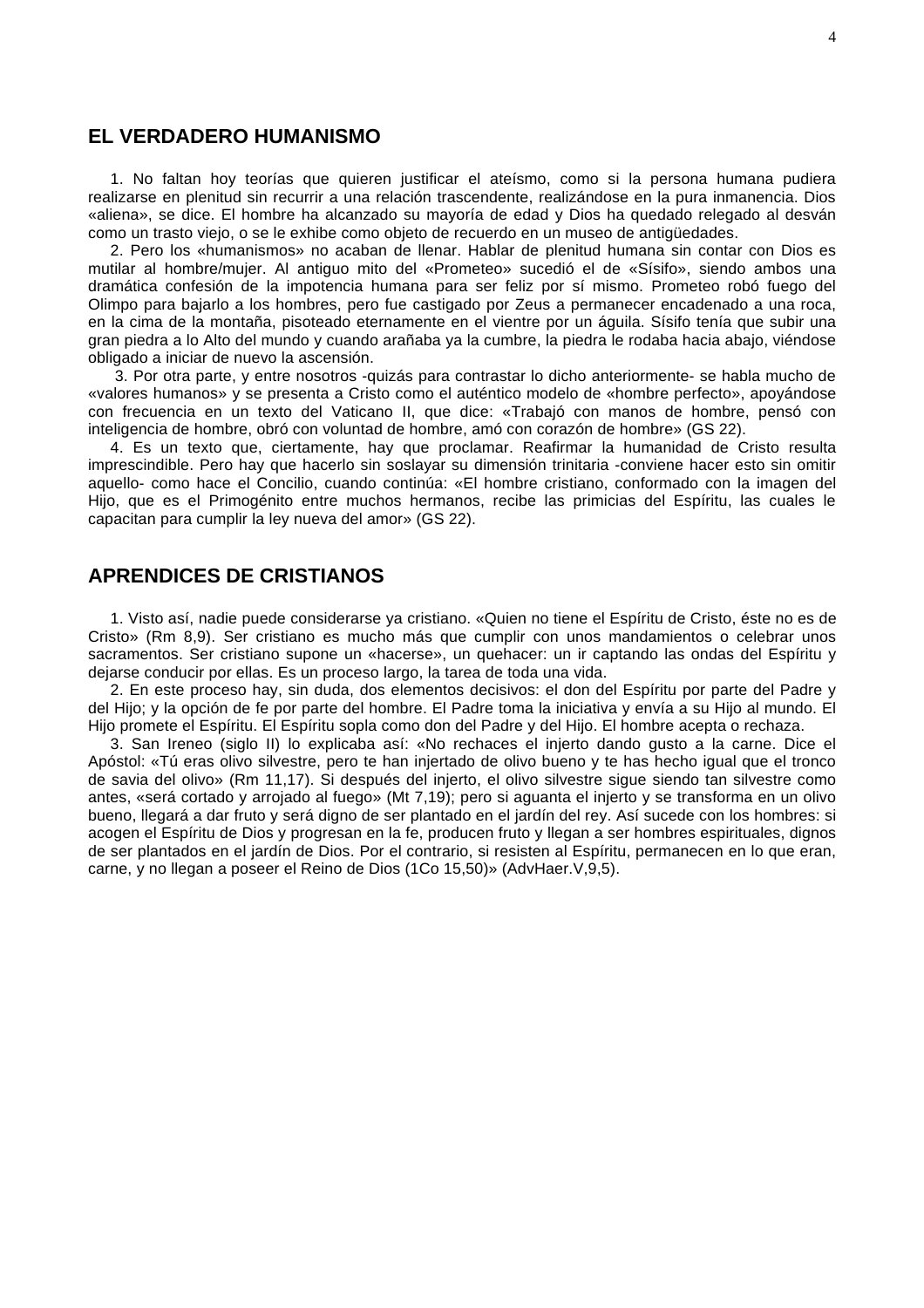# <span id="page-4-0"></span>*CATEQUESIS SEGUNDA: JESÚS NO ES EL «CRISTO» SIN EL ESPÍRITU SANTO*

# **UNA HISTORIA «PROFÉTICA»**

1. Dios-PADRE creó el mundo «con sus dos manos, la Palabra y el Espíritu». La expresión es de San Ireneo. Lo que quiere decirse es que quien crea el mundo no es un Primer Ser, fruto de unas pruebas filosóficas, sino el Dios trinitario que se nos reveló en Cristo: crea el Padre por la Palabra y con el Espíritu. Dijo «Hay luz y hubo luz» (Gn 1,3) y el Espíritu aleteaba sobre las aguas (Gn 1,2). Dios crea al ser humano por amor, plasmando en él su propia imagen, es decir, haciéndole inteligente y libre, dotado de un querer autónomo.

2. Desfigurada la imagen de Dios en el hombre/mujer a causa del pecado, el Padre no le abandona al poder de la muerte (P1eg.Euc.1V), antes bien le sale al encuentro continuamente como mendigando una respuesta de amor, y va preparando la historia proféticamente hasta la llegada del Mesías.

«Proféticamente» quiere decir dos cosas: Primero, que el Espíritu de Dios aleteaba sobre el caos del tiempo, soplando sobre los hombres, preparándoles interiormente para la recepción de Cristo, la Palabra encarnada; Segundo, que el Espíritu fue hablando por los profetas.

3. En este sentido, como dice el Papa Juan Pablo II, «el misterio de la Encarnación constituye el culmen de esta dádiva y de esta comunicación divina» (TMA 44). La Palabra se hace carne en el seno de la Virgen por obra del Espíritu Santo. Por otra parte, Jesús actúa «como un hombre cualquiera», hecho «uno de tantos», en todo igual a nosotros menos en el pecado.

### **NO SE LE PUEDE ENTENDER**

1. A Jesús no se le entiende sin el Espíritu. Humanamente hablando es una locura, una necedad (1Co 1,18). Llama la atención cómo los Apóstoles que le acompañan por todas partes y hasta reciben del Maestro lecciones especializadas (Mc 4,10), al cabo de tres años sigan sin entenderle. Cristo tuvo que enfadarse con frecuencia. «¡Apártate de mí, Satanás!», recrimina a Pedro (Mt 16,23). Y cuántas veces se lamenta: «¡Hombres de poca fe!»(Mc 14,31; Lc 8,22), «¿Aún no comprendéis?» (Mt 16,9), «¿Hasta cuándo tendré que estar con vosotros?» (Lc 9,21). No entienden.

- ¡Muéstranos al Padre y nos basta!- «Pero, Felipe, ¿tanto tiempo con vosotros y todavía no me entendéis?» (Jn 14,9).- ¡Enséñanos el camino y nos basta!- «¡El Camino soy yo, Tomás» (Jn 14,5).

No comprendían (Jn 8,27). No captaron que se refería a la muerte de Lázaro cuando les hablaba de «dormición» (Jn 11,12), ni vislumbraron a qué comida aludía al decir: «Mi alimento es hacer la voluntad del Padre» (Jn 4,33).

2. A Cristo no se le comprende humanamente. Puede ser considerado a lo máximo como un gran personaje, un líder singular, un maestro extraordinario, un hombre ejemplar, pero «nadie puede exclamar «Jesús es Señor» si no es bajo la acción del Espíritu Santo» (1Co 12,3). El hombre-filósofo, por muy sabio y honrado que sea, no puede captar las cosas de Dios; resultan para él «locura» (1Co 2,14), no puede entenderlas.

3. Sólo una experiencia, bajo la acción del Espíritu, permite «conocer» que el hombre-Jesús es el Hijo -y que el Yahvéh todopoderoso es el «abbá» (1Co 8,15). De hecho, cuando llega Pentecostés e irrumpe el Espíritu, los Apóstoles quedan transformados. Testigos de la Resurrección, son hasta capaces de desafiar a las autoridades (Hc 4,19) y de entregar su vida al martirio.

4. San Ireneo (s.II) lo explicaba así: «El bautismo nos otorga el nuevo nacimiento en Dios Padre, por medio de su Hijo, en el Espíritu Santo. Porque quienes llevan el Espíritu de Dios son conducidos al Verbo, o sea, al Hijo; el Hijo los presenta al Padre y el Padre les dona la incorruptibilidad. Por consiguiente, sin el Espíritu no es posible ver al Hijo de Dios, y sin el Hijo nadie puede acercarse al Padre. Porque el conocimiento del Padre es el Hijo y el conocimiento del Hijo tiene lugar por medio del Espíritu Santo ... ».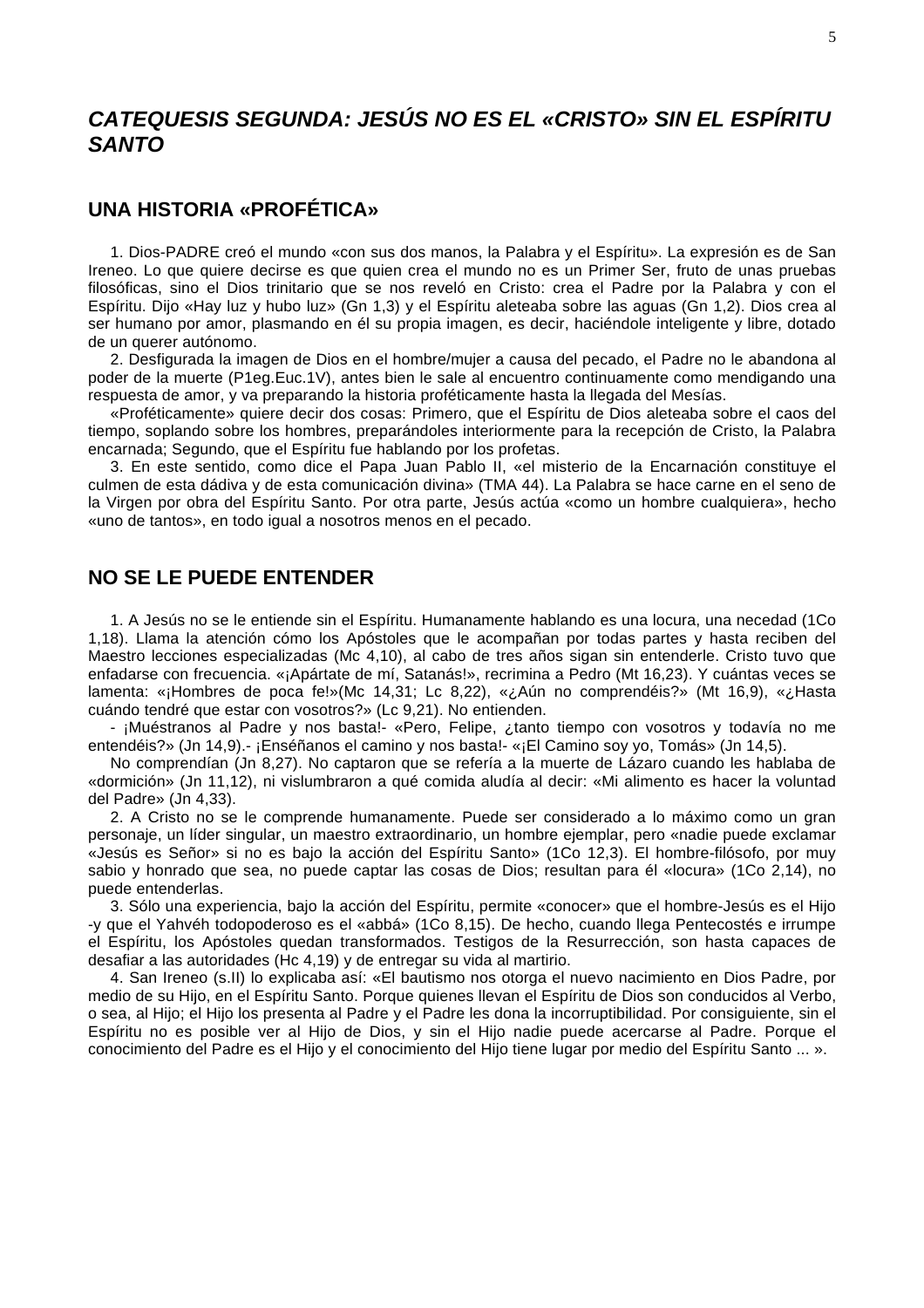# <span id="page-5-0"></span>**EL ESPÍRITU OS ENSEÑARÁ Y OS RECORDARÁ**

1. Discípulo de san Policarpo -que lo fue a su vez del evangelista san Juan- Ireneo no hace sino transmitir la enseñanza del Apóstol.

Se lee en Jn 14,18-26: «No os dejaré huérfanos. Volveré a vosotros. Dentro de poco el mundo ya no me verá, pero vosotros me veréis porque yo vivo y también vosotros viviréis. Aquel día comprenderéis que yo estoy en mi Padre y vosotros en Mí y yo en vosotros... El Abogado, el Espíritu Santo, a quien el Padre enviará en mi nombre hará que recordéis cuanto yo os he enseñado y os lo explicará todo».

2. Según esto, el Espíritu enseña y recuerda.

ENSEÑA. Esto quiere decir que actúa como maestro. Es cierto que a Jesús le llamamos también «el Maestro». Pero hay una gran diferencia. Cristo actuó comunicando con palabras humanas una Buena Noticia. El Espíritu no actúa exteriormente, sino en el interior del oyente. Es el Maestro que nos hace capaces de captar la doctrina del Señor.

RECUERDA. No es sólo «memorizar» las palabras dichas en el pasado para que no se olviden. Se trata más bien de hacer presente, de actualizar hoy lo que sucedió entonces. «Este es el memorial de nuestra fe», se dice en la Eucaristía para dar a entender que Cristo sigue entregando hoy su vida por nosotros. No es un simple recuerdo: entraña una «actualización».

3. Por esto, el recordar, fruto del Espíritu, supone dos cosas: por una parte, fidelidad a lo permanente de la Palabra; por otra, creatividad o, si se quiere, escucha del oyente contemporáneo a quien va dirigida. La fidelidad a Cristo no equivale a continuar diciendo y haciendo las mismas cosas de siempre. La letra mata, el espíritu da vida. Hay que ser fieles al Evangelio teniendo, al mismo tiempo, la creatividad suficiente para transmitir la fe de siempre con formas nuevas a un hombre que es diferente.

### **ANTE EL TERCER MILENIO**

En todo caso, es el Espíritu quien hace en cada momento de la historia que sepamos traducir la Palabra para que sea una palabra viva, dinamizadora, que responda a los interrogantes humanos. Por esto, como dice el Papa, «la Iglesia no puede prepararse al cumplimiento bimilenario de otro modo si no es por el Espíritu Santo. Lo que en la plenitud de los tiempos se realizó por obra del Espíritu Santo, solamente por obra suya puede ahora surgir de la memoria de la Iglesia» (TMA 44).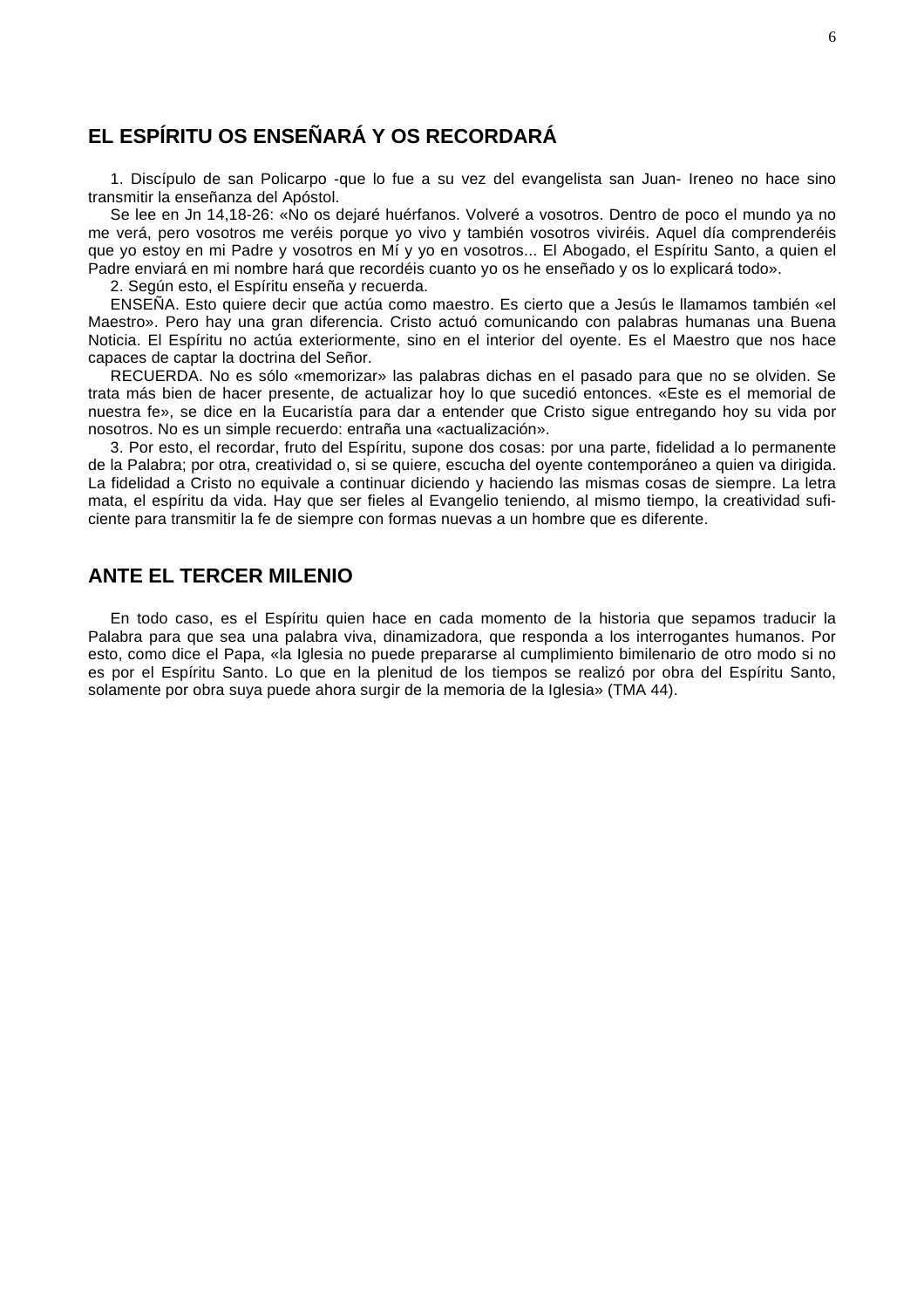# <span id="page-6-0"></span>*CATEQUESIS TERCERA: EL ESPIRITU ACTÚA MÁS ALLÁ DE LA IGLESIA*

# **EL ESPÍRITU SOPLA DONDE QUIERE (Jn 3,8)**

Los profetas habían anunciado que todos los pueblos subirían a Jerusalén (Is-2;2; 60,11; Zac 8,20) arrastrados por el viento del Espíritu (Is 42 y 43; Jer 23,24; Sal 139). Aunque el hombre y toda la creación están sometidos, muy a su pesar, al mal y a la esclavitud, el Espíritu alienta en ellos la esperanza de libertad (Rm 8, 19-22). El libro de los Hechos nos presenta una iglesia que, a pesar de sus flaquezas, vive al «aire» de Jesús. El Espíritu conduce primero a Felipe (Hc 8,29.39), después a Pedro (10,19-11,12) a evangelizar a los paganos. Es el Espíritu quien designa a Bernabé y a Pablo para partir en misión (Hc 13,2.4.). Igualmente es Él quien inspira a Pablo, en contra de sus previsiones, a «pasar a Macedonia» (Hc 16,6-10).

### **SANTOS PADRES**

El Ambrosiaster, discípulo de san Ambrosio (+397), acuñó esta frase:-«Toda verdad, la diga quien la diga, procede del Espíritu Santo». Santo Tomás la hace suya (aunque la atribuye a san Ambrosio). Para él, nadie hay tan malo que no tenga algo de bueno y nadie tan falso que no posea verdad. El mundo entero es una «gracia de Dios». El Espíritu aletea en el caos (Gn 1,1). Cuando alguien le abre la ventana, invade como aire impetuoso. Cuando se la cierra, penetra suave e invisible, sutil, por las rendijas del corazón.

San Justino (+165) hablaba de cómo los antiguos filósofos, gracias a las semillas del Logos esparcidas sobre la humanidad entera, habían logrado conocer parte de la verdad revelada luego plenamente en Cristo.

Clemente de Alejandría (+215) comparaba la filosofía griega con el Antiguo Testamento: lo que éste fue para los judíos fue aquélla para los gentiles, una preparación para la verdad evangélica .

Suyo es este sugerente texto:

«El Verbo de Dios ha abandonado la lira y la cítara, instrumentos sin alma, para entregarse por el Espíritu Santo al mundo entero concentrado en el hombre; se sirve de él como de instrumento con voces múltiples y, acompañándose de su canto de este instrumento que es el hombre, ejecuta la pieza de Dios». «Dios es la causa de todas las cosas hermosas; de unas lo es de una manera principal, como del Antiguo y Nuevo Testamento; de otras, secundariamente, como de la Filosofía. Y ésta tal vez ha sido dada principalmente a los griegos antes de que el Señor les llame también; porque ella condujo a los griegos hacia Cristo, como la Ley a los hebreos». En otra parte escribe: «El gnóstico espiritual es discípulo del Espíritu Santo».

Si para Clemente el Espíritu Santo es el Director que lleva la batuta en el gran concierto cósmico, para san Ireneo (+202) es el Director «del gran teatro del mundo». Escribe: «Quien se deja conducir por el Espíritu posee una firmeza inquebrantable. Tiene una fe íntegra con respecto al Padre «de quien» vienen todas las cosas. Posee una adhesión firme con respecto al Hijo «por quien» vienen todas las cosas. Y abriga una seguridad invencible con respecto al Espíritu Santo, que da el conocimiento de la verdad y pone en escena, en cada generación, los proyectos del Padre y del Hijo, para bien de la humanidad»

### **VATICANO II**

En GS 28, el Concilio pide amor y respeto hacia quienes «no son de los nuestros: «Quienes sienten u obran de modo distinto al nuestro en materia social, política e incluso religiosa, deben ser también objeto de nuestro respeto y amor. Cuanto más humana y caritativa sea nuestra comprensión íntima de su manera de sentir, mayor será la facilidad para establecer con ellos el diálogo». Y todo ello porque el Espíritu de Cristo «no está lejos» de quienes trabajan por el hombre: Hay quienes trabajan para que «se facilite al hombre todo lo que éste necesita para vivir una vida verdaderamente humana, como son el alimento, el vestido, la vivienda, el derecho a la libre elección de estado y a fundar una familia, a la educación, al trabajo, a la buena fama, al respeto, a una adecuada información, a obrar de acuerdo con la norma recta de su conciencia... El Espíritu de Dios, que con admirable providencia guía el curso de los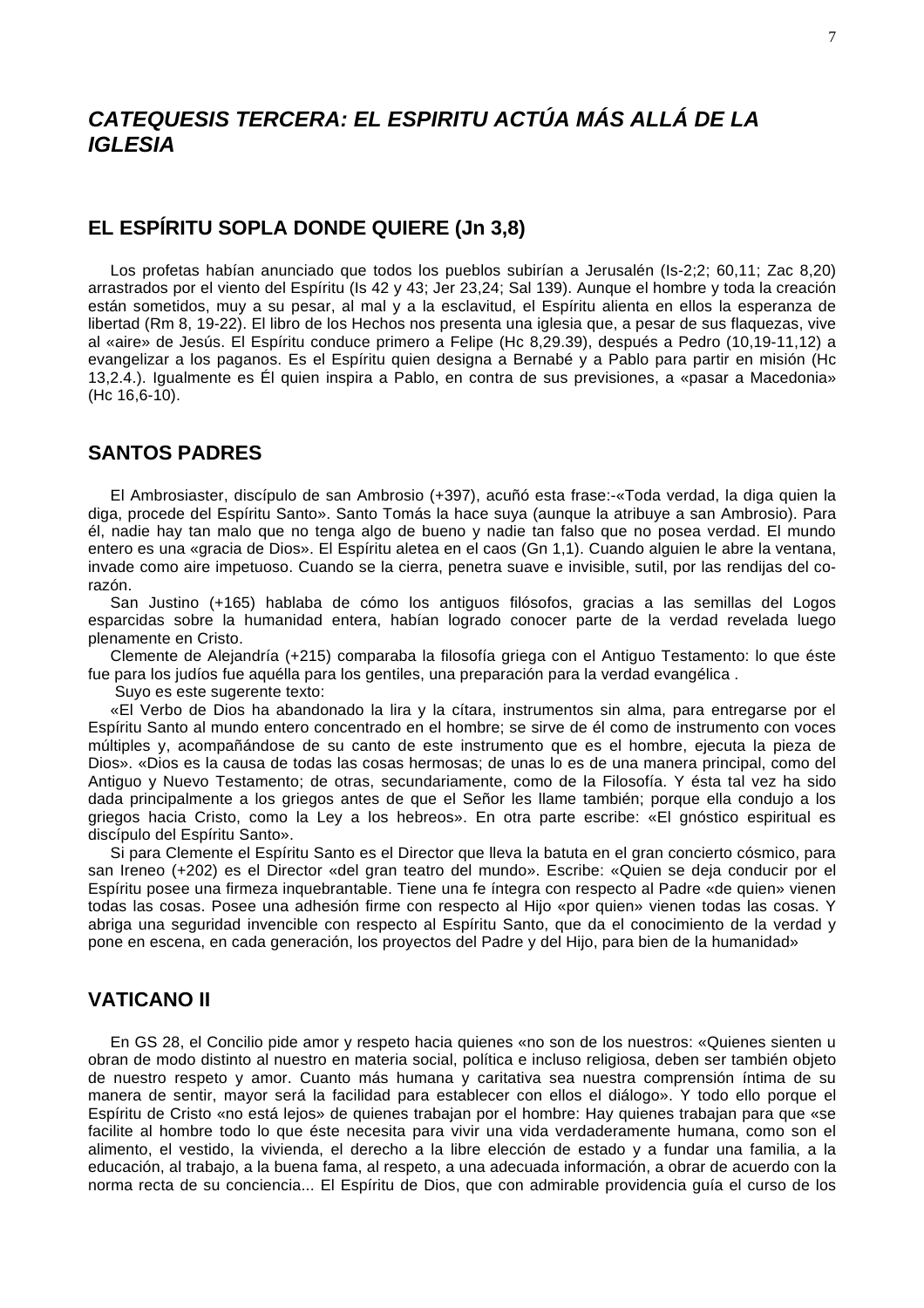<span id="page-7-0"></span>tiempos y renueva la faz de la tierra, no es ajeno a esta evolución. Y, por su parte, el fermento evangélico ha despertado y despierta en el corazón del hombre esta irrefrenable exigencia de dignidad» (GS 26).

En GS 38 lo afirma más clara y explícitamente. Aquí es el Espíritu mismo quien despierta y alienta el dinamismo a favor del hombre: «Constituido Señor por su resurrección, Cristo, al que le ha sido dada toda potestad en el cielo y en la tierra, obra ya por la virtud de su Espíritu en el corazón del hombre, no sólo despertando el anhelo del siglo futuro, sino alentando, purificando y robusteciendo también con ese deseo aquellos generosos propósitos con los que la familia humana intenta hacer más llevadera su propia vida y someter la tierra a este fin». De ahí que la Iglesia ha de saber «aprender» del mundo: «La experiencia del pasado, el progreso científico, los tesoros escondidos en las diversas culturas, permiten conocer más a fondo la naturaleza humana, abren nuevos caminos para la verdad y aprovechan también a la Iglesia» (GS 44).

## **JUAN PABLO II**

Juan Pablo II ha reafirmado estas ideas. «Hay que mirar atrás, comprender toda la acción del Espíritu Santo aún antes de Cristo, desde el principio, en todo el mundo, y especialmente en la economía de la Antigua Alianza» (DV 53). También al futuro: «Debemos mirar más abiertamente y caminar hacia el mar abierto, conscientes de que el viento sopla donde quiere»(DV 53). El Espíritu de la verdad «actúa - (también)- más allá de los confines del Cuerpo místico», había dicho en Redemptor Hominis (n.6) y lo repitió en Dominunt et Vivificantem (n.53). He aquí sus palabras:

«Siguiendo el tema del Jubileo, no es posible limitarse a los dos mil años transcurridos desde el nacimiento de Cristo. Hay que mirar atrás, comprender toda la acción del Espíritu Santo aún antes de Cristo; desde el principio, en todo el mundo y, especialmente, en la economía de la Antigua Alianza. En efecto, esta acción en todo lugar y tiempo, más aún, en cada hombre, se ha desarrollado según el plan eterno de salvación, por el cual está íntimamente unida al misterio de la Encarnación y de la Redención, que a su vez ejerció su influjo en los creyentes en Cristo que había de venir. Esto lo atestigua de modo particular la «Carta a los Efesios»...

Pero siempre en la perspectiva del gran Jubileo, debemos mirar más abiertamente y caminar «hacia el mar abierto», conscientes de que «el viento sopla donde quiere», según la imagen empleada por Jesús en el coloquio con Nicodemo. El Concilio Vaticano, centrado sobre todo en el tema de la Iglesia, nos recuerda la acción del Espíritu Santo incluso «fuera del cuerpo visible de la iglesia». Nos habla justamente de «todos los hombres de buena voluntad, en cuyo corazón obra la gracia de modo invisible. Cristo murió por todos, y la vocación suprema del hombre en realidad es tina sola, es decir, la divina».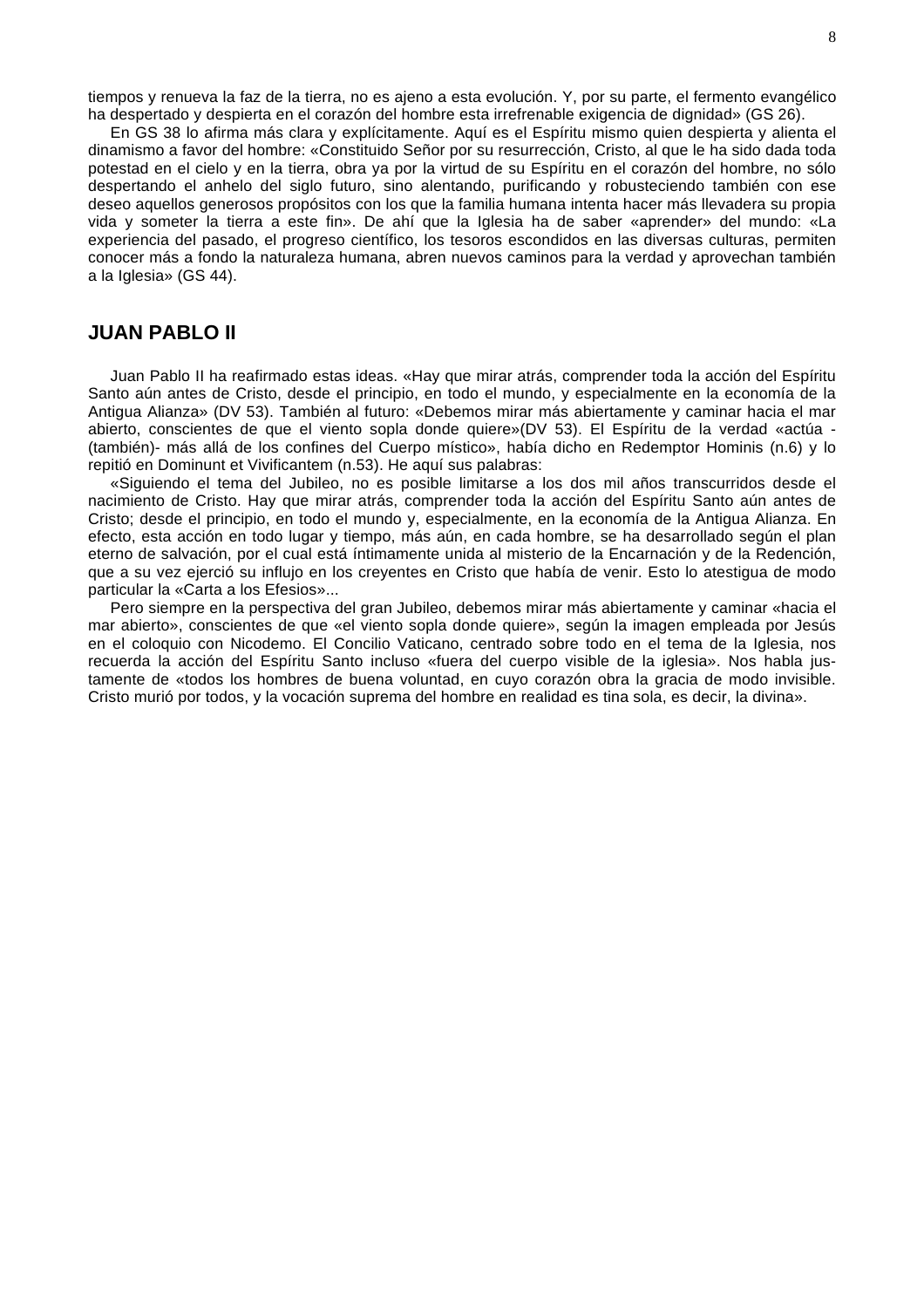# <span id="page-8-0"></span>*CATEQUESIS CUARTA: EL ESPÍRITU SE DA EN LA IGLESIA EFUSIÓN ESPECIAL*

El Espíritu, que se cernía ya al principio de la creación sobre el caos, y fue conduciendo luego la historia proféticamente, y continúa hoy soplando en todas partes, se hace presente de una forma singular en la Iglesia. La Iglesia nace propiamente en Pentecostés. Y, desde entonces, Iglesia-Espíritu van entrelazados.

Así como al Padre se le atribuye la creación y al Hijo la redención, al Espíritu se le apropia la Iglesia. La fe en el Espíritu va siempre acompañada de la Iglesia y la Iglesia se presenta como la obra propia del Espíritu. Creemos en el Padre que crea; en el Hijo que redime; en el Espíritu Santo que da vida a la Iglesia.

# **LA IGLESIA NACE DE CRISTO Y DEL ESPÍRITU**

La Iglesia nace de las «dos misiones» trinitarias: la ENCARNACIÓN y PENTECOSTÉS. Cristo, el Logos encarnado, instituye la Iglesia con sus manifestaciones externas: ministerio, jerarquía, culto, instituciones, etc. El Espíritu es el Vivificador, el que da la Vida a la Iglesia instituida por Cristo; el «alma». Aun suponiendo la dimensión de la Iglesia como sociedad perfecta y visible, hay que conceder la primacía al aspecto de «misterio de comunión». Santo Tomás escribe: «La cabeza tiene una clara superioridad sobre los miembros exteriores; pero el corazón tiene sobre ellos una influencia oculta. Y por este motivo se compara al Espíritu con el corazón, porque vivifica y une invisiblemente a la Iglesia; en cambio, Cristo se compara con la cabeza según su naturaleza visible, por la que, en cuanto hombre, es superior a todos los hombres»'. Es decir, la Iglesia es como un cuerpo, que tiene ciertamente una cabeza, pero la vida se la comunica el alma (corazón) que une, enlaza y vivifica a todos los miembros.

### **SE DA A LA COMUNIDAD**

 El Espíritu que sopla en todos y en todas partes, se comunica de un modo específico a quienes se abren a Él por la fe y se inician en la Iglesia por los sacramentos del Bautismo /Confirmación. Ahora bien, esta comunicación especial la reciben quienes se inician, no como individuos aislados, sino en razón de miembros. Es la comunidad quien recibe el don. Sólo se participa del mismo si se permanece unido al resto del cuerpo. Así como una mano desgajada no recibiría vida, tampoco una persona separada de la comunidad eclesial sería vivificada por el Espíritu.

 Según el libro de los Hechos, en Pentecostés, los discípulos estaban todos juntos en un mismo lugar (Hc 2,1) y tenían un mismo corazón, oraban en íntima armonía, perseveraban unánimes (Hc 1,14). Cada uno fue llenado de los dones del Espíritu porque formaba una unidad moral con los restantes discípulos. Pero la «unanimidad» se presenta ya como signo de la acción del Espíritu. Es decir: se juntaron, pero fue el Espíritu quien los unificó. El primer concilio de Jerusalén puede decir: «Hemos decidido el Espíritu Santo y nosotros...» (He 15,28). Desde Pentecostés, quienes creyeron y se bautizaron, fueron «asiduos a la común-unión» (He 2,42).

También para san Pablo, el Espíritu se da «para formar un solo cuerpo» (1Co 12,7). Cuando afirma que los cristianos son «templos de Dios» o del Espíritu (1Co 3,16; 6,19), la frase tiene una connotación comunitaria. No es que cada uno sea templo, sino que, como piedras vivas (1P 2,5), cada cual integra la construcción del santuario (Ef 2, 19-22).

Es, en realidad, lo que se proclama en los símbolos de la fe. Por más que nos remontemos hasta las fórmulas más antiguas, siempre se encuentra el artículo de la Iglesia unido al del Espíritu Santo. Ese mismo era el sentido de la confesión bautismal con su estructura trinitaria, tal como la vemos p.ej. en Tertuliano, Ireneo, Hipólito y muchos otros.

A finales del siglo IV, Dídimo el Ciego escribe que todo progreso en la verdad es debido a «este divino y magnífico Espíritu, autor, guía y promotor de la Iglesia», porque quien la funda es Cristo, mas quien le da vitalidad es el Espíritu:

«Fundó la Iglesia sobre los ríos, haciéndola, por decreto divino, capaz de recibir el Espíritu Santo, de donde fluyen, como de un manantial, las variadas gracias, que son otros tantos ríos de agua viva». Gracias a Él, la Iglesia se convierte en «madre». La fuente bautismal es como el seno de una madre siempre virgen que engendra para la vida a quienes creen.

 La Iglesia no es sólo la «esposa de Cristo» sino también «nuestra Madre», idea que probablemente toma de su maestro Orígenes: «La piscina (bautismal) de la Trinidad es taller para la salvación de todos los hombres fieles. Libra de los pecados a todos los que se lavan en ella y, permaneciendo virgen, se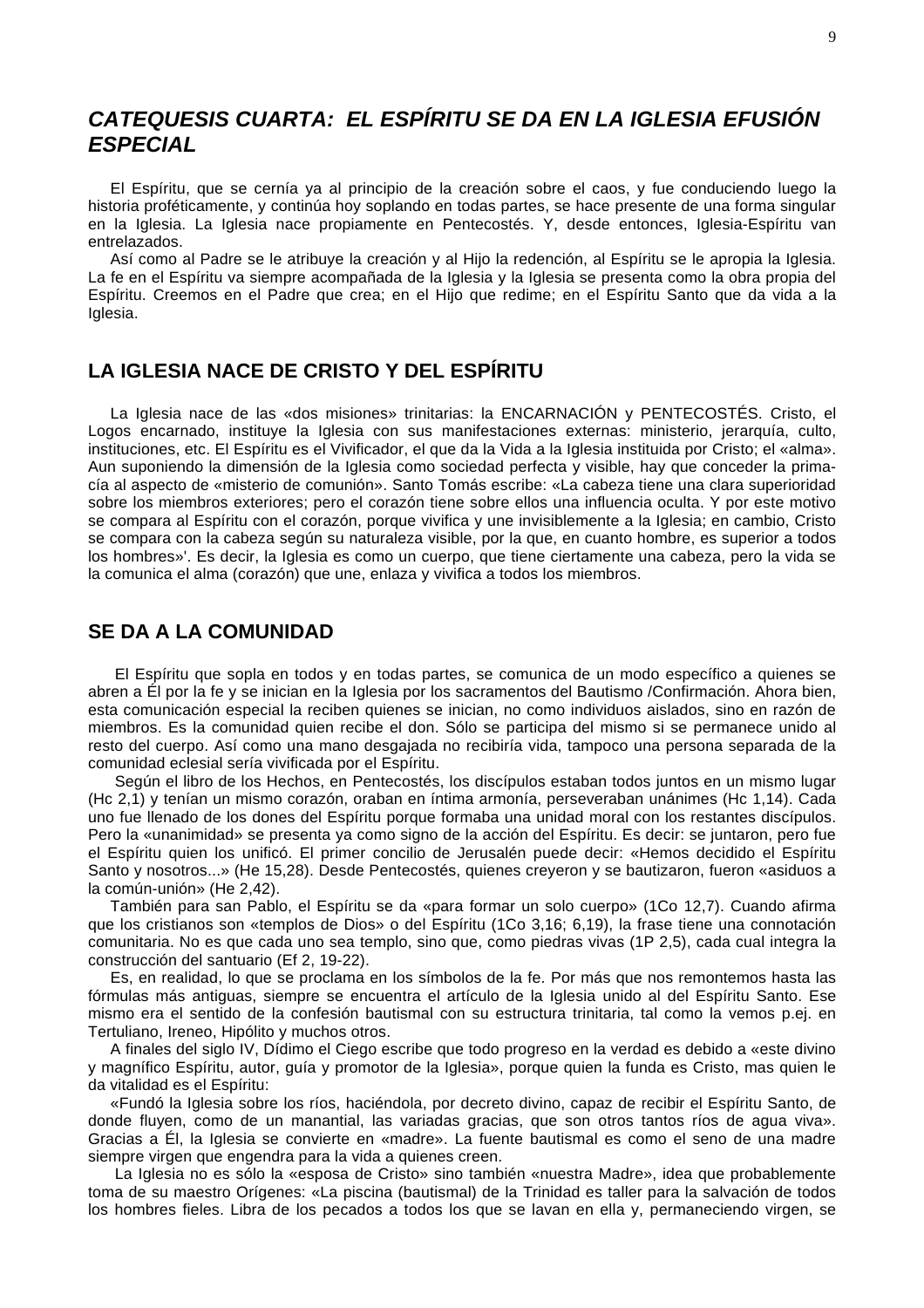<span id="page-9-0"></span>hace madre de todos por el Espíritu Santo» S. Agustín explica: «Después que hemos confesado a Jesucristo, Hijo de Dios y único Señor nuestro, como corresponde a la brevedad del Símbolo, añadimos que creemos también en el Espíritu Santo, para que se complete aquella Trinidad, que es Dios; a continuación se menciona la santa Iglesia... (porque) el recto orden de nuestra confesión exigía que la Iglesia apareciese unida a la Trinidad, como al inquilino su casa, como a Dios su templo y como al fundador su ciudad».

 S. Agustín insiste con frecuencia en parecidas ideas: Que lleguen a ser cuerpo de Cristo si quieren vivir del Espíritu de Cristo, porque es el Espíritu quien da vida al cuerpo de Cristo. La unidad es realizada por la caridad. ¿Y cuál es la fuente de la caridad? Pregúntalo al Apóstol «La caridad de Dios, dice, es difundida en nuestros corazones por el Espíritu Santo, que nos ha sido dado. Luego es el Espíritu quien vivifica, parque el Espíritu es quien hace que los miembros tengan vida.. Pero el Espíritu sólo da vida a los miembros que encuentra unidos al cuerpo, que informa y vivifica... Yo llamo espíritu a tu alma; y tuj alma sólo vivifica a los miembros que están unidos con tu cuerpo. Si separas uno, ya no es vivificado por tu alma, porque ya no forma parte de la unidad de tu cuerpo. Digo estas cosas para que nos enamoremos de la unidad y temamos la división».

Más adelante, los grandes teólogos medievales omitieron por norma la preposición «en» delante de «la Iglesia», dando a este hecho una significación teológica: «Creo en el Espíritu Santo, la santa Iglesia». La fe no recae en la Iglesia, sino en el Espíritu Santo que unifica, vivifica, santifica, «hace», en resumen, la Iglesia», de modo que, tanto si se usa como si se suprime la preposición «en», lo que quiere significarse es: «Creemos en el Espíritu Santo que unifica la Iglesia». «El Papa León dice que no debe añadirse la preposición "en", de forma que se pronuncie "en la santa Iglesia", sino que debe decirse: "la santa Iglesia"... Sin embargo, Anselmo afirma que puede decirse "en" con tal de que se entienda: "en el Espíritu Santo que unifica la Iglesia"».

«De la misma manera que en un hombre hay sólo un alma y un cuerpo y sin embargo sus miembros son distintos, así la Iglesia católica es un solo cuerpo que tiene diversos miembros. El alma que da vida a este cuerpo es el Espíritu Santo. Por esto, después de creer en el Espíritu Santo, debemos creer en la santa Iglesia Católica. En consecuencia, en nuestra confesión de fe se añade: "En la santa Iglesia católica"»

# *CATEQUESIS QUINTA: EXPERIENCIA DEL ESPÍRITU EN LA PRIMITIVA COMUNIDAD*

Son principalmente cuatro los «lugares» donde puede comprobarse que la primitiva comunidad cristiana vivía bajo una fuerte experiencia del Espíritu:

### **1. CARISMAS**

Una Iglesia sin carismas es para san Pablo una pobre Iglesia. Es preciso «aspirar celosamente» a ellos. En varias ocasiones lo advierte, incluso a la comunidad de Corinto que, por otra parte, se veía amenazada por su excesivo celo (1Co 12,31; 14,1.12.13.39). Lo que en realidad le preocupa es discernir cuáles son los auténticos (1Ts 5,19-22).

Hay carismas que se conceden en orden al ministerio (o función) a desempeñar: apóstoles; profetas/ doctores; pastores (1Co 12,28; Ef 4,11; Rm 12,7). Los hay que se otorgan más bien en orden a la vida. Conciernen a diversas actividades útiles para la comunidad: servicio, enseñanza, exhortación (predicación), obras de misericordia, palabra de sabiduría o de ciencia, fe eminente, don de curación, discernimiento de espíritus, etc. (1Co 12,8ss; Rm 12,6ss).- Las vocaciones particulares están igualmente fundadas en los carismas (1Co 7,7). También la caridad -virtud básica en el cristianismo- es un don del Espíritu Santo (1Co 12,31-14,1; Rm 5,5). Los carismas se conceden ordinariamente a todos (1Co 12,7; Ef 4,7), aunque a veces tengan un carácter extra-ordinario (milagros, curaciones, etc.). De todos ellos, el de profecía parece tener un lugar destacado, sino el principal. Se la menciona a veces como una actividad abierta a todos (1Co 14,29ss.39ss;Hc 2,17.39); otras se la presenta como una función (1Co 12,28; Ef 4,11).

No se trata tanto de predecir el futuro, cuanto de ser portador de una palabra de exhortación, iluminación, denuncia, esperanza. En las comunidades de Corinto y de Antioquía, son los hombres «carismáticos» quienes ocupan el papel más visible y llamativo en la vida de comunidad, por mucho que tenga que ser ésta quien en definitiva discierna al verdadero del falso profeta.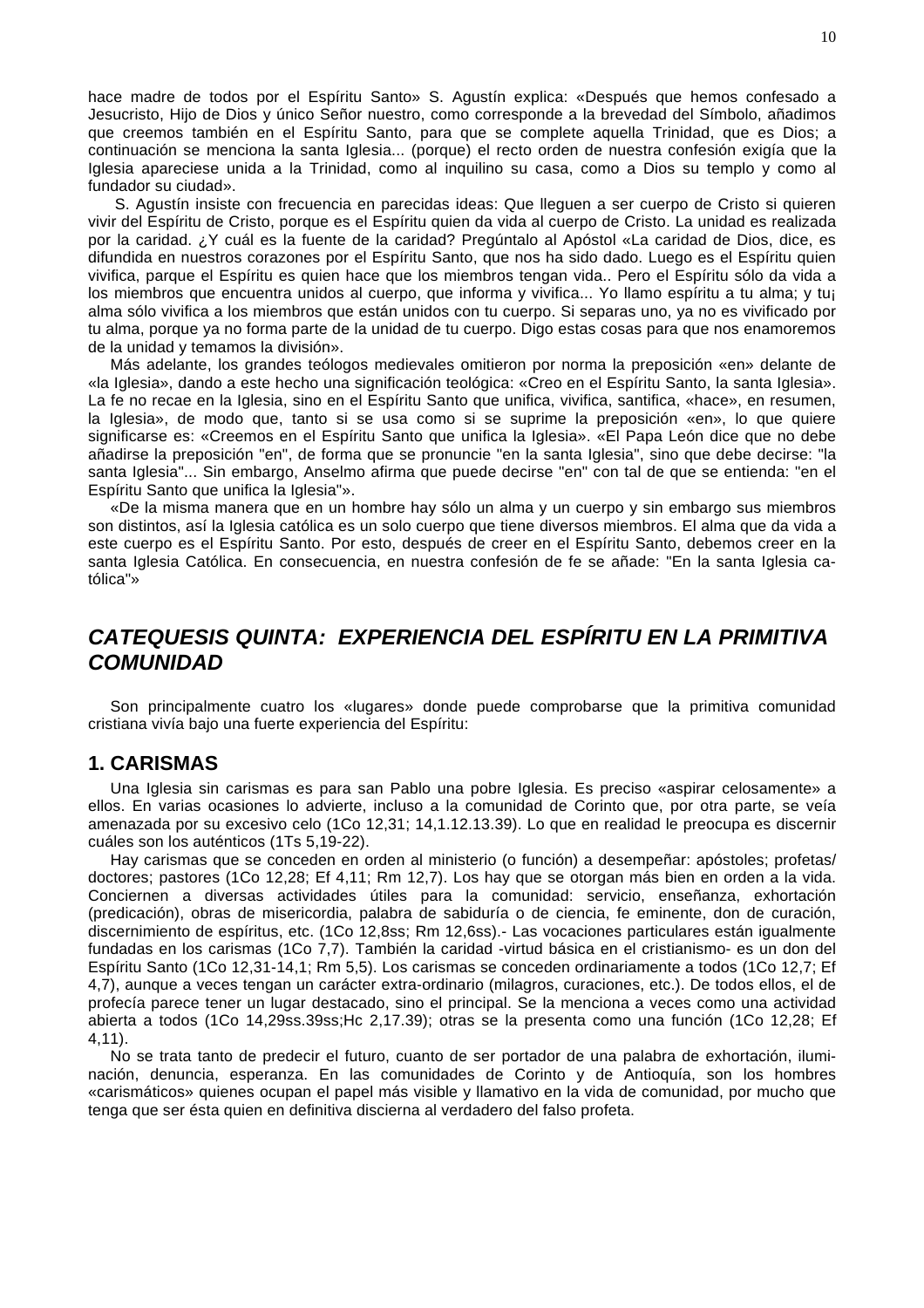# <span id="page-10-0"></span>**2. ORACIÓN DE LA COMUNIDAD**

Jesús invocaba a Yahvéh como «abbá» (papá) (Mc 14,36; Mt 11,25; Lc 11,25; Jn 11,41) y quiso que sus discípulos le llamaran igualmente «padre-nuestro» (Lc 11,2). Desde el principio, la Liturgia dirige las oraciones al Padre, por mediación del Señor Jesús, a impulsos del Espíritu (Ver Catequesis novena).

a. En la Didaché encontramos una catequesis sobre el «Padre-nuestro», oración que se preceptúa rezar tres veces al día. El Padrenuestro sigue al Bautismo y precede a la Eucaristía. Sólo los iniciados pueden llamar «padre» a Dios (VIII, 2-3).

b. Las Odas de Salomón son un libro apócrifo que recoge una serie de himnos y poesías primitivos. Su lenguaje es enigmático, impregnado de concepciones judeo-gnósticas-docetistas, pero nos ayuda a comprender el sentir de la primera generación cristiana. El Espíritu es como el soplo, la fuerza, el impulso de la oración: «Como el viento se desliza por la cítara /y las cuerdas hablan, /así habla el Espíritu del Señor por mis miembros, /y yo hablo» (Oda 6); «Abriré mi boca y su Espíritu hablará por mí» (Oda 16). «Yo no hubiera sabido amar al Señor, / si El no me hubiese amado./ ¿Quién puede comprender el amor, /a no ser el que es amado?./ Yo quiero al amado y mi alma lo ama / y donde está su descanso también estoy yo.../ Este es el Espíritu del Señor, sin engaño, que instruye a los hombres...» (Oda 3); «Como las alas de la paloma están sobre sus polluelos / y los picos de sus pichones están hacia sus picos, /así también están las alas del Espíritu sobre mi corazón. He creído, por esto he encontrado reposo.../Con gran bendición me ha bendecido... /Ni la espada me separará de él, / ni tampoco el sable... /Me abrazó la vida inmortal / y me besó...» (Oda 28)

c. El Pastor de Hermas refleja la vida de la cristiandad de Roma de mediados del siglo II, cristiandad todavía de los tiempos heroicos de persecución y martirio, pero a la que el Pastor considera ya «vieja» porque su espíritu «está aviejado y marchito ya, y sin vigor, a causa de las flaquezas y dudas». Aunque hoy nos resulte extraño por su contenido y estilo, es una buena ayuda para comprender la vida de aquella comunidad. El autor insiste particularmente en la necesidad de la presencia del Espíritu para que la oración sea «alegre» y pueda subir hasta el Padre. La alegría debe caracterizar la oración del creyente. El hombre triste «contrista al Espíritu Santo». La alegría es presentada como un «don» del Espíritu y debe inspirar la oración para que ésta sea eficaz. «La oración del hombre triste no tiene fuerza para subir al altar de Dios» .

### **3. CATEQUESIS PRE-BAUTISMALES**

La preparación para el bautismo de quienes solicitaban la admisión comprendía, entre otras cosas, un aspecto didáctico de enseñanza progresiva, siquiera de los puntos fundamentales de la doctrina cristiana. El testimonio de IRENEO (+202) es, a este propósito, de importancia capital, tanto por la antigüedad del mismo, como por la expresión clara de una práctica común.

 Veamos, entonces, la regla de nuestra fe, el fundamento del edificio y aquello que da firmeza a nuestra conducta: Dios Padre, increado, que no se halla contenido, invisible, un solo Dios, creador del universo: tal es el primer articulo de nuestra fe.

Como segundo artículo: el Verbo de Dios, el Hijo de Dios, Cristo Jesús, nuestro Señor, que se manifestó a los profetas, a tenor del género de su profecía y según el estado de la economía del Padre; por medio del cual han sido hechas todas las cosas; quien, además, al final de los tiempos, para recapitular todas las cosas, se ha hecho hombre entre los hombres, visible y palpable, para destruir la muerte, manifestar la vida y obrar una comunión entre Dios y el hombre.

Como tercer artículo: el Espíritu Santo, por cuyo medio profetizaron los profetas, los Padres supieron lo concerniente a Dios y los justos se condujeron por el camino de la justicia; el cual, al final de los tiempos, ha sido difundido de un modo nuevo sobre nuestra humanidad, para renovar al hombre sobre la tierra en orden a Dios... Puesto que quienes llevan el Espíritu de Dios son conducidos al Verbo, o sea, al Hijo; el Hijo los presenta al Padre y el Padre les dona la incorruptibilidad. Por consiguiente, sin el Espíritu no es posible ver al Hijo de Dios, y sin el Hijo nadie puede acercarse al Padre. Porque el conocimiento del Padre es el Hijo y el conocimiento del Hijo tiene lugar por medio del Espíritu Santo...»

# **4. RITOS DE LA INICIACIÓN CRISTIANA**

Los cristianos proclamaron desde siempre su fe en la Trinidad. Basados en el ejemplo filial de Jesús, y seguros del don de su Espíritu, confesaron y proclamaron a Dios como Padre desde el principio.

a. Además de explicarse el «símbolo trinitario» en la catequesis pre-bautismal, éste se proclamaba solemnemente en el rito del Bautismo. Al principio, a los catecúmenos procedentes del judaísmo bastaba exigirles una profesión de fe «en el Señor Jesús», por ej.. en que Jesús era Hijo de Dios (Hc 8,37). En el fondo, era ya una confesión trinitaria frente al monoteísmo cerrado de los judíos. Pero, poco a poco, al conferirse el Bautismo a convertidos procedentes del paganismo, se fue exigiendo una profesión más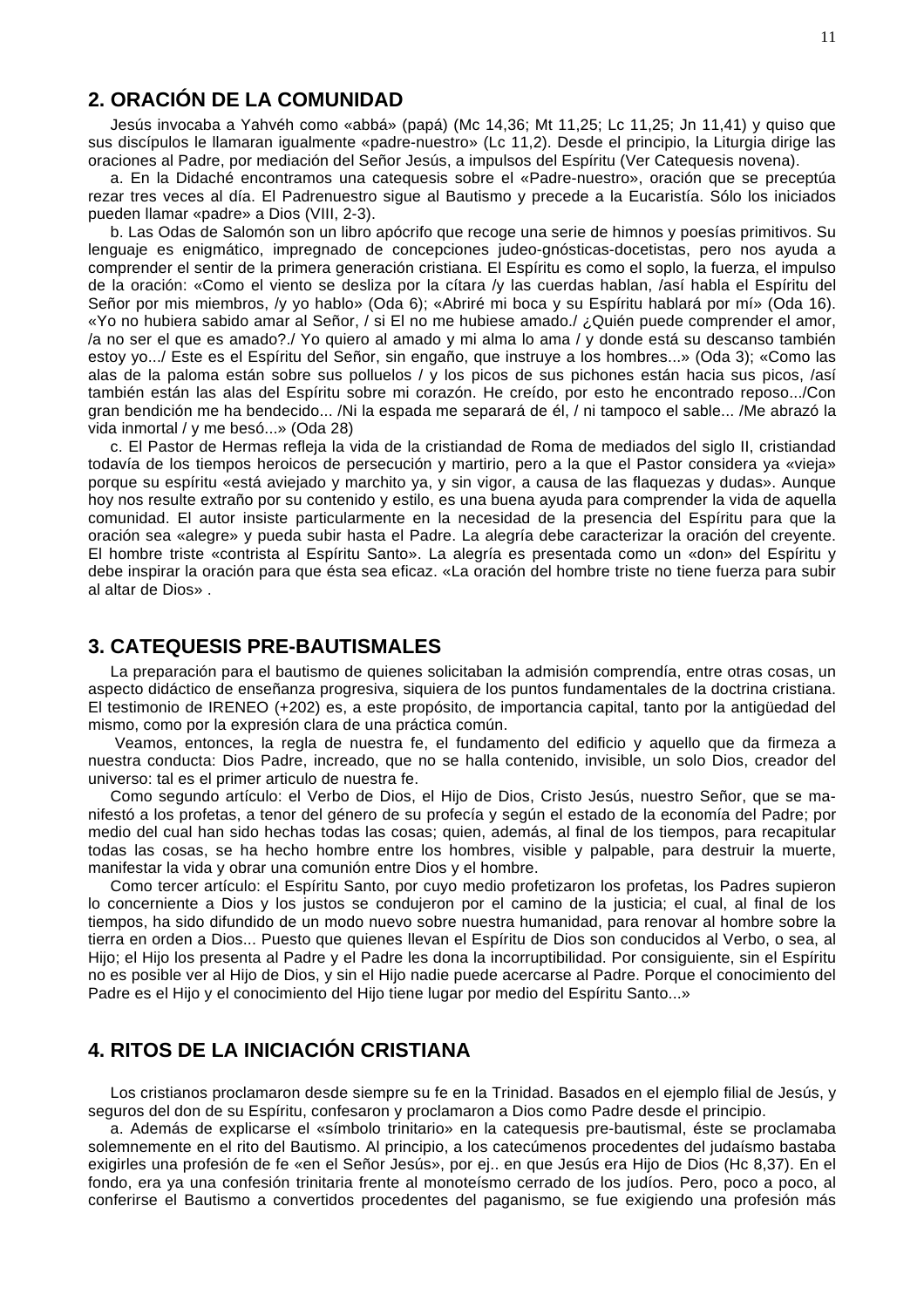<span id="page-11-0"></span>explícitamente trinitaria, empezándose a usar el texto de Mt.28: «Bautizad en el nombre del Padre y del Hijo y del Espíritu Santo».

b. Bautismo-Confirmación-Eucaristía se administraban conjuntamente en una liturgia continuada y única, que terminaba con la comunión del cuerpo y sangre de Cristo. Rimada por etapas, los tres momentos de esta única celebración, son a la vez acción y descubrimiento trinitario. Una vez purificados en el agua, el Obispo los ungía con óleo, diciendo: «Señor Dios, tú que los tornaste dignos de obtener la remisión de los pecados por el baño de la regeneración, hazlos merecedores de llenarse del Espíritu Santo y envía sobre ellos Tu gracia, a fin de que te sirvan cumpliendo tu voluntad, ya que para tí es la gloria, Padre e Hijo con el Espíritu Santo, en la santa Iglesia...» .

c. En cuanto a la Eucaristía no encontramos en los tres primeros siglos fórmulas fijas, aunque se conservan algunas anáforas embrionarias. Todas ellas tienen una estructura trinitaria: van dirigidas al Padre, por mediación de su Hijo, bajo la acción del Espíritu. «Mutuamente nos saludamos con el beso (fraternal) cuando hemos terminado de orar. Después se presenta el pan a aquel que preside y, al mismo tiempo, el cáliz del agua y del vino. Recibidas por él estas cosas, da alabanza Y gloria al Padre de todos por el nombre del Hijo y del Espíritu Santo y realiza largamente la eucaristía o acción de gracias por aquellos dones que ha recibido... Y en todas las ofrendas alabamos al Creador de todas las cosas por su Hijo Jesucristo y por el Espíritu Santo» (San Justino)

# *CATEQUESIS SEXTA: LA CONFIRMACIÓN COMO SACRAMENTO DEL ESPÍRITU. UN POCO DE HISTORIA*

1. En los primeros siglos de la Iglesia, Bautismo-Confirmación-Eucaristía se administraban conjuntamente en una liturgia continuada y única. Rimada por etapas, toda la iniciación cristiana -bajo la presidencia del Obispo- era a la vez acción y descubrimiento del Padre y del Hijo y del Espíritu: profesión de fe y baño del agua (Bautismo); unción del crisma e imposición de manos (Confirmación); Consagración y Comunión (Eucaristía), los tres momentos en una misma noche.

2. Poco a poco, cuando las comunidades cristianas aumentan y el Obispo no puede hacerse presente en todas ellas, se van separando el Baño del Agua y la Unción del Crisma. El primero lo hace el Presbítero. Para el segundo, los neófitos son llevados a presencia del Obispo. Esta separación se consuma a partir del siglo V, elaborándose desde entonces una teología donde Bautismo y Confirmación aparecen como sacramentos, no solamente distintos, sino incluso alejados e independientes.

3. Es importante re-descubrir que Bautismo y Confirmación, aún siendo dos momentos (dos sacramentos) de una misma iniciación, andan tan estrechamente entrelazados que se implican mutuamente. Nadie puede considerarse plenamente cristiano si no está confirmado. Según la tradición, y según las normas actuales del Magisterio, nadie puede acercarse a la Eucaristía si no está bautizadoconfirmado. Hoy se da en la práctica una contradicción entre la doctrina y la pastoral.La Confirmación es el coronamiento del Bautismo, su complemento, su plenitud, su perfeccionamiento.

# **EL ESPÍRITU SE DA TAMBIÉN EN EL BAUTISMO**

1. La gracia del Bautismo es como el primer encuentro personal del hombre con el Señor glorificado. El Señor concede al neófito los primeros frutos de su redención: le perdona los pecados, le introduce en la familia del Dios trinitario (hijo adoptivo del Padre y hermano en Cristo, por el Espíritu Santo) y le constituye miembro de una iglesia peregrina y militante. Todo ello es ya fruto de la acción del Espíritu Santo, que sopla sobre el bautizado como si éste fuera un «niño recién nacido» a la vida sobrenatural. En este sentido, el Bautismo representa la «infancia espiritual».

2. La gracia de la Confirmación es la reafirmación de todo esto en el plano de la «edad adulta». Ahora bien, la «edad adulta» no hay que entenderla como edad sicológica, sino como don de Dios. Es decir, el Señor reafirma el don ya concedido en el Bautismo y concede al ya bautizado una comunicación especial del Espíritu Santo (acompañado de un carácter o título especial) que puede cifrarse en el don de la fortaleza para la confesión de la fe.

De hecho, en la práctica, en las catequesis, se insiste demasiado en la responsabilidad que va a asumir el confirmando (responsabilidad que, por otra parte, es contradictorio exigir a los 15 años) en detrimento del «don del Espíritu» que fortalece, prescindiendo de la edad. Hoy suele hacerse de la Confirmación como un «segundo bautismo»: si en el primero fueron los padres y padrinos quienes «prometieron», ahora es el adolescente quien debe comprometerse. De esta forma, la Confirmación se convierte, más que en un acogida del don del Espíritu, en una especie de «puesta de largo» eclesial. Sería bueno afirmar una cosa sin omitir la otra.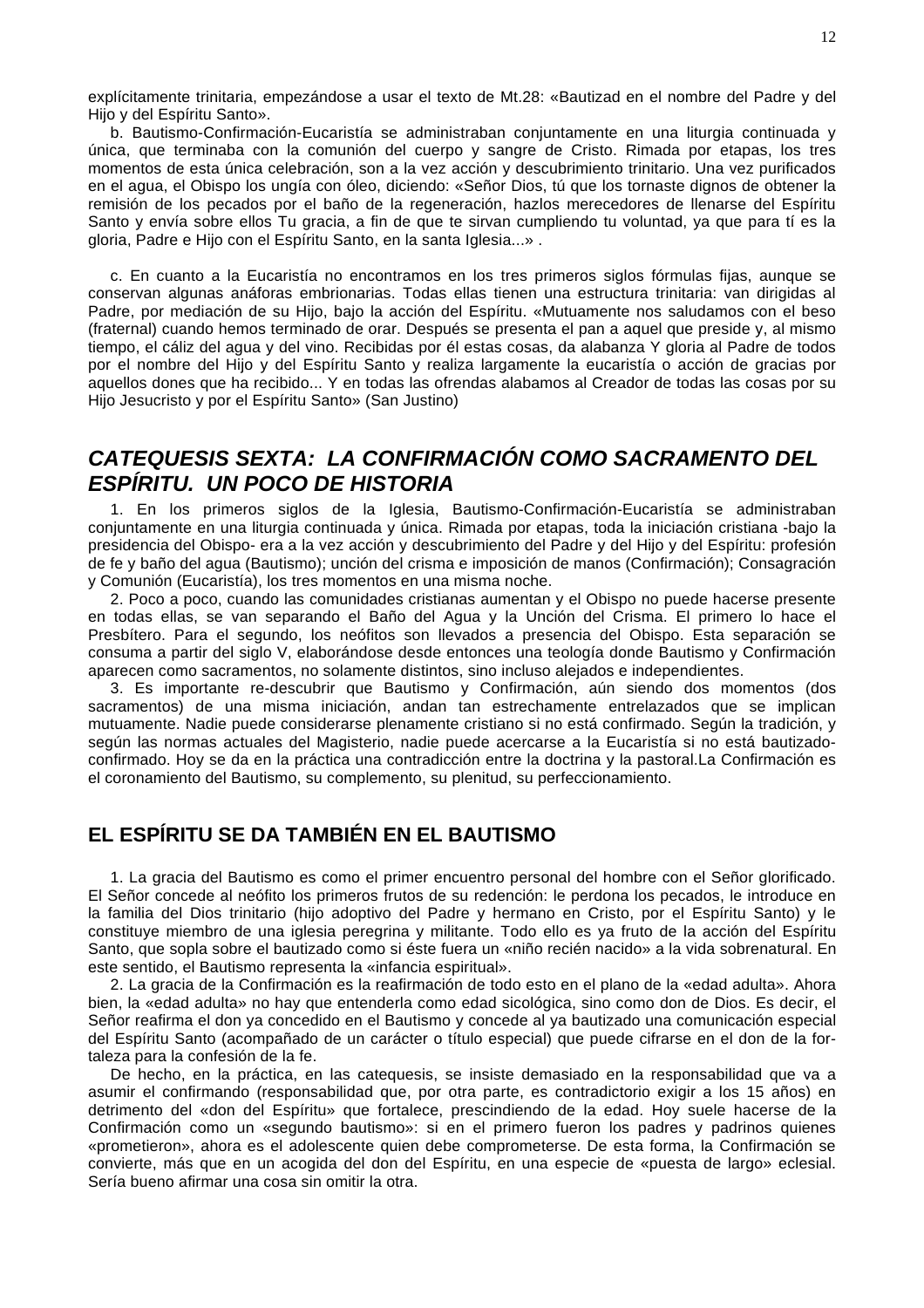### <span id="page-12-0"></span>**EL DON DE FORTALEZA**

1. Lo importante es ser «testigos». Mt.10 insiste en la necesidad de «confesar a Cristo». En Jn 15,26, Cristo promete el envío del Espíritu Santo para que «dé testimonio de Mi» y también «vosotros deis testimonio». Al final de su presencia en la tierra, cuando la Ascensión (Lc 24,48) les exhorta a esperar «la promesa» porque solamente entonces podrán ser «testigos de estas cosas». Igual al principio de los Hechos: «recibiréis la fuerza del Espíritu y seréis mis testigos».

2. De hecho, la manifestación principal del Espíritu Santo, en cuantos le recibieron, fue «dar testimonio de la verdad».

Los Apóstoles, rudos pescadores, cobardes, de quienes Jesús se avergüenza a veces, quedan transformados en Pentecostés. Se lanzan a la calle a predicar con toda confianza y valentía a Jesucristo «a quien vosotros alzasteis en la cruz y disteis muerte» (Hc 2,2), a quien «lo resucitó Dios» y de lo cual «todos nosotros somos testigos» (Hc 2,32). Y ante el sanedrín será tal la fuerza del Espíritu que los sanedritas, «viendo la libertad de Pedro y Juan y considerando que eran hombres sin letras y plebeyos, se maravillaban» (Hc 4,13). Y todo porque Pedro les hablaba «lleno del Espíritu Santo» (Hc 4,88) y les decía: «Nosotros somos testigos de esto y lo es también el Espíritu Santo que Dios otorgó a los que le obedecen» (Hc 5,32).

Igual entre los discípulos. Lucas dice que «todos quedaron llenos del Espíritu Santo y predicaban la Palabra de Dios con valentía» (Hc 4,31). San Esteban, el protomártir, «lleno del Espíritu Santo» (Hc 7,55) predicaba con tal fuerza la Buena Noticia que nadie podía resistir a «la sabiduría y al espíritu con que hablaba» (Hc 8,10), atestiguando la venida del Justo (Hc 7,52). Felipe, movido por el Espíritu, se acerca al eunuco para interpretarle la Escritura (Hc 8,29-38). Ananías impone las manos a Saulo para comunicarle el Espíritu Santo (Hc 9,17), diciéndole: «porque tú le serás testigo ante todos los hombres de que le has visto y oído» (Hc 22,15).

3. Pues bien, la mayoría de los Santos Padres de los primeros siglos relacionan la Confirmación con el don de la «fortaleza» para la confesión de la fe.

San Cirilo de Jerusalén (+386) dice que el sello del E.S. es como una armadura que nos agrega a la milicia de la Iglesia y compara al confirmado con el soldado que debe luchar y combatir contra toda oposición adversa. San León Magno (s.V) exhorta: «permaneced firmes en la fe que habéis confesado ante muchos testigos y en la cual renacidos por el agua y el E.S. recibisteis el crisma de la salvación y el sello de la vida eterna». San Agustín ve precisamente en esta fortaleza para confesar la fe la gracia propia de la Confirmación. También San Juan Crisóstomo relaciona Confirmación y fortaleza: «Si abandonáis las filas seréis vistos por todo el mundo. Los judíos tenían por signo la circuncisión, nosotros tenemos las arras del Espíritu ... Alimentados de esta doctrina, que cuando hayáis enarbolado el estandarte, seáis guerreros, prestos al combate, y elevando el trofeo frente al enemigo alcancéis la corona de justicia». San Ambrosio (s.1V) se dirige a los confirmados recordándoles haber sido ungidos para luchar por la vida eterna, que deben preferir a la temporal. San Gregorio Magno (+ 604) les recuerda que si han recibido el don del Espíritu Santo es para que puedan manifestarse delante de los demás como «buen olor de Cristo». Alcteino (s.IX), describiendo los ritos de la iniciación, dice que «finalmente, mediante la imposición de las manos del sumo sacerdote, recibe la septiforme gracia del Espíritu, a fin de ser fortalecido por el mismo Espíritu en orden a predicar a los demás». Y en la Decretalium collectio se lee: «El Espíritu Santo, que descendió por un movimiento saludable sobre las aguas del bautismo... en la confirmación da el crecimiento de la gracia. En el bautismo somos regenerados a la vida; después del bautismo somos confirmados para el combate. En el bautismo somos lavados; después del bautismo, robustecidos». También para Santo Tomás, testimoniar a Cristo es lo propio de la Confirmación. Aunque todo bautizado deba confesar su fe, hacerlo de una manera oficial, pública, contra toda clase de dificultades, es competencia específica del confirmado (3,72,9).

4. PABLO VI escribe: «En el Bautismo los neófitos reciben el perdón de los pecados, la adopción de hijos de Dios y el carácter de Cristo, por el que son agregados a la Iglesia y se convierten, inicialmente, en partícipes del sacerdocio de su Salvador. Con el sacramento de la Confirmación, aquellos que han renacido en el bautismo, reciben el don inefable, el mismo Espíritu Santo, por el que son dotados de una fuerza especial (LG 11) y, marcados por el carácter del mismo sacramento, quedan unidos más perfectamente a la Iglesia (LG 11), al tiempo que quedan más estrechamente obligados a difundir, y a defender de palabra y de obra, su fe, como auténticos testigos de Dios (LG 11; AG 11)»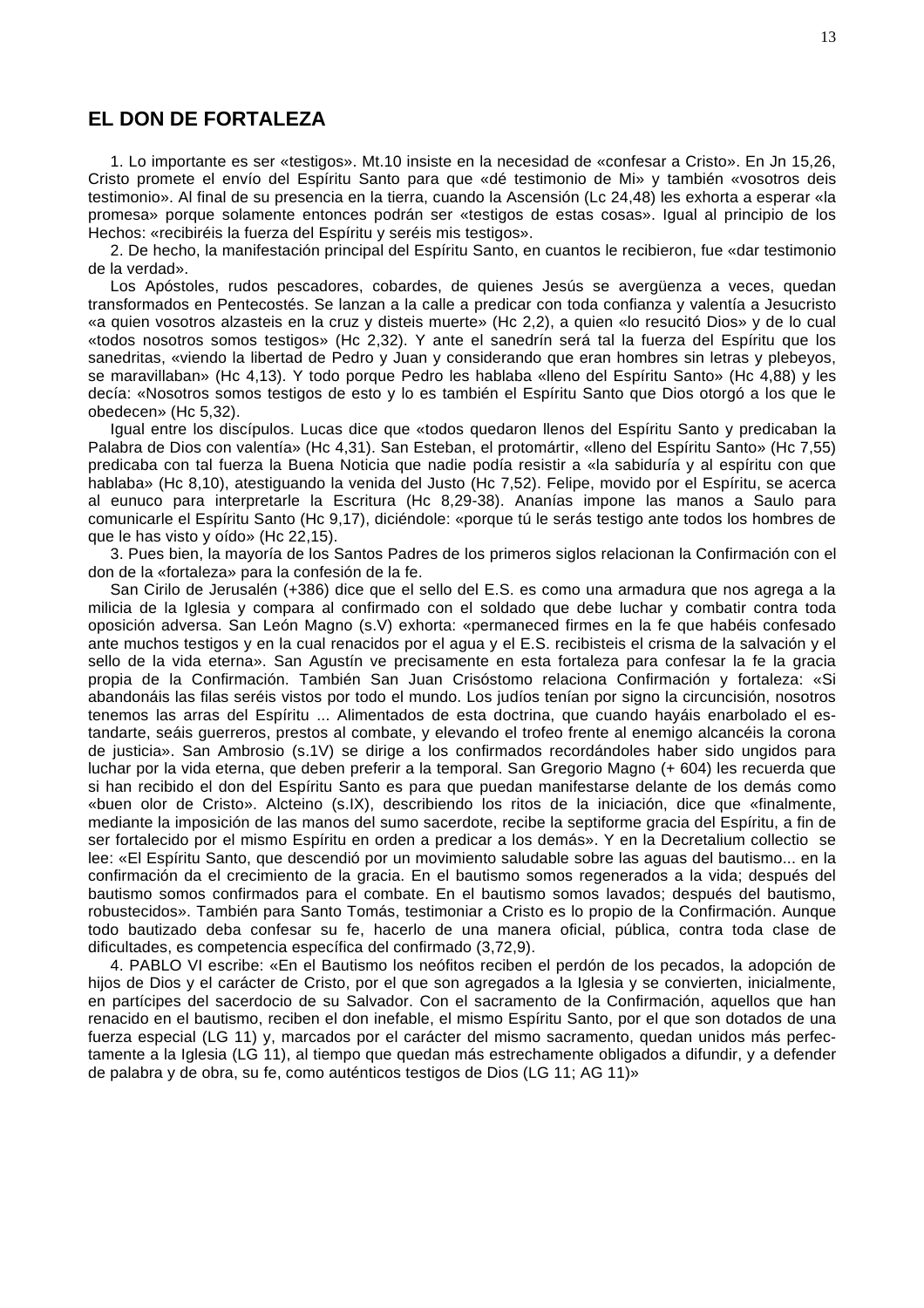# <span id="page-13-0"></span>*CATEQUESIS SÉPTIMA: ESPÍRITU SANTO Y CARISMAS. CARISMAS PARA TODOS*

### **LOS CARISMAS EN LOS TEXTOS DEL CONCILIO VATICANO II**

LG 12: «El mismo Espíritu Santo no sólo santifica y dirige el Pueblo de Dios mediante los sacramentos y los misterios y le adorna con virtudes, sino que también reparte gracias especiales entre los fieles de cualquier condición, distribuyendo a cada uno según quiere (1Co 12,11) sus dones, con los que les hace aptos y prontos para ejercer las diversas obras y deberes que sean útiles para la renovación y la mayor edificación de la Iglesia, según aquellas palabras: «A cada uno... se le otorga la manifestación del Espíritu para común utilidad» (1Co 12,7). Estos carismas, tanto los extraordinarios como los más comunes y difundidos, deben ser recibidos con gratitud y consuelo, porque son muy adecuados y útiles a las necesidades de la Iglesia. Los dones extraordinarios no deben pedirse temerariamente ni hay que esperar de ellos con presunción los frutos del trabajo apostólico. Y, además, el juicio de su autenticidad y de su ejercicio razonable pertenece a quienes tienen la autoridad en la Iglesia, a los cuales compete ante todo no sofocar el Espíritu, sino probarlo todo y retener lo que es bueno».

AA 3: «El Espíritu Santo, que obra la santificación del Pueblo de Dios por medio del ministerio y de los sacramentos, da también a los fieles (cf. 1Co 12,7) dones peculiares, distribuyéndolos a cada uno según su voluntad (1Co 12,11), de forma que todos y cada uno, según la gracia recibida, poniéndola al servicio de los demás, sean también ellos buenos administradores de la multiforme gracia de Dios (1P 4,10), para edificación de todo el cuerpo en la caridad (cf. Ef 4,16). Es la recepción de estos carismas, incluso de los más sencillos, la que confiere a cada creyente el derecho y el deber de ejercitarlos para bien de la humanidad y edificación de la Iglesia en el seno de la propia Iglesia y en medio del mundo, con la libertad del Espíritu Santo, que sopla donde quiere, y en unión al mismo tiempo con los hermanos en Cristo, y sobre todo con sus pastores, a quienes toca juzgar la genuina naturaleza de tales carismas y stl ordenado ejercicio, no por cierto para que apaguen el Espíritu, sino con el fin de que todo lo prueben y retengan lo que es bueno (cf. 1Ts 5,12.19.21)».

# **EXPLICACIÓN**

:

El carisma ni es un sacramento, conductor de la gracia; ni es un ministerio jerárquico que lleve aneja autoridad alguna. Tampoco es una virtud moral que hace bueno a quien la tiene. No se es ni mejor ni peor por tener un carisma, simplemente se está capacitado: el pie para andar, la lengua para hablar, el corazón para latir.

El carisma es una capacitación, una cualidad, una «gracia especial» que el Espíritu Santo regala a quien quiere y como quiere, siempre en orden al bien de la comunidad. Especial no equivale a extraordinario, pues los hay «ordinarios» y los hay fuera de lo común. El acento recae en la gratuidad y en el servicio comunitario. Son dones diferentes a la gracia de santificación que el Espíritu otorga mediante los sacramentos, talentos que hacen a los fieles «aptos y prontos para ejercer diversas obras y deberes que sean útiles para la renovación y la mayor edificación de la Iglesia». El Concilio invita a recibirlos «con gratitud y consuelo», al tiempo que pone en guardia contra los posibles excesos respecto a los «extraordinarios», los cuales «no deben pedirse temerariamente ni hay que esperar de ellos con presunción los frutos del trabajo apostólico».

### **CARISMA E INSTITUCIÓN**

Hay una clara distinción entre institución y carisma, pero nunca oposición. En efecto, de una parte se encuentran los «sacramentos y ministerios» y, de otra, las «gracias especiales» o «carismas». Estos no dependen de la institución, sino de la libre iniciativa del Espíritu que «los distribuye como él quiere». Pueden darse, pues, carismas al margen de los ministerios instituidos. Sin embargo, no hay oposición: ministerios y carismas provienen de un mismo origen, del mismo Espíritu (LG 4). Más aún: los ministerios son ya «dones» del Espíritu.

En todo caso, a los jerarcas corresponde el discernimiento de los «carismas». «El juicio de su autenticidad y de su ejercicio razonable pertenece a quienes tienen la autoridad en la Iglesia, a los cuales compete ante todo no sofocar el Espíritu, sino probarlo todo y retener lo que es bueno» (LG 12). A los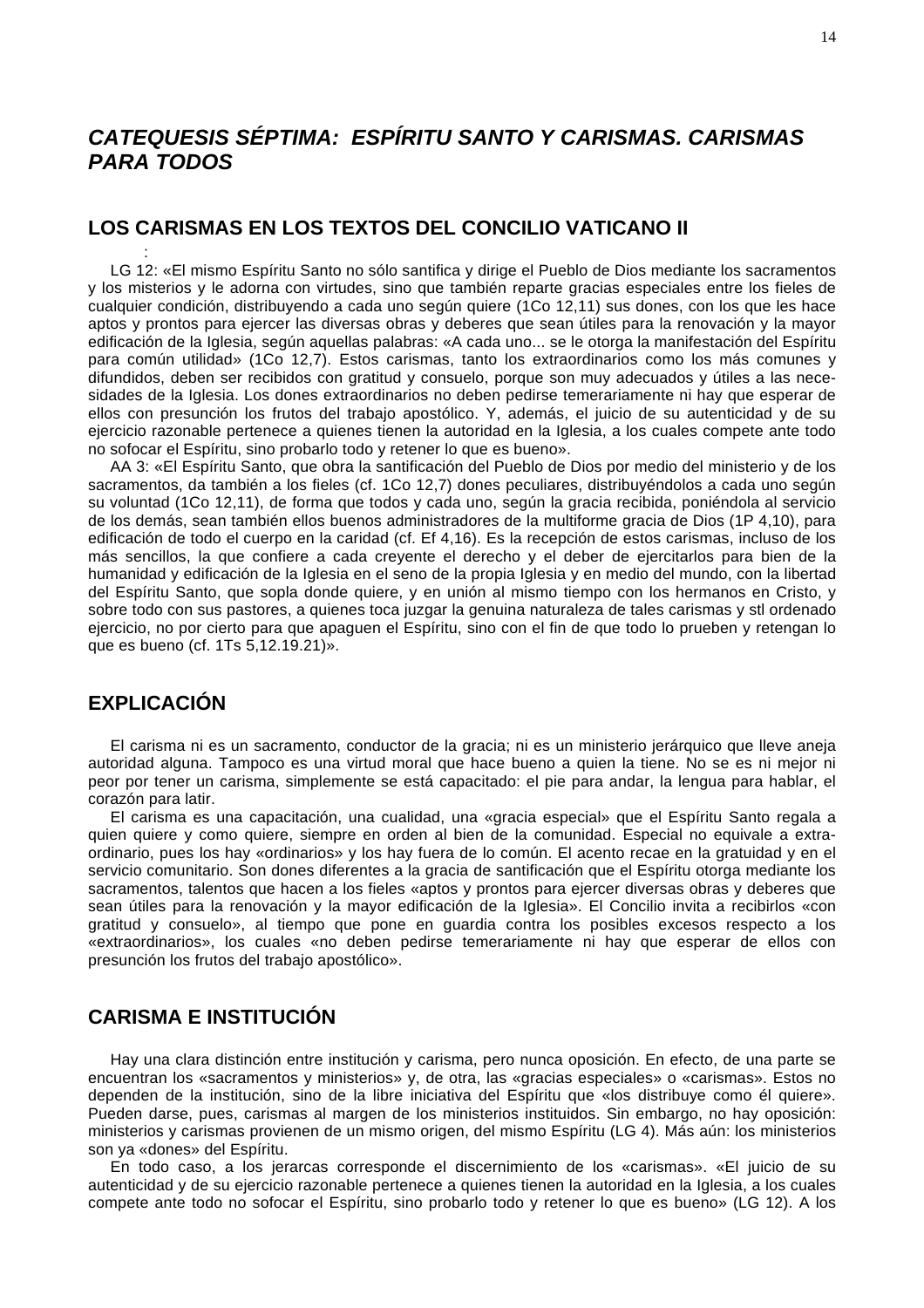<span id="page-14-0"></span>pastores «toca juzgar la genuina naturaleza de tales carismas y su ordenado ejercicio, no por cierto para que apaguen el Espíritu, sino con el fin de que todo lo prueben y retengan lo que es bueno» (AA 3). También hoy, como antaño, se impone el discernimiento, correspondiendo la última palabra a los pastores, por mucho que también ellos deben dejarse juzgar e interpelar por la Palabra y el Espíritu.

El ministerio pastoral, que tiene su origen y justificación evangélica (LG 19; PO 2) y que actúa en nombre de «Cristo-cabeza» está -o debe estar-para el «servicio de sus hermanos, a fin de que todos cuanto son miembros del Pueblo de Dios... tiendan libre y ordenadamente, a un mismo fin» (LG 18). El NT modifica en su raíz los esquemas habituales de autoridad: «Vosotros me llamáis «el Maestro» y «el Señor», y decís bien, porque lo soy. Pues si yo, el Señor y el Maestro, os he lavado los pies, también vosotros debéis lavaros los pies unos a otros. Os he dado ejemplo, para que también vosotros hagáis como yo he hecho con vosotros» (Jn 13,15). «Sabéis que los jefes de las naciones las gobiernan como señores absolutos, y los grandes oprimen con su poder. Que no sea así entre vosotros. El que quiera ser el primero entre vosotros, que se haga esclavo» (Mt 20,27).

## **MINISTERIOS LAICALES**

La Iglesia no se construye únicamente por la vía de los medios instituidos, sino también por la infinita variedad de dones que cada persona tiene el derecho y la obligación de ejercitar. Cada quien tiene algo que hacer y que decir. Sobre los pilares de estos carismas, asumidos con visión abierta, puede hablarse hoy de los «ministerios laicales» que confieren un rostro nuevo a la Iglesia, notablemente diverso del que presentaba una eclesiología piramidal.

Afirma Juan Pablo II: «La Iglesia es dirigida y guiada por el Espíritu, que generosamente distribuye diversos dones jerárquicos y carismáticos entre todos los bautizados, llamándolos a ser -cada uno a su modo- activos y corresponsables» (CL 21). Dice «corresponsables» porque se trata de algo más que una simple colaboración o ayuda. Corresponsabilidad alude a derechos y obligaciones que se comparten y se asumen conjuntamente.

Digamos que el Espíritu Santo construye la Iglesia a través de la historia, mediante dones que infunde normalmente en todos y cada uno de los fieles -(da a todos, aunque no a todos los mismos)- para utilidad común. Y, así, la Iglesia es un quehacer de todos. El Espíritu la construye a través del Papa, de los Obispos, de los Presbíteros y... del último de los seglares. La carta a los efesios habla de un «edificio en construcción» (Ef 2,20-22; 4,14-16), del que cada quien es «piedra viva» (1P 2,5;Ef 2,21). Todos, pues, corresponsables. Y así pide el Papa se certifique:

«Los Pastores -dice- han de reconocer y promover los ministerios, oficios y funciones de los fieles laicos, que tienen su fundamento sacramental en el Bautismo y en la Confirmación» (CL 23).

La corresponsabilidad implica ministerios que comparten y ejercen conjuntamente Presbíteros y Laicos, si bien cada cual debe ejercerlos según su carisma propio: el Presbítero desde una ordenación que le constituye en Cristo-cabeza; el laico-Religioso desde la marca de una peculiar consagración; y el laico-Seglar desde la secularidad misma. El Papa insiste en que «los diversos ministerios, oficios y funciones que los fieles laicos pueden desempeñar legítimamente en la liturgia, en la transmisión de la fe y en las estructuras pastorales de la iglesia, deberán ser ejercitados en conformidad con sit específica vocación laical» y cita la Evangelii nuntiandi , donde Pablo VI abunda en lo mismo. Nada de hacer «clérigos en-la-calle», antes seglares-seglares corresponsables.

Lo importante es tomar conciencia de que el Espíritu Santo es el «alma» de toda la Iglesia y deja sentir su influencia en todos los miembros. En la cabeza y en los pies. En la mano derecha y en la izquierda. Para recibir su don hay que permanecer unidos a la cabeza y sentirse miembro de los demás miembros. Separados o aislados, no se recibe vida. Pero, ensamblados en el conjunto, cada cual recibe la savia de acuerdo a la función que le corresponde.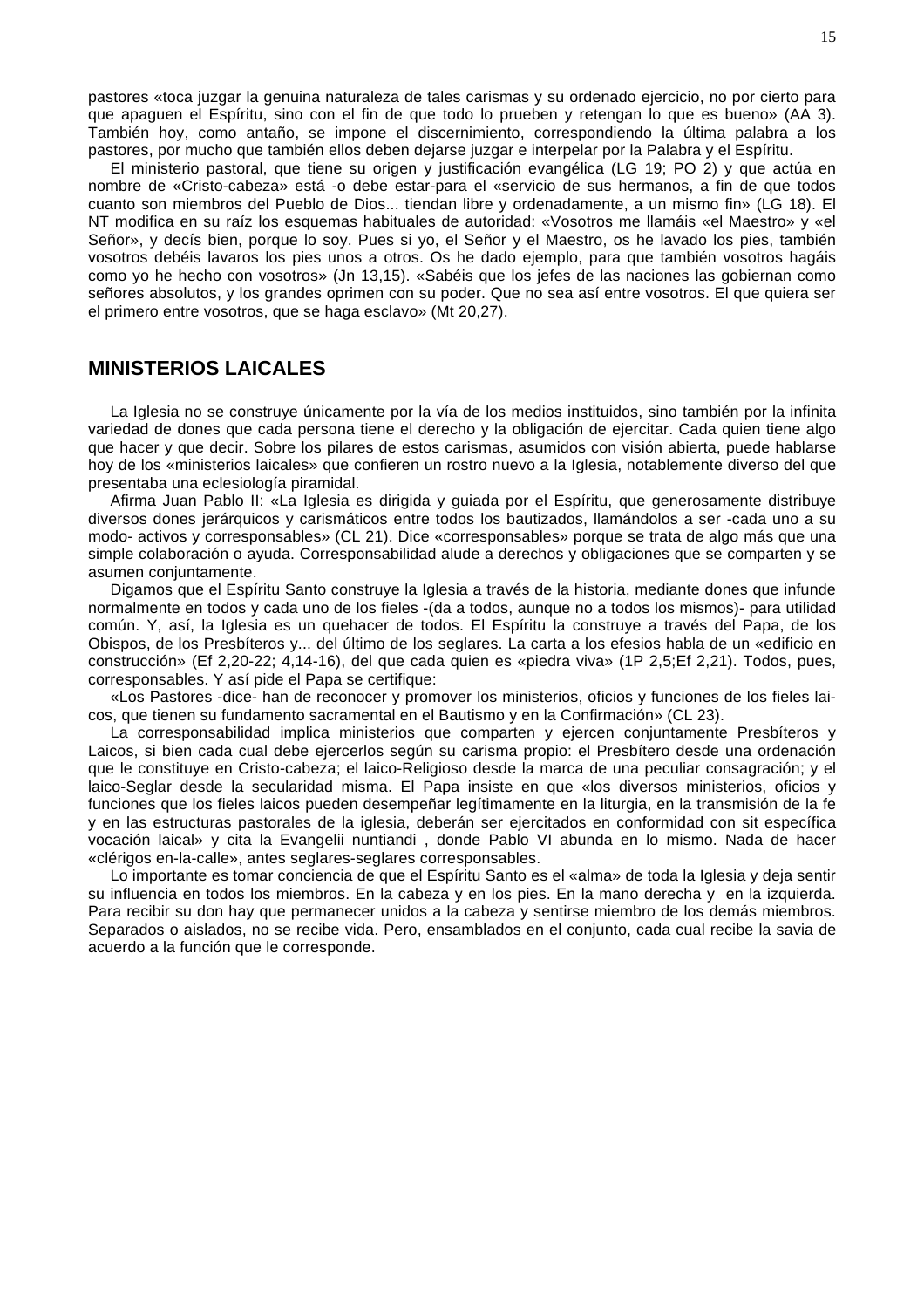# <span id="page-15-0"></span>*CATEQUESIS OCTAVA: ESPÍRITU SANTO Y NUEVA EVANGELIZACIÓN*

Al definir la Iglesia, el Concilio afirma que tiene que ser (además de «signo»), instrumento de reconciliación (LG 1). Queda sintetizada en esta palabra toda su función dinámica y profética. Lejos de replegarse sobre sí misma, la Iglesia ha de ponerse de cara al mundo. Dios quiere que todos los hombres se salven y lleguen al conocimiento de la verdad (1Tm 2,4) y corresponde a la Iglesia ser las «primicias» (AG 2-4) y crear entre todos los pueblos una «comunidad universal» que sea en verdad «la familia de Dios» (GS 32). Ahora bien, el Concilio advierte que esta «familia de Dios» existe ya -es el «misterio trinitario»- de suerte que si la Iglesia puede ir creándola es porque Dios es comunidad y Cristo la posibilita en el mundo al comunicarnos su Espíritu.

### **NUEVA EVANGELIZACIÓN**

Hoy se habla de una «nueva evangelización». Pero, ¿qué hay detrás de esta expresión? ¿Se trata de evangelizar otra vez de la misma manera (imponiendo nuestra verdad); o se trata de evangelizar de distinta forma (comprendiendo la parte de verdad que puedan tener los otros)? ¿Consiste en regresar a un régimen de cristiandad; o consiste más bien en desprenderse de todo poder terreno y lanzarse, sin más riqueza que la del Espíritu, a proclamar la Buena Noticia? ¿Hemos de volver a lo de antes -sindicatos católicos, partidos católicos, emisoras católicas, universidades católicas- o hay que prepararse mejor para ser fermento de todas las mediaciones sin pretender dirigir las mediaciones? ¿Qué modelo de iglesia se busca: la que se repliega en sí misma, contemplándose como Narciso en las aguas, preocupada por la Gran Disciplina; o la que se pone de cara al mundo, como fermento en la masa y cerilla en la oscuridad? ¿La de Constantino, o la de los Apóstoles?

# **LA EVANGELIZACIÓN COMO HISTORIA TRINITARIA**

Pero la evangelización es también una historia trinitaria. La historia de un Padre-maternal apasionado por los hombres. La historia de un HIJO entregado apasionadamente. La historia de un Espíritu que dinamiza la utopía.

#### **Un padre apasionado.**

El mundo de hoy no es el universo que el Padre creó (Ver Catequesis primera). No fue El quien dividió a los hombres en ricos y pobres, en dueños y esclavos. El los hizo hermanos, el hombre inventó las bombas. Creó los bienes para todos, no para que los gozaran unos pocos. El Padre no quiere este mundo. Sufre apasionadamente. Juan Pablo II ha hablado a veces del dolor, inconcebible e indecible, inexcrutable, «en el corazón mismo de la inefable Trinidad»«El "'convencer en lo referente al pecado", ¿no deberá significar también el revelar el sufrimiento? ¿No deberá revelar el dolor, inconcebible e indecible, que, como consecuencia del pecado, el Libro Sagrado parece entrever en su visión antropomórfica en las profundidades de Dios y, en cierto modo, en el corazón mismo de la inefable Trinidad?... La concepción de Dios, como ser necesariamente perfectísimo, excluye ciertamente de Dios todo dolor derivado de limitaciones o heridas; pero, en las profundidades de Dios, se da un amor de Padre que, ante el pecado del hombre, según el lenguaje bíblico, reacciona hasta el punto de exclamar: "estoy arrepentido de haber hecho al hombre" (Gn 6,7)... A menudo, el Libro Sagrado nos habla de un Padre que siente compasión por el hombre, como compartiendo su dolor. En definitiva, este indescriptible e indecible "dolor" de padre engendrará la admirable economía del amor redentor...».

#### **Un Hijo entregado a la pasión.**

- Revelador del Padre y dador del Espíritu, Cristo sufre pasión por el hombre. Los escribas -de ayer y de hoy- colocaban la obligación religiosa por delante del compromiso social, apoyados en que la obediencia a Dios es primero que todo lo creado. Jesús rechaza esta teoría. Para él, los primero es el Padre y el hombre al unísono. No hay amor a Dios sin amor al prójimo, ni viceversa. Puede haber -y de hecho hayciertos compromisos sociales basados en valores filantrópicos ateos. Se ha podido también criticar a los cristianos porque, a fuerza de mirar al cielo se han olvidado de la tierra. Pero, aparte de que «la Iglesia enseña que la esperanza escatológica no merma la importancia de las tareas temporales» (GS 21), el sentirse hijos del mismo Padre, en «el Hijo», somos impulsados por el Espíritu hacia la construcción de una comunidad universal en la que todos se consideren hermanos (GS 32).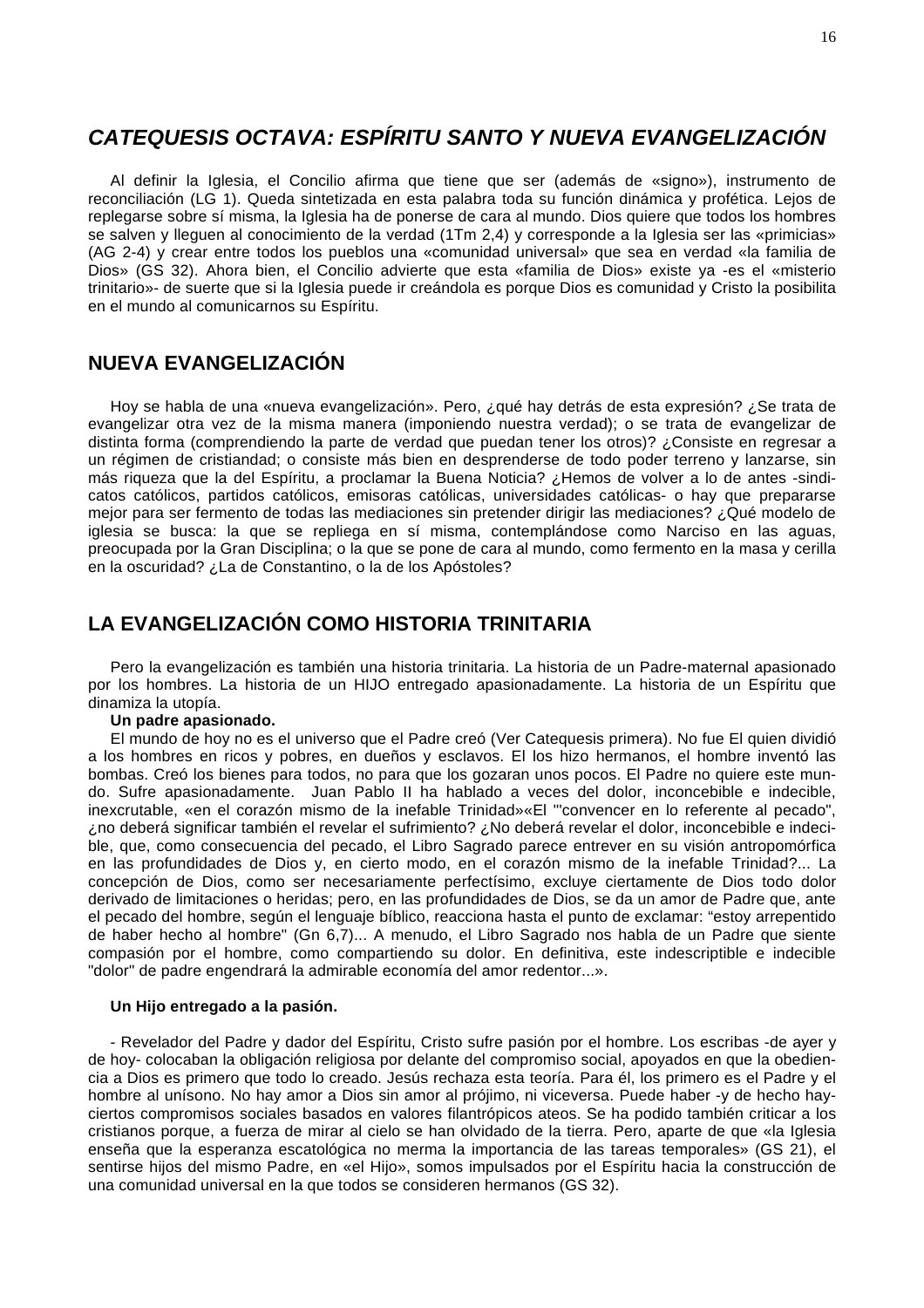# <span id="page-16-0"></span>**UN ESPÍRITU DINAMIZADOR**

#### **Releyendo la Palabra**

«No os dejaré huérfanos». Id por el mundo, llevad la Buena Noticia. Y no penséis lo que vais a decir, porque el Espíritu hablará por vosotros. Recibiréis la fuerza de lo alto. El os abrirá caminos en el mar y senderos en el páramo. Os hará leer el porvenir.

El tema del testimonio es muy frecuente en los evangelios, pero de una forma particular lo es en san Juan. Juan concibe la historia -y así enfoca su evangelio- como un gran proceso contra Jesús, quien es presentado como Palabra portadora de libertad (cf. jn 8). Los poderes de este mundo se enfrentan contra él y contra sus discípulos. Y en este drama, el Espíritu aparece como el abogado defensor de los discípulos y el fiscal acusador del mundo. «Cuando venga el Paráclito, el Espíritu de la verdad, que procede del Padre y que yo os enviaré de junto al Padre, él dará testimonio de mí. Y también vosotros daréis testimonio» Un 15,26). «Cuando venga él; el Abogado, demostrará a los que son del mundo donde está el pecado» Un 16,8). Testimonio y persecución van entrelazadas. Los discípulos son enviados con la promesa del Espíritu Un 15,26). Son perseguidos (16,1). Cristo se marcha al Padre (16,4b). El Espíritu responde a la persecución, como abogado que defiende a los creyentes y como fiscal que acusa al mundo de pecado de increencia y de injusticia (16,8). Finalmente, el Espíritu va abriendo a los discípulos horizontes de futuro, como auténtico conductor de la historia.

También en la perspectiva de Lucas, el Espíritu testifica fortaleciendo al cristiano: seréis «revestidos del poder de lo alto» (Lc 24,49); «recibiréis la fuerza del Espíritu y seréis mis testigos» (Lc 1,18). El libro de los Hechos es la experiencia de una comunidad que creía esto. No es que fuera una comunidad perfecta. Eso de que tenían un solo corazón y una sola alma es sin duda una manera idealizada de hablar. Pedro tiene que enfadarse con Safira y Ananías (Hch 5,3) y Pablo lamenta abusos que no ha encontrado ni siquiera entre los paganos (1Co 5,1). Pero, a pesar de sus debilidades, más allá de las flaquezas, se dejará guiar por el Espíritu. Es el Espíritu quien conduce primero a Felipe (Hch 8,29) y después a Pedro (Hch 10,19) a evangelizar a los gentiles. Fue el Espíritu quien hizo que la Iglesia se abriera al mundo enviando a Bernabé y a Pablo a la misión: «Mientras estaban celebrando el culto del Señor y ayunando, dijo el Espíritu Santo: «Separadme ya a Bernabé y a Saulo para la obra a la que los he llamado» (Hch 13,2). Y es una revelación del Espíritu lo que determina a Pablo -en contra de sus previsiones- a «pasar a Macedonia» e introducir así el Evangelio en Europa (Hch 16,6).

#### **Vaticano II**

También el Concilio atribuye al Espíritu Santo el impulso evangelizador: «Caminando, pues, la Iglesia en medio de tentaciones y tribulaciones, se ve confortada por el poder de la gracia de Dios para que no desfallezca, antes, al contrario, persevere como esposa digna de su Señor y, bajo la acción del Espíritu Santo, no cese de renovarse hasta que por la cruz llegue a aquella luz que no conoce ocaso» (LG 9); «A la Iglesia toca hacer presentes y visibles a Dios Padre y a su Hijo encarnado con la continua renovación y purificación propias bajo la guía del Espíritu Santo» (GS 21). «Y (es) el Espíritu, (quien) impulsa a la Iglesia a abrir nuevas vías de acceso al mundo de esta época» (PO 22).

#### **Juan Pablo II**

«El Espíritu Santo no deja de ser el custodio de la esperanza en el corazón del hombre -escribe Juan Pablo II (DV 67)-; la esperanza de todas las criaturas humanas y, especialmente, de aquellas que poseen ya las primicias del Espíritu».Porque, añade, el Espíritu de Dios «llena la tierra» y todo lo creado «a El se dirige y lo espera» y sin El «no puede vivir».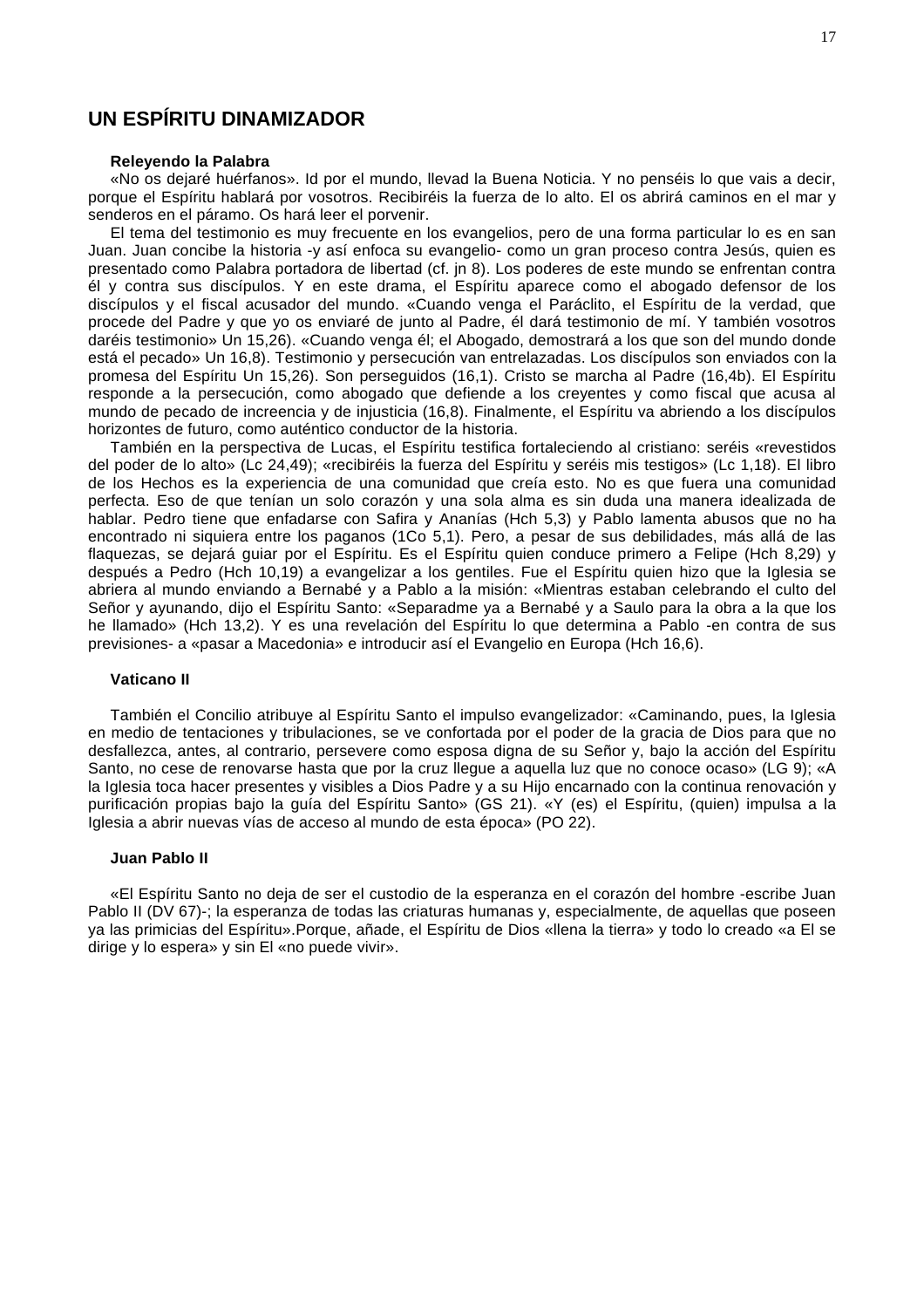# <span id="page-17-0"></span>*CATEQUESIS NOVENA: ORAR AL PADRE POR EL HIJO EN EL ESPÍRITU*

Los cristianos invocan a Dios. Pero, ¿qué contenido tiene esta palabra «Dios»? ¿Es una palabra vacía? ¿Es una expresión abstracta? ¿Es una «esencia»? ¿Es un Primer-Ser, resultado de unas pruebas de la existencia de Dios? Desgraciadamente, para muchos cristianos «Dios» no pasa de ser algo impersonal y neutro. Algo así como si se dijera: «Oh, Hombre». Pero «el hombre» no existe: lo que se da en la historia es Pedro, Antonio, Juan... Con respecto a Dios, la fe nos habla de tres personas. De tres «alguien» concretos y determinados, distintos en su relación, idénticos en su sustancia. No se da una esencia divina separada de los Tres. No es que, por una parte, exista Dios y, por otra, el Padre y el Hijo y el Espíritu. La esencia se realiza subsistentemente en Tres y quien actúa son las Personas. Por esto, no se ora a Dios, sino al Padre, por el Hijo, en el Espíritu.

#### **Oramos al Padre.**

-Salvo excepciones, siempre que en el NT se habla de «Dios» se está refiriendo al Padre, a la primera persona trinitaria. A El se dirigía Jesús en su oración, usando el término infantil arameo abbá, expresión de su íntima comunicación filial. Es la misma palabra con que luego enseñó a orar a sus discípulos. Llamar «papá» a Dios es introducirse en las intimidades del misterio trinitario. Es superar la visión monoteísta, que conduce a una espiritualidad desvaída y desencarnada. En cierta manera, ser cristiano es aprender a rezar el Padre-nuestro.

#### **Por mediación de Jesucristo, el Hijo encarnado.**

Cristo es el mediador, el que se interpone entre el Padre y los creyentes. El «Camino»: «Nadie puede llegar al Padre si no es por mí» (Jn 14,6). La plegaria cristiana va dirigida siempre al Padre por medio de Jesucristo, o «en el nombre del Señor Jesús». La liturgia hace honor a este dato cuando concluye todas las oraciones «por nuestro Señor Jesucristo» u otra fórmula semejante, por mucho que el comienzo resulte excesivamente lejano y rimbombante: «Oh Dios, todopoderoso y eterno...», ¡con lo fácil, sencillo y auténtico, que sería decir tan sólo «Padre», o mejor «papá».

#### **A impulsos del Espíritu**

 Sólo por el Hijo se puede acceder al Padre. Pero sólo a la luz del Espíritu se puede llegar al Hijo. «Nadie puede decir «Jesús es el Señor» si no es movido por el Espíritu» (1Co 12,3). Sólo los que se dejan conducir por el Espíritu llegan a ser «hijos de Dios», y sólo siendo «hijos en el Hijo» pueden exclamar «Abbá, Padre!» (Rm 8,15). No importa que luego se sea torpe en el hablar o el decir, porque es el mismo Espíritu quien pone palabras en los labios (Mt 10,20) y, aunque no sepamos orar, él intercede por nosotros con palabras inenarrables (Rm 8,20).

Lo primero es pedir al Padre que nos envíe su Espíritu, a fin de que podamos orar como conviene. El Espíritu es quien grita desde el interior (Ga 4,6; Rm 8,27). Para las Odas de Salomón (h.el año 90), el Espíritu Santo es la «dynamis» de la oración, quien obra la «ascensión espiritual»: «Abriré mi boca y su Espíritu hablará por mí» (Oda 16). De tal forma el Espíritu del Señor se une a nuestro espíritu, que el autor de las Odas canta la experiencia nupcial del alma, como más tarde lo hará Juan de la Cruz: «Él me quiere. Yo no hubiera sabido amar al Señor,/ si El no me hubiese amado./ ¿Quién puede comprender el amor,/ a no ser el que es amado?/ Yo quiero al amado y mi alma lo ama... Estoy unido a El porque el amante ha encontrado al amado...» (Oda 3). Encontramos una larga y abundante tradición en esta línea. «El Espíritu se ama a sí mismo en nosotros», dejó escrito Guillermo de Lieja (+1148); pero baste el testimonio de Juan de la Cruz (+1591): «Esta llama de amores el Espíritu de su Esposo, es el Espíritu Santo, al cual siente ya el alma en sí, no solo como fuego que la tiene consumida y transformada en suave amor, sino como fuego que, demás de eso, arde en ella y echa llama... ¡Y aquella llama cada vez que llamea, baña al alma en gloria y la refresca en temple de vida divina. Y ésta es la operación del Espíritu Santo en el alma transformada en amor... hecha un amor con aquella llama».

#### Ahora bien, ¿cuál es, exactamente, la función del Espíritu en la oración?

Conviene distinguir entre lo que algunos maestros de vida espiritual llaman petición orada y oración suplicante. La «petición orada» expresa mi deseo, mi necesidad, una forma solapada de quererme apropiar de Dios, de que Dios quiera lo que yo quiero. En cambio, en la «oración suplicante» se está ya en el lado de Dios. Uno se siente identificado con la voluntad divina y sólo desde ahí manifiesta su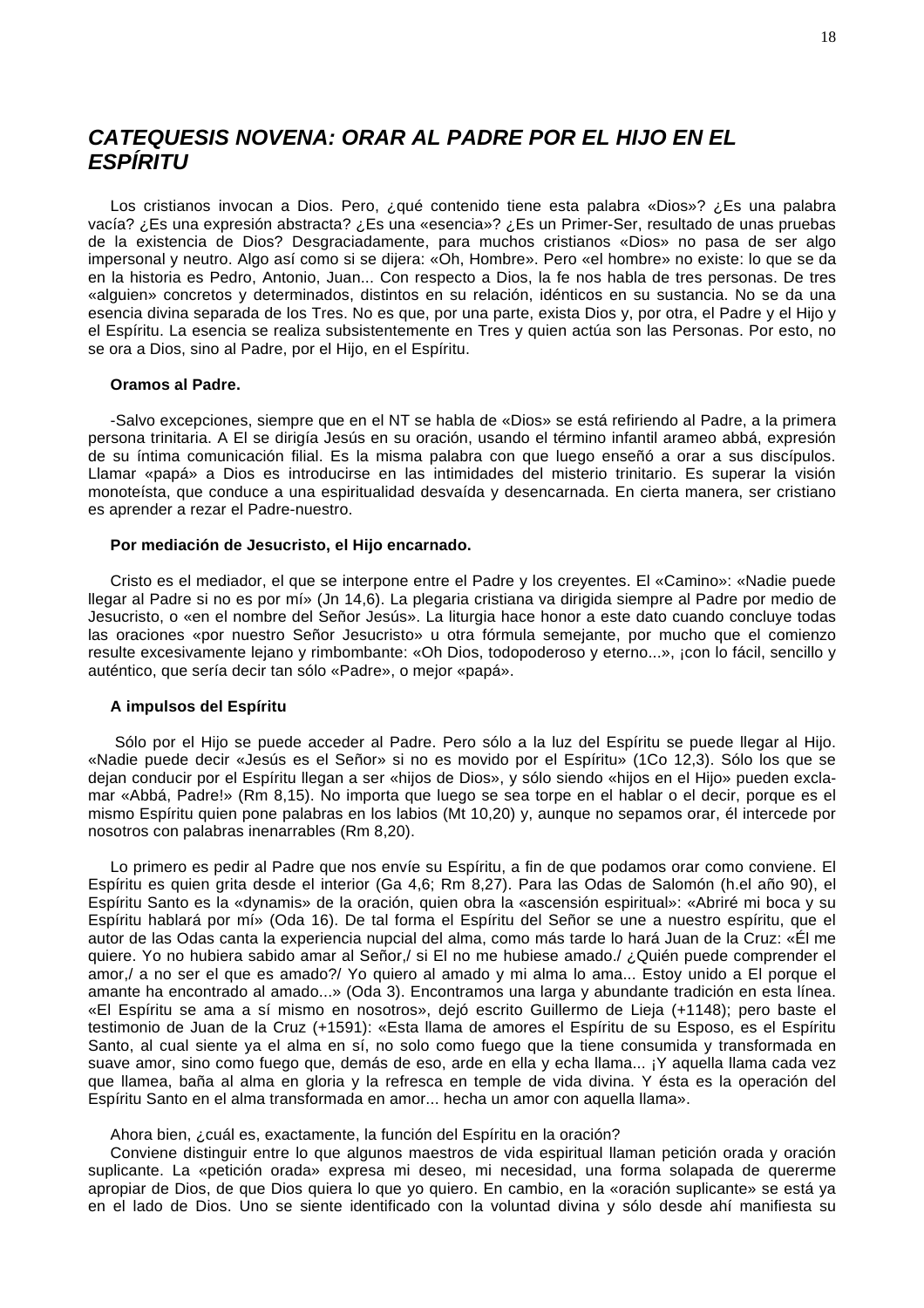necesidad. Hay, pues, verdadera oración, auténtico diálogo, común-unión de quereres. Si en el Huerto de los Olivos Jesús se hubiera quedado en la primera parte -«pase de mí este cáliz»- tendríamos una petición orada, pero tan identificado estaba con el Padre que pudo añadir «no se haga mi voluntad sino la tuya», por lo que se está ante una oración suplicante.

Hasta llegar a esta comunión de amor se pueden distinguir varios momentos: necesidad-deseopetición. Surge el problema (necesidad). La conciencia de la necesidad se torna deseo de remediarla. El deseo, si se dirige a Alguien al que se considera como Otro y como Superior, que puede ayudarme, pasa a ser petición. Ahora bien, en la medida en que tal reconocimiento se transforma en amor, mi deseo se convierte en su deseo, hasta llegar a querer sólo lo que El quiere, a desear sólo lo que El desea, hasta el punto de que, muchas veces se llega a renunciar a la propia visión del problema.

Ahora es cuando la oración se presenta como acontecimiento del Espíritu. «Efectivamente, la función del Espíritu consiste en hacer que el deseo de Dios en Dios pase a ser el deseo de Dios en nosotros. El Espíritu educa nuestro deseo y lo ajusta al deseo de Dios» (Congar). San Juan de la Cruz escribió: «El alma ama a Dios con voluntad de Dios, que también es voluntad suya; y así le amará tanto como es amada de Dios, pues le ama con voluntad del mismo Dios, en el mismo amor con que El a ella la ama, que es el Espíritu Santo, que es dado al alma según lo dice el Apóstol (Rm 5,5) »3.

«Orad en toda ocasión en el Espíritu» (Ef 6,18); «El Espíritu viene en ayuda de nuestra flaqueza. Pues nosotros no sabemos pedir como conviene, mas el Espíritu mismo intercede por nosotros con gemidos inefables» (Rm 8,26-27); «El Espíritu todo lo sondea, hasta las profundidades de Dios. En efecto, ¿qué hombre conoce lo íntimo del hombre sino el espíritu del hombre que está en él? Del mismo modo, nadie conoce lo íntimo de Dios, sino el Espíritu de Dios. Y nosotros no hemos recibido el espíritu del mundo, sino el Espíritu que viene de Dios» (1Co 2,11-12); «El amor de Dios ha sido derramado en nuestros corazones por el Espíritu que nos ha sido dado» (Rm 5,5); «En esto consiste el amor: no en que nosotros hayamos amado a Dios, sino en que El nos amó y os envió a su Hijo... En esto conocemos que permanecemos en El y El en nosotros: en que nos ha dado de su Espíritu. Y nosotros hemos visto y damos testimonio de que el Padre envió a su Hijo para ser salvador del mundo» (1Jn 4, 10-14; cf. Is 40, 12-14; 55,8-9; Job, 4,3ss).

«¡Oh abismo de la riqueza, de la sabiduría y de la ciencia de Dios! ¡Cuán insondables son sus designios e inescrutables sus caminos! En efecto, ¿quién conoció el pensamiento del Señor? O ¿quién fue su consejero? O ¿quién le dio primero, que tenga derecho a recompensa? Porque de El, por El y para El son todas las cosas. ¡A El la Gloria por los siglos! Amén» (Rm 11,33-35)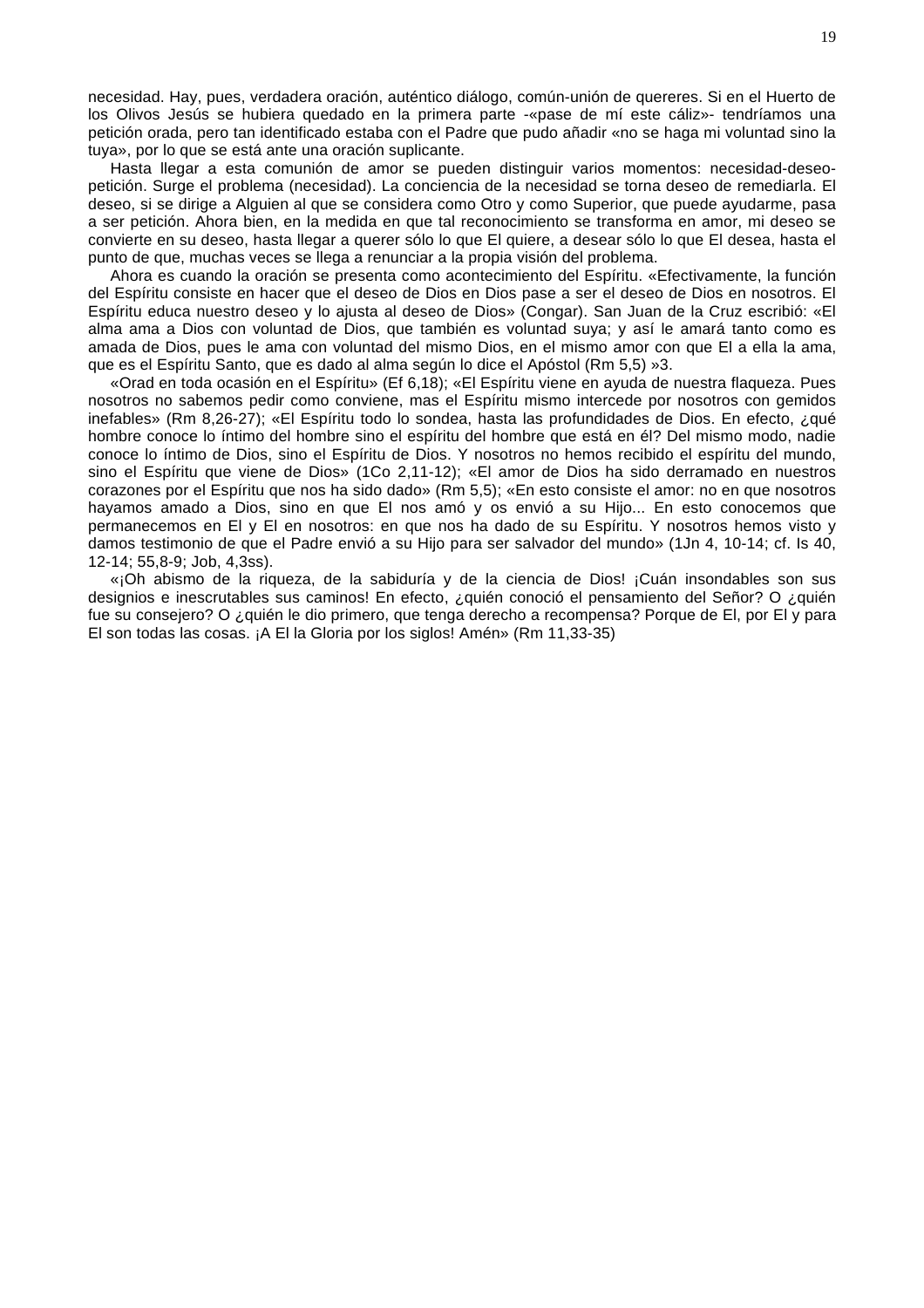#### <span id="page-19-0"></span>CATEQUESIS DÉCIMA :EL ESPÍRITU, ILUMINADOR DEL FUTURO

Nada fáciles los tiempos que nos corresponde vivir. La teología, la pastoral, la Iglesia toda se encuentra como «en tierra extranjera». Desafío o reto es una amenaza que nos viene de fuera y que se presagia cercana. Un peligro que se opone a nuestros ideales y que ofrece resistencia. Una fuerza enemiga que provoca a singular combate y reclama una vigilancia extrema.

El futuro del cristianismo está condicionado, en este sentido, por múltiples desafíos que llegan de tres frentes distintos: Mundo secularizado; Iglesia en crisis; Resurgimiento de lo religioso.

### **MUNDO SECULARIZADO**

Evangelizar un mundo «secularizado» es mucho más dramático que evangelizar el mundo pagano. Los Apóstoles pudieron llevar una buena noticia. Hoy somos portadores de una noticia «adulterada». Hablar del Evangelio liberándolo de las mil adherencias histórico-culturales que a través de veinte siglos lo han ido desdibujando, no es cosa fácil. ¿Cómo vivir hoy lo fundamental evangélico? ¿Cómo purificarlo de connotaciones medievales o decimonónicas? ¿Cómo hablar de Dios hoy? Mucho más si se tiene en cuenta que la historia corre a velocidades astronómicas y que las circunstancias que envuelven a los humanos son radicalmente diferentes a las de hace un siglo.

Ninguna otra crisis de crecimiento ha tenido importancia semejante desde el fin del Neolítico. Si la evolución ha sido siempre un fenómeno connatural a la humanidad, el ritmo de hoy es sobrecogedor. Tantos cambios, y tan rápidos, apenas si son asimilables por nuestros cerebros que sufren una presión agobiante. Los nuevos conocimientos y las modernas técnicas -desde la informática hasta la biogenética, pasando por cualquier campo- no sólo han. modificado en profundidad las bases de la convivencia social, sino que han alterado incluso la psicología de la persona. Se está dando un salto cualitativo.

### **IGLESIA EN CRISIS**

Decir que la Iglesia está en crisis no debe asustar a nadie, pues que no todas las crisis son malas. El diccionario las define como momentos decisivos o difíciles en un asunto grave. Pueden desembocar en la muerte o pueden acrecentar la vida. Nosotros tenemos la confianza, fundada en la palabra de Cristo, de que la Iglesia no va a perecer -«las puertas del infierno no podrán contra ella» (Mt 16,18)- lo que no impide que pueda estar en peligro de naufragio, situación de la que podemos ser en parte responsables si somos más dados a sestear que a faenar. Lo que no podemos hacer es escudar nuestra inercia en la promesa del Señor.

En la actualidad coexisten al menos dos formas de sentirse iglesia. Hay un sector que no ha digerido el talante conciliar, por mucho que use frases suyas, y se va atrincherando cada vez más en posiciones arcaicas. Hay otro sector que, pese a todos los pesares, lucha por mantenerse fiel al mensaje del Concilio y siente hasta dolores de parto al querer dar a luz un futuro de todos y para todos.

### **RESURGIMIENTO DE LO RELIGIOSO**

Hoy se está asistiendo a un momento histórico lleno de paradojas. Por un lado, una gran masa alejada de Dios, cómoda en su pseudoateísmo, despreocupada en su indiferencia. Por otro, una búsqueda desesperada para dar sentido a la vida ha originado variados planteamientos religiosos. Fuera de la Iglesia, nos encontramos con un enorme abanico de ofertas que van desde las sectas destructivas y satánicas hasta el Movimiento de la Nueva Era. Dentro de la misma iglesia, pululan una serie de fundamentalismos que, a veces, cojean desde el punto de vista dogmático, eclesial, pastoral y hasta evangélico. Es la pretensión de reintegrar Iglesia y sociedad a un paradigma medieval a través de una «re-evangelización» igual a «re-catolización» que, además de no atender a los signos de los tiempos, margina valores evangélicos, enfatizando en cambio tradiciones de siglos posteriores.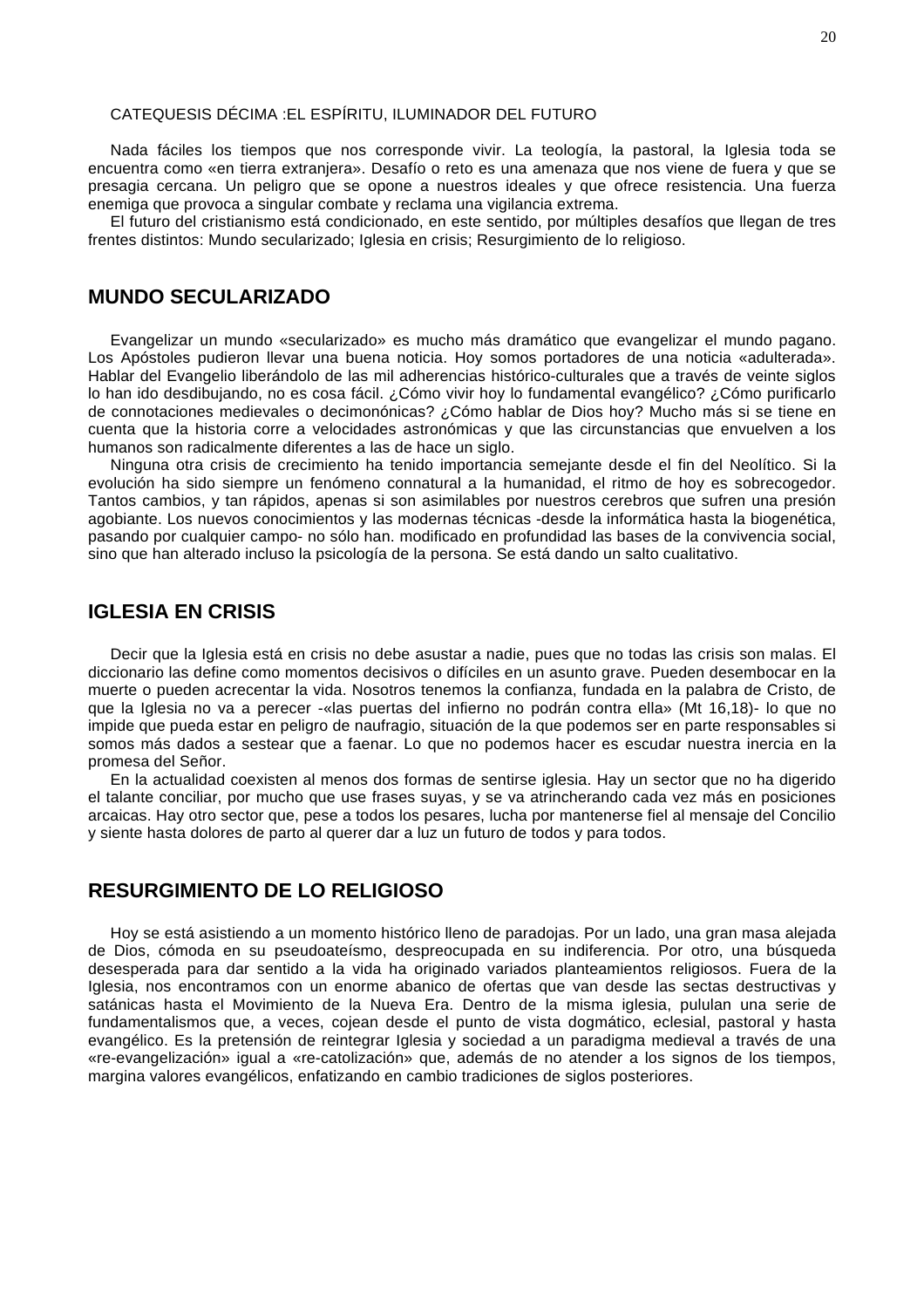# <span id="page-20-0"></span>**«OS CONDUCIRÁ HACIA EL PORVENIR»**

Ante estas realidades, muchos adoptan la actitud del escandalizado, con un manido: «¿a dónde vamos a parar?». Gran parte de los que pueden hacer algo retiran de sí toda responsabilidad como si la empresa fuera tarea exclusiva de románticos. Otros reaccionan con normas y prohibiciones. Pero hay también quienes adoptan actitudes proféticas. Profeta es quien descubre en el fondo de los acontecimientos el plan salvador de Dios y, por ello, tiene la audacia de elaborar un proyecto de futuro. Es como el centinela de la comunidad que, desde la vanguardia, ilumina el camino a seguir. Toda crisis social supone un cataclismo y, como tal, sus efectos se manifiestan en la superficie, pero sus causas están en el epicentro. Al «profeta» corresponde profundizar hasta descubrir las causas y atender, al mismo tiempo, el soplo que viene del Espíritu proyectado hacia la plenitud por la que suspira la creación entera.

Porque el Espíritu sigue conduciendo la historia. Su impulso es callado, silencioso, desconcertante... Vemos movimientos -ajenos incluso a la Iglesia- que, promueven valores fundamentalmente evangélicos. El florecimiento de muchos «voluntarios» en tantas ONGs, no siempre confesionales; ciertos movimientos ecologistas o pacifistas; la tolerancia, la solidaridad... La Iglesia creó los hospitales, abrió las primeras Universidades... pero hoy la sanidad y la docencia es patrimonio de todos... El que después de tantas centurias la Naciones Unidas declarasen los derechos humanos, los del niño o los de la mujer... ¿significa una pérdida para el cristianismo, o mejor un triunfo?. ¿No se deberá al Espíritu que sigue dinamizando el corazón del hombre?. «Haré andar a los ciegos por el camino ... Trocaré delante de ellos la tiniebla en luz... (Is 42,16). Trazaré caminos en el mar y veredas en aguas impetuosas... (Is 43, 16-19). De las espadas forjarán arados; de las lanzas, podaderas. No alzará la espada pueblo contra pueblo, no se adiestrarán para la guerra» (Is 2,4-5).

Los hijos de la esperanza son utópicos. La existencia humana y la doctrina de Cristo parece que llevan rutas paralelas y distantes, pero el cristiano está ahí, en medio, a horcajadas entre el proyecto de Dios, que le parece maravilloso, y la realidad cotidiana que le resulta cada vez más adversa. Es el «sí», pero todavía «no». Ha recibido las arras del Espíritu, como un injerto pletórico de savia nueva;, como una prenda; pero gime y llora, sometido a la vanidad del tiempo. En la prueba, permanece fiel, como testigo lúcido de un mañana lleno de sol. A tientas, en la oscuridad de la noche, va percibiendo el paso de Dios, como el susurro de una brisa suave (1Re 19,12)... y permanece vigilante, poniendo la esperanza a trabajar, adelantándose a la aurora. Y avanza hacia lo desconocido, construyendo el futuro, consciente de que Alguien le está conduciendo de la mano: «No os dejaré huérfanos» Un 14,18)... «Estaré con vosotros hasta el fin del mundo» (Jn 14,16)... «El Espíritu os conducirá hasta el porvenir» (Jn 16,13).

# **VIVIR SEGÚN EL ESPÍRITU**

Vivir al aire de Jesús, dejarse conducir del Espíritu, supone una lucha constante y una opción clara entre dos formas de existencia. Se puede andar «según la carne» (a modo humano) y se puede andar «según el Espíritu» (modo divino) (1Co 2,14-15). Hay que estar continuamente decidiéndose. Mantener vivo el esfuerzo de vivir conforme a esta decisión. Una decisión que durará hasta la muerte: «Todos los que pertenecen a Cristo han crucificado la carne y, en consecuencia, sus pasiones y sus deseos. Si vivimos por el Espíritu, sigamos al Espíritu» (Ga 5,24). Nos estamos «haciendo» -«sí, pero todavía no» tenemos las «arras», pero no se ha manifestado en plenitud lo que llegaremos a ser (Rm 8,23; 1Jn 3). Tener la certeza de que el Padre nos ama (Ef 1,3) gimiendo al mismo tiempo hasta con dolores de parto ansiando su plena manifestación (Rm 2,22). Una tensión, a veces agotadora, que merece la pena vivir porque «aunque el hombre exterior se desmorone, el interior se renueva de día en día» (2 Co 4,16).

Abrirse a la acción del Espíritu. Captar sus ondas. Hacer silencio. Dejar que El actúe, no cerrar las ventanas, abrirlas de par en par y que el Aire penetre fuerte.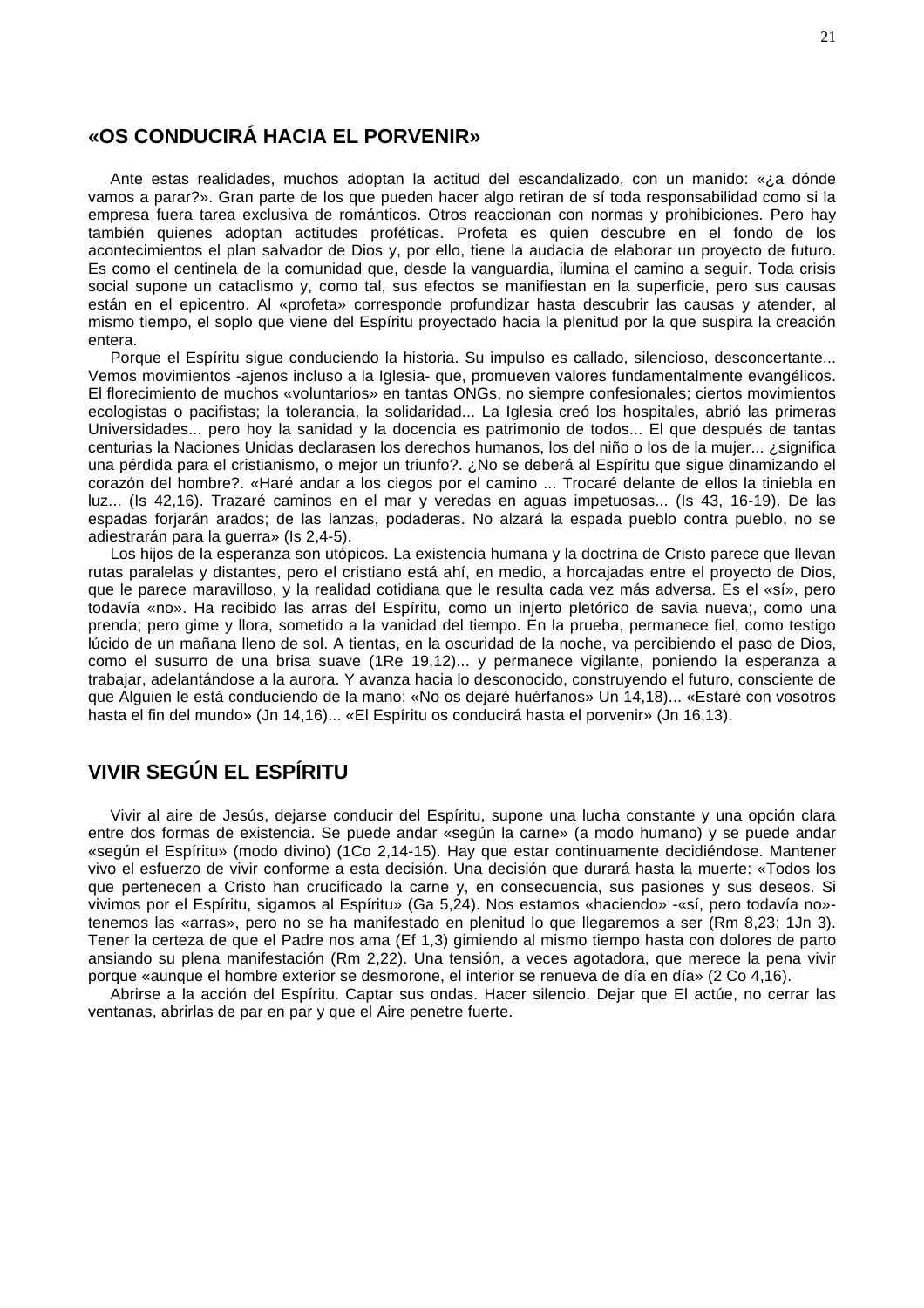# <span id="page-21-0"></span>*CATEQUESIS UNDÉCIMA: PRESENCIA DEL ESPÍRITU EN LA PERSONA*

Esta catequesis está inspirada en las enseñanzas de Tomás de Aquino y de los grandes místicos. Aquí seguimos de forma particular a san Juan de la Cruz, con el uso de las siguientes siglas: CE = Cántico Espiritual, SMC = Subida del Monte Carmelo; NO = Noche Oscura; LL = Llama de amor viva.

1. San Juan distingue tres formas de hacerse presente Dios:

a) A la primera le llama esencial. Dios está en todo y en todos. No hay nadie tan malo que no tenga algo de divino. Entender esto es ya un alivio para quienes emprenden el camino hacia Dios.

b) A la segunda le llama por gracia y nos es dada a partir del Bautismo. Por esta «gracia» comienza el hombre a sentir la obra de Dios en su alma. Con todo es una presencia imperfecta, porque el hombre anda envuelto en miserias (e incluso la puede perder por el pecado) y hará falta tiempo y esfuerzo para adelantar en perfección.

c) A la tercera, le llama por afición espiritual y es la que nosotros llamaríamos mística o de inhabitación. Se trata ya de un avance donde el creyente llega a «endiosarse», a «deificarse», a ser «superhombre». De esta hablamos a continuación, no sin antes observar: que esta presencia «no se hace sino muy poco a poco. porque se hace al paso del alma y ahí va poco a poco», y que nunca llega a mostrarse Dios plenamente tal como es «porque no lo sufre la condición de esta vida».

2. En el lento proceso («poco a poco») de hacerse presente Dios en el creyente, se pueden distinguir dos etapas: una, que san Juan llama de «integración moral»; otra, la definitiva, el «matrimonio espiritual».

3. En la etapa de integración moral interesa principalmente el esfuerzo humano. Lo importante es abrirse al Espíritu para ir captando sus ondas y ser capaces de ir penetrando en las profundidades de Dios (cf. 1Co 2; Rm 8,12-15). Ello supone un trabajo, una ascesis:

a) al entendimiento le corresponde hacer actos de FE: ir acallando su afán de comprenderlo e irse abriendo al misterio. Creer es caminar a oscuras con la plena confianza de que Alguien nos conduce .

b) a la memoria le corresponde hacer actos de ESPERANZA. Se trata de ir olvidando cualquier otro recuerdo que no conduzca a Dios. Esperar es desear lo que no se posee; por eso, cuanto más desprendido se está, más capacidad se tiene para la espera.

c) a la voluntad le corresponde el AMOR, el intento de no emplear sus facultades para nada fuera de Dios: «porque cuanto más caridad tiene, tanto más la alumbra y comunica los dones el Espíritu Santo» .

4. Y así, poco a poco, -«habiendo precedido mucho ejercicio espiritual»- se llega a una etapa de perfección, que consiste en una auténtica «deificación», es la etapa del matrimonio espiritual.

4.1. El alma empieza por descubrirse amada por Dios-divinamente amada-lo cual provoca en ella un vivo deseo de corresponder con amor al Amor y es Dios mismo quien, a través del Espíritu Santo, le va enseñando cómo amarle.

«El fin por qué el alma deseaba entrar en aquellas cavernas era por llegar a la consumación de amor de Dios, que ella siempre había pretendido; que es venir a amar a Dios con la pureza y perfección que ella es amada de El, para pagarle en esto la vez... Y así ama el alma a Dios con voluntad y fuerza del mismo Dios, unida con la misma fuerza de amor con que es amada de Dios; la cual fuerza es en el Espíritu Santo, en el cual está el alma allí transformada... ...Por cuanto El allí le da su amor, en el mismo le muestra a amarle como de él es amada; porque demás de enseñar Dios allí a amar al alma pura y libremente sin interese, transformándola en su amor, como habemos dicho, en lo cual le da su misma fuerza con que pueda amarle, que es como ponerle el instrumento en las manos y decirle cómo lo ha de hacer, haciéndolo juntamente con ella, lo cual es mostrarle a amar y darle la habilidad para ello»

4.2. Se llega así a una total transformación en el Amado. Dios y hombre se entregan mutuamente, llegando a una consumación de unión de amor: «Es una transformación total en el Amado, en que se entregan ambas partes por total posesión de la una a la otra, con cierta consumación de unión de amor, en que está el alma hecha divina y Dios por participación, cuanto se puede en esta vida...

...Así como en la consumación del matrimonio carnal son dos en una carne (como dice la divina Escritura: Gn 2,24), así también, consumado este matrimonio espiritual entre Dios y el alma, son dos naturalezas en un espíritu y amor, según dice san Pablo, trayendo esta misma comparación, diciendo:

«El que se junta al Señor, un espíritu se hace con él» (1Co 6,17); bien así como cuando la luz de la estrella o de la candela se junta y une con la del sol, que ya el que luce ni es la estrella ni la candela, sino el sol, teniendo en sí difundidas las otras luces».

3. Es éste el más alto estado de perfección a que se puede llegar en esta vida; tanto que viene a realizarse lo que dice Pablo: «Vivo yo, mas no yo, sino Cristo en mi» (Ga 2,20):

«Cuando hay unión de amor, es verdad decir que el Amado vive en el amante y el amante en el Amado; y tal manera de semejanza hace el amor en la transformación de los amados, que se puede decir que cada uno es el otro y que entrambos son uno. La razón es porque en la unión y transformación de amor, el uno da posesión de sí al otro; y cada uno se deja y trueca por el otro; y así cada uno vive en el otro, y el uno es el otro y entrambos son uno por transformación de amor. Esto es lo que quiso dar a entender san Pablo cuando dijo: "Vivo yo, ya no yo... "» (LL 10).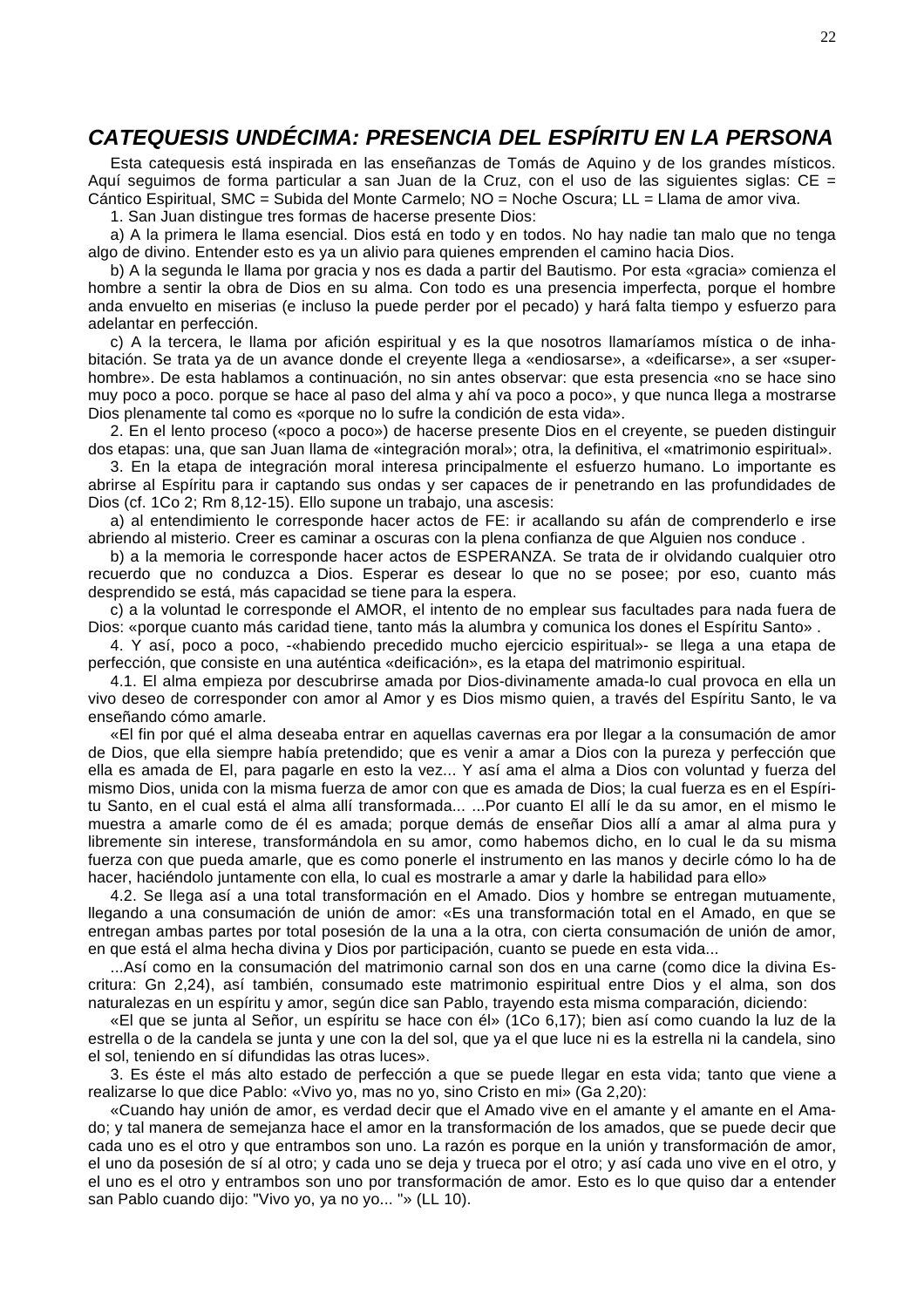4. Este amor introduce al alma dentro del misterio trinitario y la pone en contacto con las tres divinas personas, pues el mismo Espíritu -amor mutuo entre el Padre y el Hijo- es el Amor que nos une a nosotros con ellos:

«Este "aspirar el aire" es una habilidad que el alma dice que le dará Dios allí, en la comunicación del Espíritu Santo; el cual, a manera de «aspirar», con aquella su aspiración divina muy subidamente levanta el alma y la informa y habilita para que ella aspire en Dios la misma aspiración de amor que el Padre aspira en el Hijo, y el Hijo en el Padre, que es el mismo Espíritu Santo que a ella le aspira en el Padre y el Hijo en la dicha transformación, para unirla consigo. Porque no sería verdadera y total transformación si no se transformase el alma en las Tres Personas de la Santísima Trinidad en revelado y manifiesto grado».

5. De esta forma, por la actuación del Espíritu Santo, el alma queda «endiosada», deificada. «Y no hay que tener por imposible que el alma pueda una cosa tan alta, que el alma aspire en Dios como Dios aspira en ella por modo participado. Porque dado que Dios le haga merced de unirla en la Santísima Trinidad en que el alma se hace deiforme y Dios por participación, ¿qué increíble cosa es que obre ella también su obra de entendimiento, noticia y amor, o, por mejor decir, la tenga obrada en la Trinidad juntamente con ella como la misma Trinidad?. Pero por modo comunicado y participado, obrándolo Dios en la misma alma; porque esto es estar transformada en las tres Personas en potencia y sabiduría y amor, y en esto es semejante el alma a Dios, y para que pudiese venir a esto la crió a su imagen y semejanza»)

«Esta «llama de amor» es el Espíritu de su Esposo, que es el Espíritu Santo, al cual siente ya el alma en sí, no solo como fuego que la tiene consumida y transformada en suave amor, sino como fuego que, demás de eso, arde en ella y echa llama, como dije; y aquella llama, cada vez que llamea, baña al alma en gloria y la refresca en temple de vida divina. Y ésta es la operación del Espíritu Santo en el alma transformada en amor, que los actos a que hace interiores es llamear, que son inflamaciones de amor, en que unidas la voluntad del alma, ama subidísimamente, hecha un amor con aquella llama» (LL I,v.1).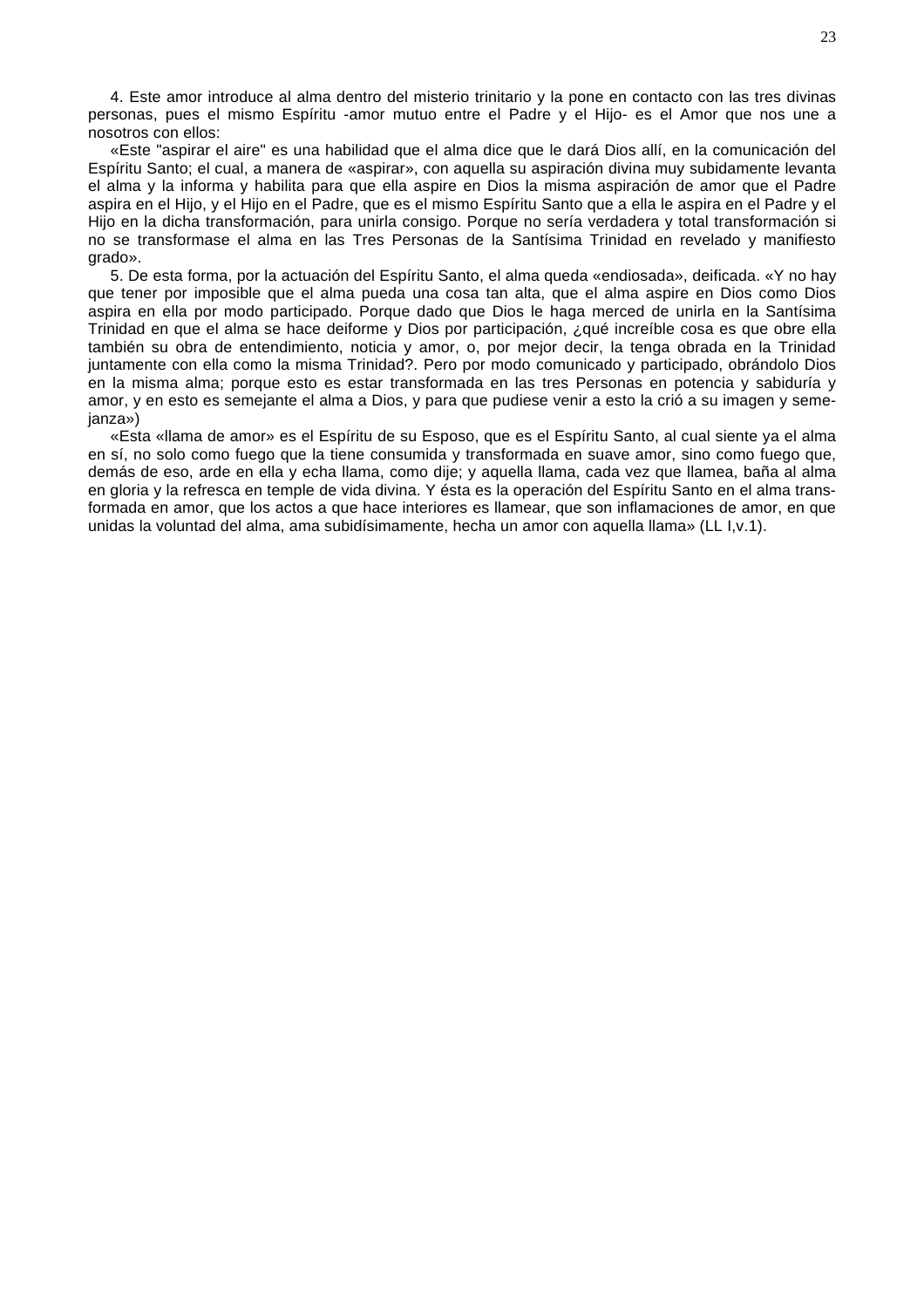# <span id="page-23-0"></span>*CATEQUESIS DUODÉCIMA: DISCERNIMIENTO DE ESPÍRITUS*

### **NECESIDAD DE DISCERNIMIENTO**

Decimos «hay que dejarse guiar del Espíritu», pero ¿cómo saber que verdaderamente nos guiamos por el Espíritu y no por los criterios del mundo? Siempre han habido individuos y movimientos que se han atribuido falsamente ser movidos por el Espíritu. ¿Qué pensar?

1. Además de san Pablo, me inspiro fundamentalmente en dos libritos primitivos. Uno, la Didaché, o «Doctrina de los Doce Apóstoles», que refleja la iglesia de Antioquía a finales del siglo I [Uso la edición de «Textos cristianos primitivos», Sígueme, Salamanca, 1991; Sigla: DIDI. Otro, El Pastor de Hermas, que refleja la iglesia de Roma a mediados del siglo II. [Edición de Ruiz Bueno, «Padres Apostólicos», BAC, 1950; Sigla: HERM.

Ya Pablo afirmaba la necesidad de comprobar la autenticidad de los carismas: «No apaguéis el Espíritu; no despreciéis las profecías; examinadlo todo y quedaos con lo bueno» (1Ts 5,19-20). Y en la Iglesia de Antioquía, de fines del siglo primero, donde los «carismáticos» eran rodeados de una veneración extraordinaria, aconsejaba que no a todo el que se presente como profeta se le acatara sin más» (DID XI;S). También el Pastor de Hermas insiste en la necesidad de «examinar al verdadero y al falso profeta» (HERM, Comp.17,n.17).

### **DIFICULTAD DEL DISCERNIMIENTO**

«Discernir», etimológicamente, significa «entresacar». Algo así como cerner (en un cedazo), cribar, separar el trigo bueno. La cuestión es, pues, «seleccionar el Espíritu bueno de los malos espíritus». El discernimiento de espíritus es un don particular que san Pablo coloca en la lista de los carismas (1Co 12,10), pero no es fácil en la Iglesia encontrar buenos asesores. Confesar, absolver... pase; pero ¿orientar, iluminar, guiar...? En cualquier caso es evidente que hay, en el corazón del hombre actual, una profunda necesidad de luz, de ver claro, de acertar el camino a seguir.

En realidad, la dificultad es doble: ¿Me dejo yo conducir del Espíritu? ¿Sé discernir cuándo el otro se deja conducir del Espíritu?

### **CRITERIOS PARA EL DISCERNIMIENTO**

#### **1. Enseñar lo que enseñó el Maestro**

San Pablo escribe: Nadie, hablando por influjo del Espíritu de Dios puede decir «Anatema es Jesús» y nadie puede decir «Jesús es Señor» sino por influjo del Espíritu Santo» (1Co 12,3). San Juan añade: «Podréis conocer en esto el espíritu de Dios: todo espíritu que confiesa a Jesucristo, venido en carne, es de Dios; y todo espíritu que no confiesa a Jesús no es de Dios, es del Anticristo» (1Jn 4,1).

En la «Didaché» se lee: «Mas, si extraviado el maestro mismo, os enseñare otra doctrina para vuestra disolución, no le escuchéis; si os enseña, en cambio, para acrecentamiento de vuestra justicia y conocimiento del Señor, recibidle como al Señor mismo»

Ello nos lleva a una doble reflexión:

a) La necesidad que tiene todo cristiano mucho más el catequista- de formarse en el conocimiento de la Palabra de Dios. La cultura moderna se caracteriza por una gran movilidad. Continuamente surgen nuevos interrogantes, se abren nuevas perspectivas, se vislumbran nuevas formas de entender el mundo... Todo ello supone un «reto» a nuestra misión evangelizadora. ¿Cómo respondemos? Nuestra evangelización supone imperiosamente el estudio: conocer las nuevas situaciones y las necesidades que hay que salvar. Cuántas veces la «predicación» de los actuales dirigentes es abstracta (sin responder a los interrogantes reales y concretos de la gente); arcaica (con una visión de la vida anclada en el siglo pasado); superficial (sin un estudio serio y profundo del Evangelio); herética (por no enseñar lo que enseñó el Maestro).

b) Saber distinguir entre lo esencial evangélico y lo accidental añadido. Hay que separar lo que llega en línea directa de Jesús de Nazaret, como experiencia original e impulso profético, y lo que es institucionalización, inercia histórica, hábitos culturales heredados sociológicamente. La fidelidad a Cristo no equivale a continuar diciendo y haciendo las mismas cosas de siempre. Se puede repetir las mismas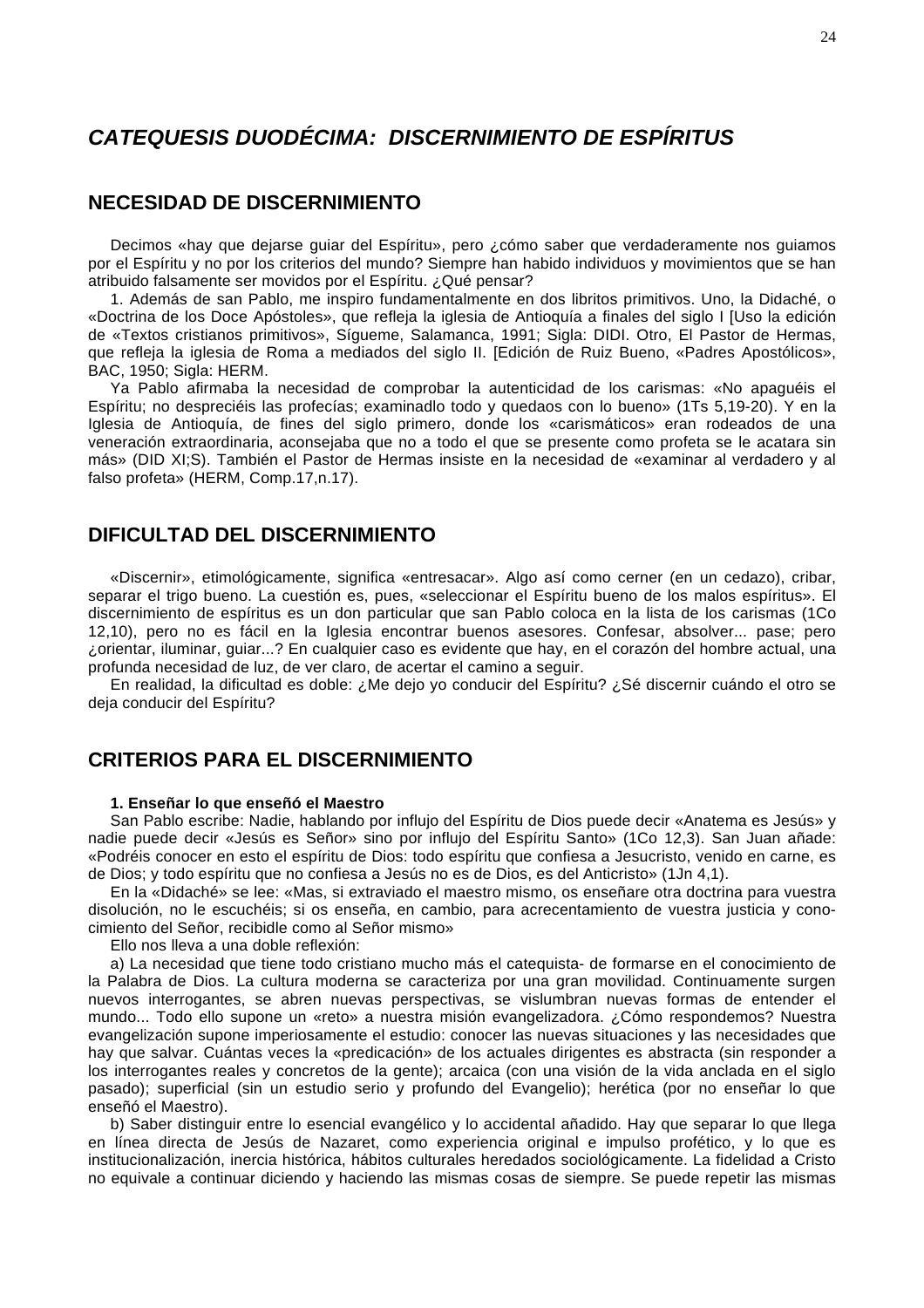#### **2. Cumplir lo que enseña**

«Por sus frutos los conoceréis», dijo el Maestro. Y Pablo remarca bien cuáles son los frutos del Espíritu: «El fruto del Espíritu es amor, alegría, paz, paciencia, afabilidad, bondad, fidelidad, mansedumbre, templanza... » (Ga 5,22).

En la «Didaché» se lee: «No todo el que habla en espíritu es profeta, sino el que tiene las costumbres del Señor. Así, pues, por sus costumbres se discernirá al verdadero y al falso profeta» (X1,8:RB 89).- «Todo profeta que enseña la verdad, si no practica lo que enseña, es un falso profeta». Y en el «Pastor de Hermas»: «Al hombre que afirma tener el Espíritu divino, examínale por su vida. Ante todo, el hombre que tiene el Espíritu divino, el que viene de arriba, es manso, tranquilo y humilde; vive alejado de toda malicia y de todo deseo vano de este siglo; se hace a sí mismo pobre... ; no habla a sombra de tejado; ni cuando él quiere habla el Espíritu Santo, sino entonces habla cuando quiere Dios que hable...

#### Reflexión:

Se impone, pues, el examen de conciencia y ver si, en verdad, los «frutos» que damos son los indicados. Por cierto que, uno de los que el Pastor subraya insistentemente es la «alegría». «El Espíritu de Dios -dice- no soporta la tristeza». Quizás el pecado mayor del creyente de hoy sea la desesperanza, el pensar que Dios nos ha abandonado, el no creer que el Espíritu Santo está conduciendo la historia. Es el pecado contra el Espíritu Santo, que no se perdona (Mt 12,32).

#### **3. No aprovecharse de los demás...**

...que equivale a decir: amar al prójimo tanto como a uno mismo. Escribe Pablo: «El fruto del Espíritu es amor» (Ga 5,23).- «Aspirad a los carismas superiores. Y aún os voy a mostrar un camino más excelente: Aunque hablara las lenguas de los hombres... si no tengo amor no soy nada» (1Co 1,31s). Es lo mismo de Juan: «Quien no ama a su hermano vive en tinieblas» (1Jn 1,7) y «no conoce a Dios» (1 Jn 4, 7-8).

Reflexión:

#### **a) afán de dinero**

La «Didaché» dejó escrito: «Si pide dinero, es un falso profeta» (X1,6). «Mas el que dijere en espíritu «dame dinero» o cosas semejantes, no le escuchéis. En cambio, si dijere que se dé a otros necesitados, nadie le juzgue» (XI 11). Pero, ¿no es verdad que con dinero se mueven muchas cosas en el mundo e, incluso, dentro de la Iglesia? ¿Y no es cierto que, con frecuencia, los «evangelizadores» piensan más en el dinero que en el bien de la gente? ¿Y que la inmensa mayoría de los creyentes se dejan llevar muchos más por el afán de tener que por el compartir?

#### **b) afán de singularidad**

«A cada cual se le otorga la manifestación del Espíritu para provecho común» (1Co 12,7). Pablo prefiere el don de profecía porque es útil a los demás (1Co 14,2-25); da normas prácticas para un «buen orden en la comunidad» (Ib 26-38). San Ireneo explicaba que el Espíritu se da en comunidad, en Iglesia y quienes lo buscan separadamente «se construyen cisternas agrietadas (Jr 2,13) y acaban por beber el agua maloliente del fango» (Ver Catequesis cuarta).

Basta que alguien se considere poseedor del Espíritu para que quede descartado. En el discernimiento de si es o no el Espíritu lo que impulsa, tendrá un papel decisivo la comunidad, con la Jerarquía a la cabeza, por supuesto. A la Jerarquía compete probarlo todo y quedarse con lo bueno. Pero... la jerarquía no puede olvidar que el Espíritu habla también en el pueblo, en la masa. No puede ser ni el miedo, ni el afán de poder, sino la actitud de servicio su criterio de discernimiento.

#### **c) afán de poder**

Porque quienes en la Iglesia ejercen cualquier cargo de responsabilidad tienen ciertamente una «autoridad», pero... no como la de los «príncipes de ese mundo». El Nuevo Testamento modifica radicalmente los esquemas habituales, poniendo siempre el ejemplo de Cristo, el Siervo, para concluir diciendo: «Vosotros me llamáis «el Maestro» y «el Señor», y decís bien, porque lo soy. Pues si yo, el Señor y el Maestro, os he lavado los pies, también vosotros debéis lavaros los pies irnos a otros. Os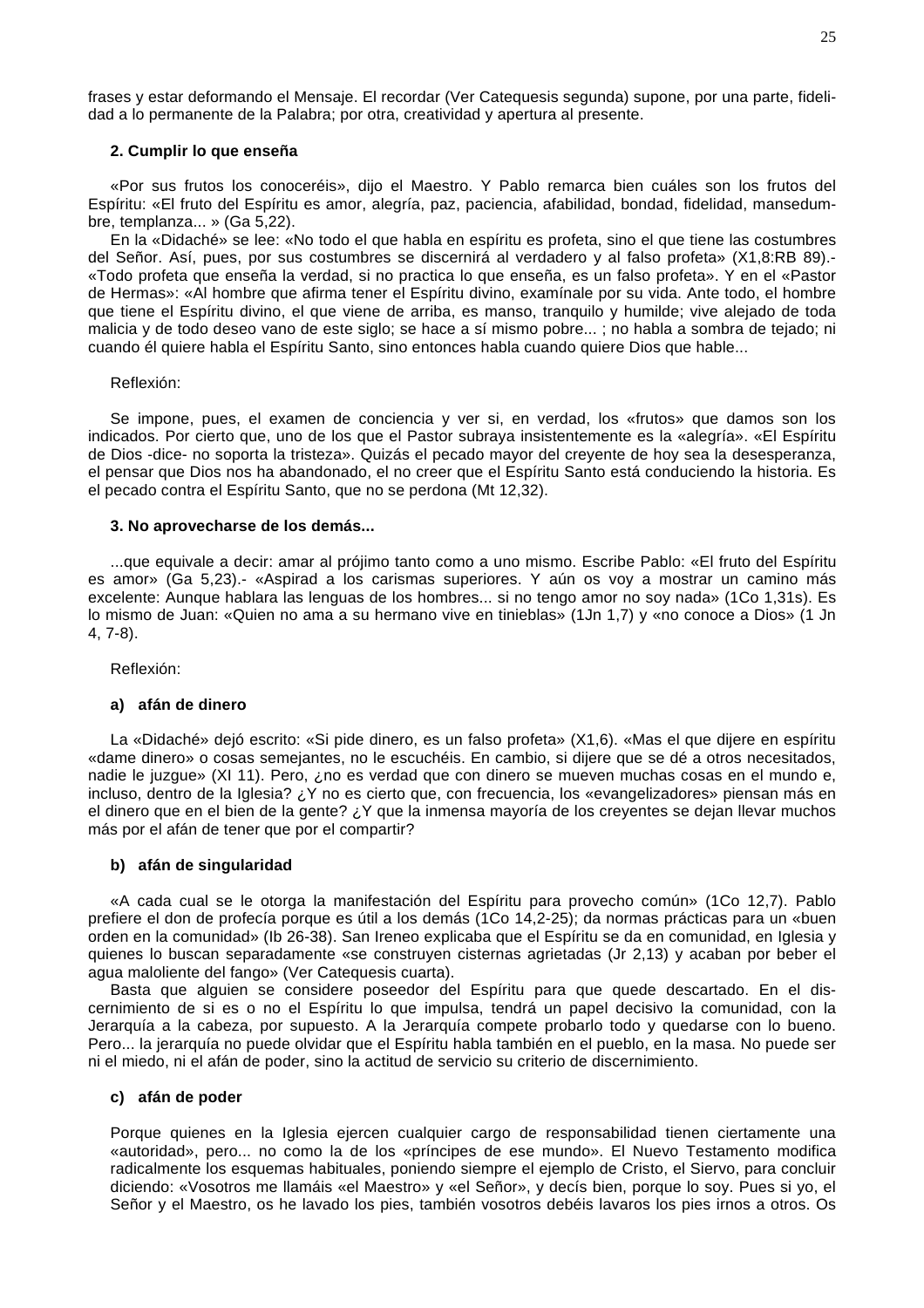he dado ejemplo, para que también vosotros hagáis como yo he hecho con vosotros» (Jn 13,15). «El mayor entre vosotros sea vuestro servidor» (Mt 23, 11). «No hagáis como los reyes de este mundo» (Mt. 20,25-27). Reflexión:

Conviene, pues, examinarse: ¿Cuál o cuáles son nuestras verdaderas preocupaciones prioritarias?; ¿Hacia dónde se orientan principalmente nuestros esfuerzos?; ¿No es cierto que muchas veces nos preocupamos más de «conservar» las «ovejas» que tenemos que de «buscar» las ovejas extraviadas?; ¿No es verdad que más que un afán evangelizador nos mueve la ambición de los «primeros puestos»?; ¿Cuántas veces somos causa de que la gente se aleje de la Iglesia por nuestras actitudes de intolerancia o, simplemente, por pensar que el templo es nuestra casa y no la suya?; ¿Y no es verdad que la pereza, la comodidad, el aburguesamiento, frena nuestros impulsos evangelizadores y aún nos justificamos diciendo que «ya hacemos bastante»?; ¿Nos preocupan los «otros?, o la propia «institución»?; ¿Acaso no nos aferramos de tal forma a las «normas» que llegamos a «apagar la mecha humeante»?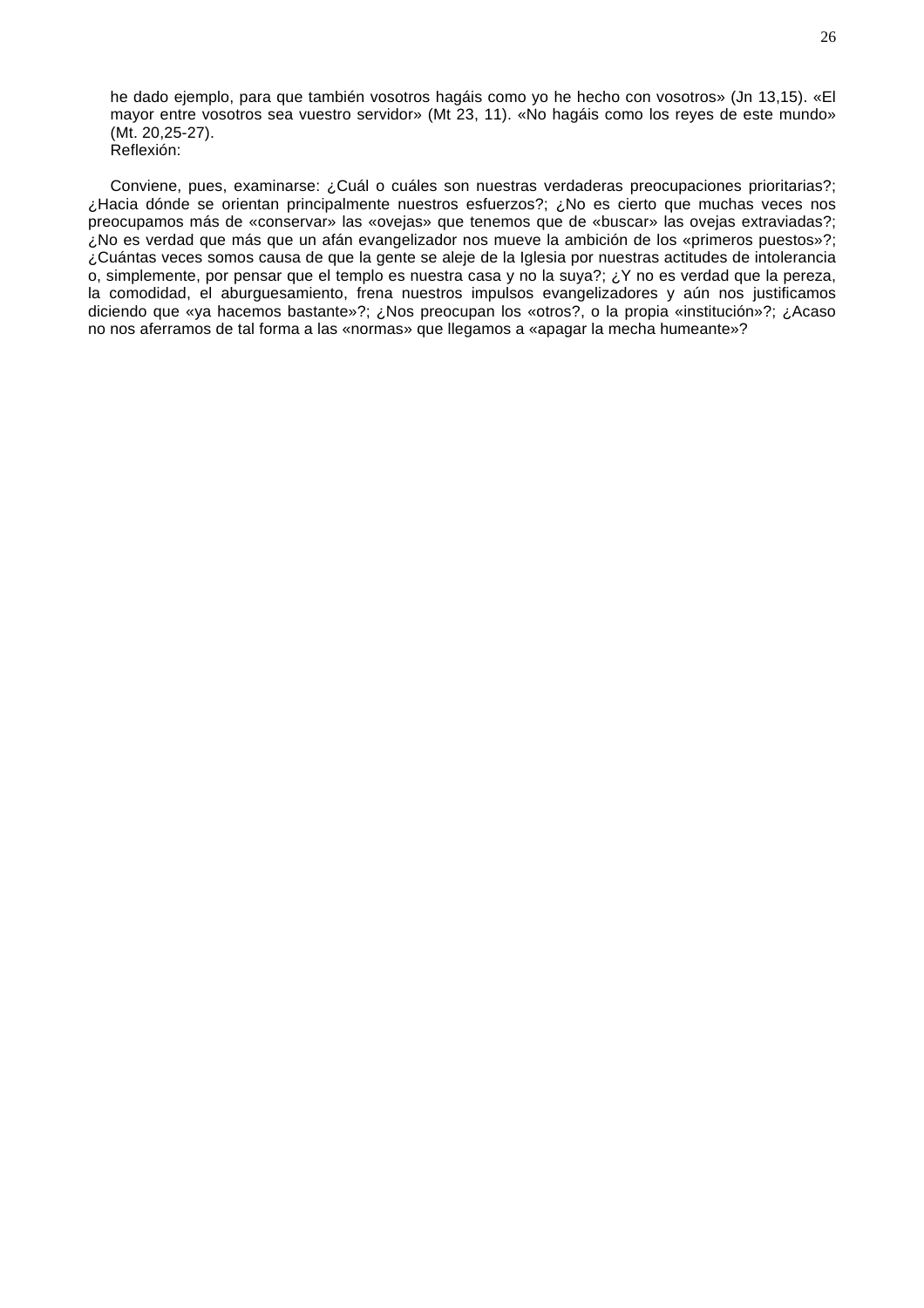# <span id="page-26-0"></span>**¿CONOCES AL ESPÍRITU SANTO? (Tomás Spidlik S.J.)**

# *RELATO DE LA VIDA DE UN SANTO*

Serafín de Sarov (1759-1833) es uno de los más populares santos rusos. Su vida como monje estilita y finalmente starets (padre espiritual) está llena de acontecimientos interesantes y de visiones. En su vida se narran también sus milagros. Entre los primeros está la curación de un grave reumatismo a un tal Nicola Motovilov, que más tarde escribió sus recuerdos, entre los que está el que sigue (un poco abreviado). .

"Era un jueves. Un día bastante sombrío. La capa de nieve era bastante alta y estaba cubierta de escarcha helada y mezclada con nieve. El Padre Serafín comenzó a conversar conmigo en la pradera cercana a dos ermitas. «Dios me ha revelado -dijo- que en tu juventud deseabas saber cuál es la finalidad de nuestra vida cristiana y que lo has preguntado muchas veces a personas importantes y expertas en temas espirituales. Pero ninguno te ha dado una respuesta precisa. Te han dicho: «Ve a la Iglesia, ora a Dios, respeta los mandamientos de Dios, haz el bien. Esta es la finalidad de la vida cristiana para ti». No te hablaban como se debe. Ahora yo, pobre Serafín, te expondré claramente cuál es la finalidad de la vida cristiana».

«La oración, el ayuno, la vigilia y todas las demás obras del cristiano, por grandes que sean en sí mismas, no son la finalidad de la vida cristiana, aunque sean medios indispensables para alcanzarla. La verdadera finalidad de la vida cristiana consiste en adquirir el Espíritu Santo». «¿Qué adquisición? - le pregunté al Padre Serafín. No lo entiendo bien». «Tú entiendes lo que quiere decir ganar dinero. Pues bien, es exactamente lo mismo para la adquisición del Espíritu divino. La mercancía son las acciones virtuosas llevadas a cabo por Cristo; ellas nos consiguen la gracia del Espíritu Santo, sin la cual nadie se salva ni puede salvarse. Pero nos la da sobre todo la oración. La fuerza de la oración es grande. A través de ella se nos admite a hablar con nuestro Salvador y Señor».

«Padre -le dije- usted no para de hablarme de la adquisición del Espíritu Santo, y me dice que ésta es la finalidad de la vida cristiana. Pero, ¿cómo puedo verlo? Las buenas obras son visibles, pero, ¿cómo se puede ver al Espíritu Santo? ¿Cómo sabré si está en mí o no? ».

«Amigo de Dios, es sencillísimo», respondió. Y, cogiéndome estrechamente por los hombros, añadió: «Ahora estamos ambos dentro del Espíritu divino. ¿Por qué no miras hacia mí?». Respondí: «No puedo miraros, Padre, porque los rayos salen de vuestros ojos, vuestro rostro se ha hecho más resplandeciente que el sol». Y Serafín dijo: «No temas, amigo de Dios, en este momento resplandeces como yo. Ahora estás en la plenitud del Espíritu Santo divino, si no te sería imposible ver a nadie en este estado. Es la gracia divina que se ha dignado confortar tu corazón arrepentido, como una madre, por intercesión de la misma Virgen Santa».

«Mírame sin temor, ¡Dios está con nosotros! ¿Qué sientes ahora?», me preguntó el Padre Serafín. «Tengo una sensación infinitamente benéfica », respondí. «¿Cómo, benéfica? ¿Qué sientes exactamente?». Respondí: «Siento tal calma, tal paz en mi alma, que no puedo expresarlo con palabras». «Esta es la paz de la que el Señor ha dicho a sus discípulos: "La paz os dejo, mi paz os doy; yo os la doy, no como la da el mundo" (Jn 14,27)».

«Y ahora, ¿qué sientes?», preguntó el starets. «Una dulzura insólita» respondí. «¿Y qué más?» «Una alegría inefable en el corazón». «Esta alegría -dijo el padre- es aquella de la que habla el Señor en el evangelio y es la que siente una mujer cuando trae un niño al mundo» Un 16,21). El ojo no ha visto ni el oído ha oído las cosas que Dios ha preparado a los que lo aman (1 Co 2,9).

«Y ahora, ¿qué sientes, predilecto de Dios?». Respondí: «Una extraordinaria sensación de calor». «¡Cómo, calor! ¡Si estamos sentados en el bosque! Estamos en invierno, tenemos nieve bajo los pies, también sobre nosotros hay un poco de nieve y del cielo cae aguanieve. ¿De qué calor se trata?». «Es un calor como el que se siente en un baño bien caliente». «¿Y el olor se parece al de un baño?». «No -dije-, en la tierra no he sentido jamás semejante olor».

Entonces el Padre, sonriéndome afectuosamente, me dijo: «Querido pequeño padre, sé todo lo que me cuentas y te pregunto queriendo, para saber si verdaderamente sientes todo esto. El reino de Dios ha descendido entre los hombres, y en ello no hay nada de extraño; debe ser así, porque la gracia de Dios habita en nosotros, en nuestros corazones. ¿No lo ha dicho acaso el Señor? El reino de Dios está en vosotros (Lc 17,21)».

«Ahora, imagino que ya no preguntarás cómo se encuentran los hombres en la gracia del Espíritu Santo. ¿Te acordarás de esta manifestación de la inmensa gracia de Dios, que nos ha visitado hoy?». «No lo sé, Padre. No sé si Dios me concederá siempre el don de recordar y sentir esta gracia divina como la siento ahora», respondí. «Por mi parte, creo que el Señor te ayudará a conservar siempre la memoria, ya que si no su gracia no se habría plegado inmediatamente ante mi humilde oración, más aún dado que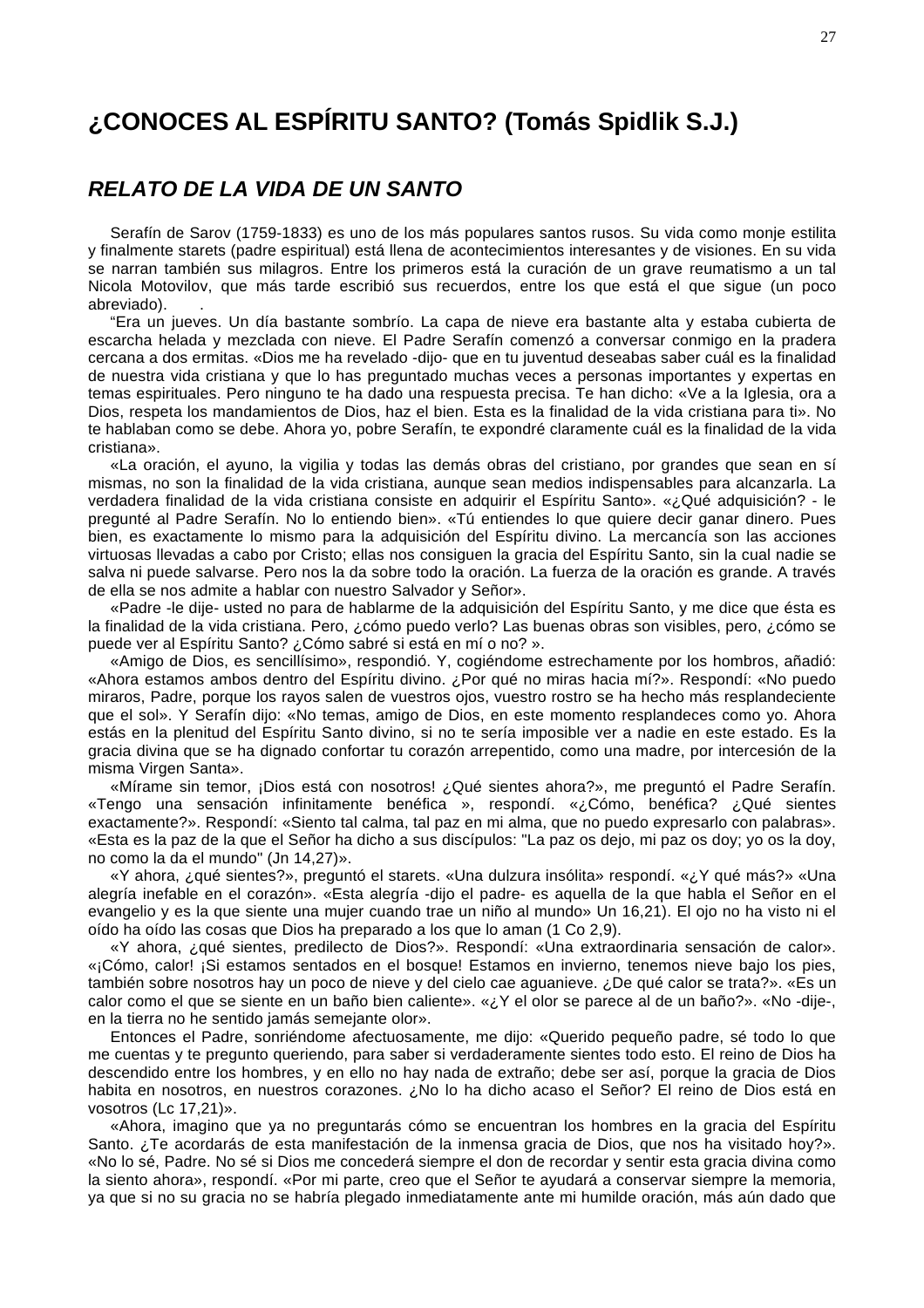<span id="page-27-0"></span>esto no se te ha concedido a ti sólo, sino a través de ti a todo el mundo, para que pueda servir también para bien de los demás».

# *UN SOLO ESPÍRITU CON EL SEÑOR*

### **LA TORRE DE BABEL Y LA ESCALERA DE JACOB**

El relato bíblico de la torre de Babel es muy conocido. Pero, debemos admitirlo, ha perdido su profundo significado teológico con una interpretación ingenua. No se debe leer como clarificación del origen filológico de las distintas lenguas. Más bien, aquí se explica la causa de la incomprensión mutua entre los hombres (en términos hebreos:- no consiguen hablar la misma lengua).

Los diez primeros capítulos del Génesis relatan lo que se puede llamar la "prehistoria" de toda la humanidad. En el capítulo 12 comienza la historia del pueblo de Israel, un período relativamente breve, aproximadamente dos mil años antes de Cristo. El relato de la torre de Babel cierra la prehistoria poniendo de relieve el pensamiento que inspiraba desde tiempos inmemoriales, inspira hoy e inspirará también en el futuro, los esfuerzos del género humano a través de los siglos: reunir a todos los pueblos en un solo reino (en lenguaje hebreo: para que hablen una sola lengua). Para esto se necesita una ideología única: su expresión es una torre-templo cuya cima toque el cielo. Es decir, se le atribuye un valor absoluto al que todos deben someterse incluso en el pensamiento. ¡Cuántos esfuerzos como éste hemos visto a lo largo de la historia, incluso en tiempos recientes! Pero el resultado es siempre el mismo: una división y trágica confusión, la guerra de unos contra otros.

Con la historia del pueblo elegido comienza a realizarse una idea opuesta. Los hijos de Abraham, estirpe sencilla de beduinos, no alimentan la idea de fundar un reino de todos los hombres unidos. Pero Dios mismo los ha elegido para alcanzar este fin con su descenso progresivo a la tierra. En el capítulo 28 del Génesis hay un relato contrario al de la torre de Babel. Jacob, beduino pobre, huye de su hermano y duerme con una piedra bajo la cabeza a modo de almohada. Tuvo un sueño. Una escalera se apoyaba sobre la tierra, mientras que su cima alcanzaba el cielo; y los ángeles de Dios subían y bajaban por ella. El Señor estaba delante y dijo. «Yo soy el Señor, el Dios de Abraham tu padre y el Dios de Isaac. La tierra sobre la que duermes te la daré a ti y a tu descendencia. Tu descendencia será como el polvo de la tierra y se extenderá de oriente a occidente, de las tierras septentrionales a las meridionales. Y todas las naciones de la tierra te bendecirán a ti y a tu descendencia» (vv. 12-14).

Lo que los hombres querían alcanzar con su esfuerzo, se realizará con la fuerza de Dios que descenderá sobre la tierra. En términos teológicos: la revelación bíblica es la religión de la gracia, de la misericordia divina que viene del cielo.

### **TRES BAJADAS DE DIOS**

Toda la historia bíblica se caracteriza por esto: Dios visita a su pueblo, lo sostiene, fija su morada entre sus elegidos. De esta larga historia de salvación hemos elegido los tres episodios fundamentales.

El segundo libro de Crónicas narra la consagración del templo de Dios construido por Salomón en Jerusalén. En cuanto Salomón terminó de rezar, cayó del cielo el fuego, que consumó el holocausto y otras víctimas, mientras la gloria del Señor llenaba el templo. Los sacerdotes no podían entrar en el templo, porque lo llenaba la gloria del Señor (17,1-2). A continuación el Señor se apareció por la noche a Salomón y le dijo: "He escuchado tu oración; he elegido este lugar como casa de sacrificio... Ahora mis ojos están abiertos y mis oídos atentos a la oración hecha en este lugar. He elegido y santificado este templo para que mi presencia esté siempre con vosotros; y ahí estarán siempre mis ojos y mi corazón" (vv. 12-16). El templo de Jerusalén se convirtió desde ese momento en lugar privilegiado de la presencia divina en la tierra, lugar santo de oración.

Pasan los siglos. Lo que ocurrió en la plenitud de los tiempos nos lo refiere el evangelista Lucas. En el sexto mes, el ángel Gabriel fue mandado por Dios a una ciudad de Galilea, llamada Nazaret, a una virgen, esposa prometida de un hombre de la casa de David, llamado José. La virgen se llamaba María. Apareciéndosele, le dijo: «Alégrate, María, llena de gracia, el Señor es contigo». Ella quedó turbada ante estas palabras y se preguntaba cuál era el sentido de un saludo así. El ángel le dijo: «No temas, María, has encontrado gracia ante Dios. Concebirás un hijo, lo darás a luz y le pondrás por nombre Jesús. Será grande y lo llamarán hijo del Altísimo; el Señor Dios le dará el trono de David, su padre, y reinará para siempre en la casa de Jacob. Su reino no tendrá fin». Entonces María dijo al ángel: «¿Cómo es posible si no conozco varón?». El ángel respondió: «El Espíritu Santo vendrá sobre ti y te cubrirá con su sombra. El que nacerá será santo y lo llamarán Hijo de Dios» (Lc 1,26-35). El nexo entre el relato anterior y la anunciación a María es fácil de ver. Jesús es ahora el templo verdadero, la morada de Dios entre los hombres.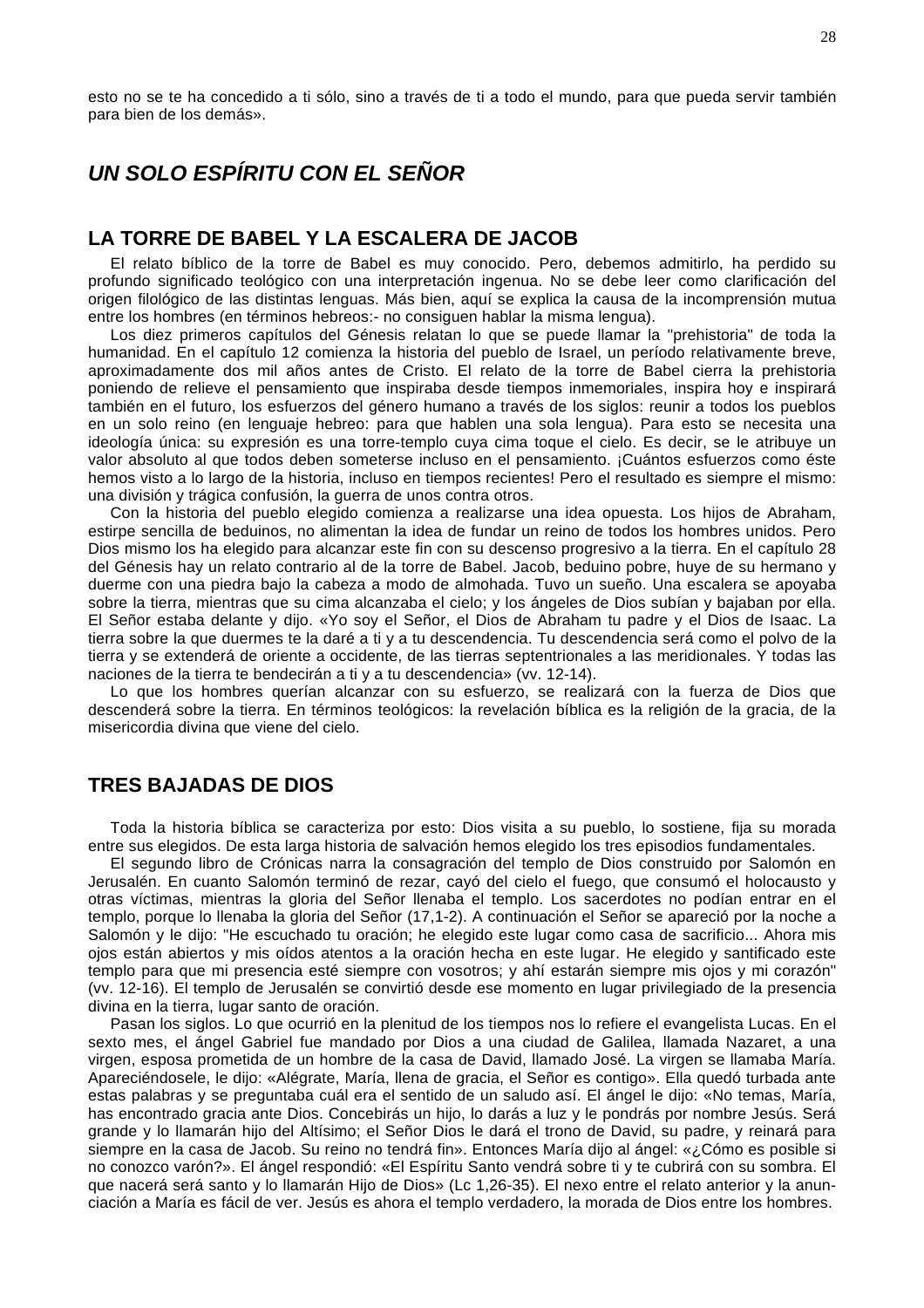<span id="page-28-0"></span>El tercer episodio, correspondiente al primero, lo leemos en los Hechos de los Apóstoles (2,1 ss): Cuando el día de Pentecostés estaba a punto de acabar, se encontraban todos en el mismo lugar. Llegó un estruendo del cielo, como viento que se abatía sobre ellos, y llenó toda la casa. Se les aparecieron lenguas de fuego que se dividían y se posaban sobre cada uno de ellos; se llenaron todos del Espíritu Santo y comenzaron a hablar en otras lenguas, cada uno en la lengua en que el Espíritu les daba la capacidad de expresarse. La torre de Babel había llevado a la incomprensión mutua. Ahora el Espíritu da la comprensión de todos. El mismo Espíritu que descendió sobre María fija ahora su morada en el corazón de los creyentes, a los que Pablo escribe: ¿No sabéis que sois templo de Dios y que el Espíritu Santo habita en vosotros? Si alguien destruye el templo de Dios, Dios lo destruirá a él. Porque el templo de Dios, que sois vosotros, es santo (1 Co 3,16-17).

# **EL ESPÍRITU SANTO HACE AL HOMBRE "ESPIRITUAL**

Dios desciende a nuestra vida por medio de su Espíritu, como escribe san Pablo: porque el amor de Dios - ha sido derramado en nuestros corazones por el Espíritu Santo que se nos ha dado (Rm 5,5). El hombre se puede por tanto considerar "espiritual" en el verdadero sentido cristiano, y en este contexto el término tiene un significado especial, diferente de otros más débiles.

Los pueblos primitivos imaginaban fácilmente el espíritu como algo más o menos material, unido a la respiración. Por el contrario, la filosofía griega llegó a la conclusión de que el espíritu, o alma, es inmaterial. Y definían como "espiritual" toda actividad del alma: pensar, escribir poesía, estudiar, etc.

Esta forma de hablar está muy extendida en nuestros días. Se dice, por ejemplo, que uno tiene "muchos intereses espirituales', y se quiere decir que se ocupa de la literatura, del arte, de la filosofía. Lo alabamos porque da preferencia, ante las cosas materiales, a la cultura. Otra cuestión es si este concepto se corresponde con lo que llamamos "espiritual" en el verdadero sentido cristiano. Los "padres espirituales" de los tiempos antiguos apelaban gustosamente a un texto del evangelio: "No habláis vosotros, es el Espíritu de vuestro Padre el que habla en vosotros "(Mt 10,20). Él habla en los cristianos, actúa en ellos, inspira sus pensamientos. En resumen, dice Teófanes el Recluso, un autor ruso del siglo pasado, «el cristiano participa del Espíritu Santo; esta participación es indispensable para nosotros, porque quien no tiene el Espíritu de Cristo no es de Cristo».

Jesús dijo a Nicodemo que para entrar en el reino de Dios es necesario nacer de nuevo del agua y del Espíritu Santo (Jn 3,5). San Cirilo de Jerusalén se pregunta: «¿Por qué el Espíritu se compara al agua?» Responde: « Del agua nace todo: alimenta las plantas y los animales. Desciende del cielo como lluvia. Es una sola, tiene siempre la misma naturaleza, ¡pero cuántos efectos diferentes produce! Una fuente riega todo el jardín; la misma lluvia cae del cielo en todo el mundo. Pero en el lirio se hace blanca, en la rosa roja, en el jacinto púrpura. Así también el Espíritu Santo, aún siendo uno e indiviso, distribuye su gracia a cada uno como quiere».

### **EL "ALMA DE NUESTRA ALMA"**

¿Cómo concebir esta presencia del Espíritu en nuestra persona? ¿Es posible pensar que la Persona divina esté verdaderamente dentro de nosotros? Muchos teólogos dicen que esta expresión se debe entender sólo de modo aproximado. El Espíritu nos deja sus dones, la "gracia',' y se hace presente a través de estos dones sobrenaturales. Pero tanto la Sagrada Escritura como la liturgia hablan de su presencia personal: porque el amor de Dios ha sido derramado en nuestros corazones por el Espíritu Santo que se nos ha dado (Rm 5,5), que grita en los corazones Abbá, Padre (Rm 8,15; Ga 4,6).

Los teólogos que siguen esta tradición hablan de la "inhabitación personal" del Espíritu. Pero este término se ha convertido en objeto de discusión. El hombre que vive en una casa no se identifica con ella: puede salir cuando quiere, puede cambiarla. De forma similar se imaginaban la presencia del Espíritu en los hombres los llamados mesalianos del siglo IV, carismáticos exagerados. Trataban de atraerlo con oraciones exaltadas. Pensaban que si no se sentía su actividad, entonces no estaba siquiera presente.

Los Padres de la Iglesia se dieron cuenta de lo errónea que era esta concepción. De este modo, desde el exterior, se apropian del hombre los espíritus malignos. El Espíritu de Dios, por el contrario, es interior a nosotros. San Basilio dice que es «como la capacidad de ver con el ojo sano», o «como el arte en el artista», se convierte en una "forma" nuestra.

San Ireneo define al hombre espiritual como compuesto por el cuerpo, el alma y el Espíritu Santo. El Espíritu Santo es como si fuera "el alma de nuestra alma', se une a nuestro "yo" y fortalece todo lo que es humano en nosotros. De manera ingenua, no del todo correcta pero sí espectacular, un desconocido monje egipcio del siglo IV intentó expresar esta verdad comparando las ovejas al pastor. El pastor posee lo que tienen sus bestias, la vida animal. Pero las supera con un grado de vida intelectual que lo penetra íntimamente. Si se deja bautizar, recibe un tercer grado de vida, el Espíritu Santo. Como consecuencia, el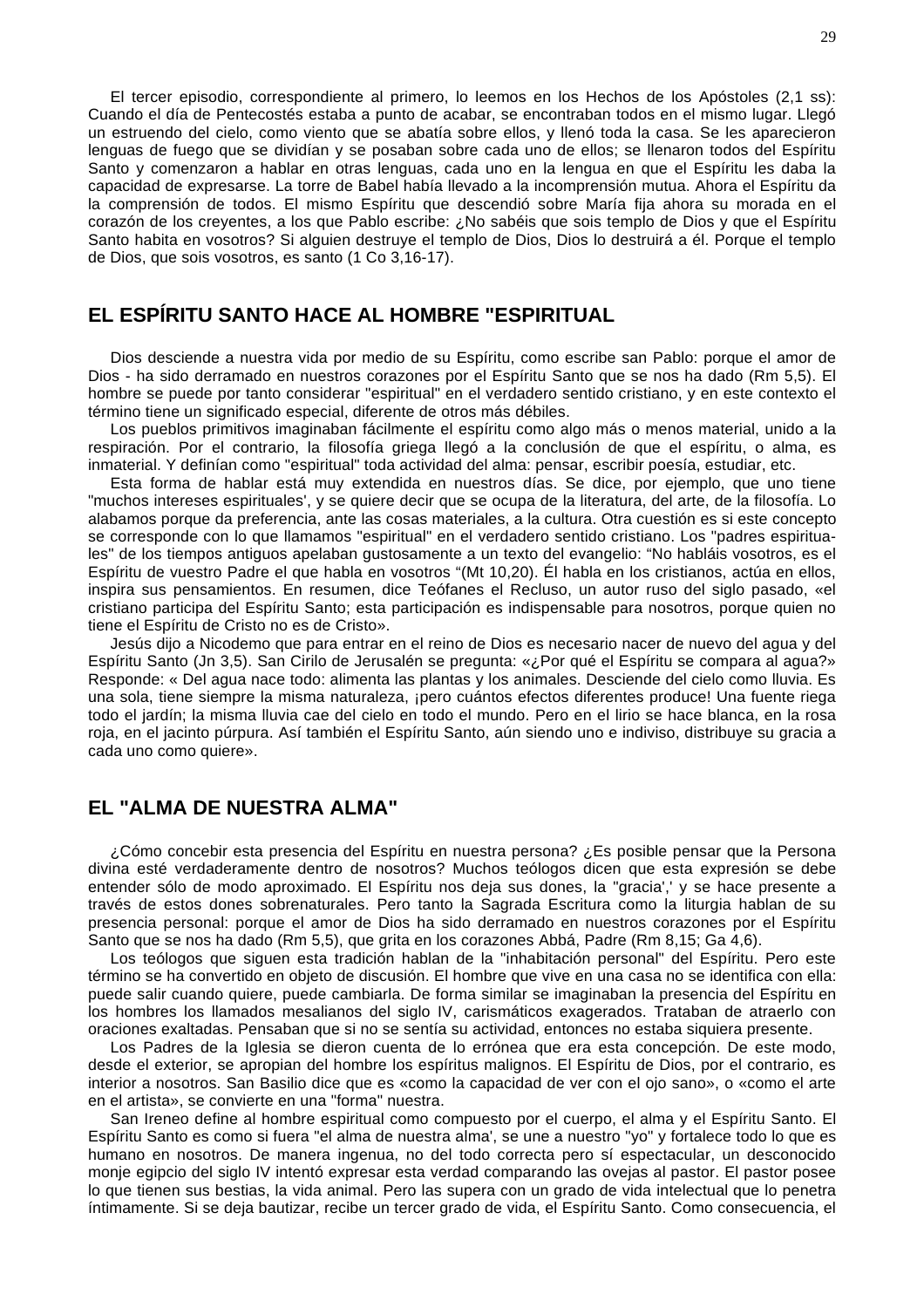<span id="page-29-0"></span>cristiano se distingue del pastor pagano en lo mismo que éste de las ovejas. La última conclusión es, evidentemente, ingenua. Pero el razonamiento del autor explica bien las tres esferas de vida propias de un cristiano.

Evidentemente la presencia del Espíritu Santo en nosotros no se puede entender como algo material. Dios esta allí donde actúa, su Espíritu está en nuestros corazones, porque aquí está activo y su actividad nos transforma. Esta transformación se denomina con el término genérico "gracia" o, como también dicen los Padres, la "imagen de Dios" que se nos da en el Bautismo pero que está destinada a crecer hasta la semejanza, hacia la unidad siempre más perfecta con Dios.

## **LA "ESPIRITUALIZACIÓN" PROGRESIVA DEL ALMA, DEL CUERPO, DEL MUNDO**

Una imagen es perfecta cuando todos sus colores y líneas forman una unidad, cuando expresan la idea concebida por el pintor. También en el hombre perfecto sus componentes deben colaborar armoniosamente. El alma vivifica el cuerpo y a su vez es vivificada por el Espíritu Santo. Obviamente la perfección sólo se alcanza progresivamente. Decimos que en el niño se despierta el alma. Un muchacho "despierto" es un chico inteligente. Del mismo modo el Espíritu Santo "espiritualiza" progresivamente la mente humana, su voluntad, los sentimientos del cuerpo.

Además, dado que el hombre tiene una misión especial en el mundo, los hombres espirituales "espiritualizan" el ambiente, la sociedad, el mundo. Esto constituye el fin de la historia humana. En el Apocalipsis leemos una nota interesante -acerca de la "Jerusalén celeste": no hay ningún templo (21,22). La motivación de este hecho es evidente. Todo el cosmos es regenerado por el Espíritu Santo y constituye, pues, un templo único. El camino hacia este ideal es largo, tanto en la historia del mundo como en la del individuo.

Añadamos una nota para evitar equívocos. Es necesario entender bien la palabra "espiritualización'.' Si la carne domina el alma, los intereses y actividades del intelecto y de la voluntad se sofocan. Por el contrario, bajo el sabio dominio del alma, crece también el cuerpo, haciéndose bello y sano. Del mismo modo la espiritualización del hombre" no significa la mortificación de los valores humanos, de la realidad visible, corporal, sino, por el contrario, su florecimiento. Si nos preocupamos de realizar todo lo que nos exige el Espíritu, él mismo nos enseñará cómo armonizar sus exigencias con las de los otros componentes de la persona. Entonces las necesidades del alma y del cuerpo no estarán en contradicción; con la vida espiritual se establece la armonía perfecta de los pensamientos, de los deseos, de los sentimientos, de las tendencias del cuerpo. Los santos gustan anticipadamente la felicidad eterna, "la visión beatífica de la paz'.' En la vida de san Antonio Abad leemos que su paz espiritual resplandecía en su rostro de tal manera que lo reconocían por esto incluso los que nunca lo habían visto antes.

# **LA OPOSICIÓN ENTRE EL ESPÍRITU Y LA CARNE**

Desde el momento en que hemos recibido el Espíritu Santo en nuestro corazón ya no podemos vivir "según la carne'.' Ésta es la enseñanza constante de san Pablo: Los que viven según la carne piensan en cosas de la carne; los que viven según el Espíritu, en las cosas del Espíritu. Los deseos de la carne llevan a la muerte, mientras que los deseos del Espíritu llevan a la vida y a la paz. De hecho los deseos de la carne son contrarios a Dios, porque no se someten a su ley, ni podrían someterse. Los que viven según la carne no pueden ser gratos a Dios. Vosotros, en cambio, no estáis bajo el dominio de la carne, sino del Espíritu, desde el momento en que el Espíritu de Dios habita en vosotros (Rm 8,5-9).

La costumbre de oponer el espíritu y la carne es antigua, aunque no está siempre claro cómo se debe de entender. Parece que el origen de este lenguaje se debe buscar en los sabios de la India. En la filosofía greco-platónica se entendió como una separación radical entre el cuerpo material y el alma inmaterial, y por esto considerada espiritual. De ahí se sigue la necesidad moral de renunciar a los valores materiales, de disminuir las necesidades del cuerpo al mínimo, de seguir el camino del ascetismo.

Las exhortaciones, tomadas de la literatura pagana griega, fueron repetidas frecuentemente por los Padres de la Iglesia. Pero debemos estar atentos para entender su justo significado en el ambiente cristiano. La palabra "espíritu" en el sentido nuevo está reservada al Espíritu Santo y sólo con su participación el hombre puede considerarse "espiritual'.' Recibe también un nuevo significado el término "carne'.' No significa simplemente "cuerpo', elemento material de nuestra persona, por tanto creado por Dios como bueno. Con la palabra "carne', siguiendo a san Pablo, se indican las tendencias centrífugas, pecaminosas, que se resisten a la acción del Espíritu Santo tanto en el interior del hombre como en el mundo. Esta resistencia al Espíritu, consecuencia del pecado, no se encuentra sólo en el cuerpo, sino sobre todo en el alma.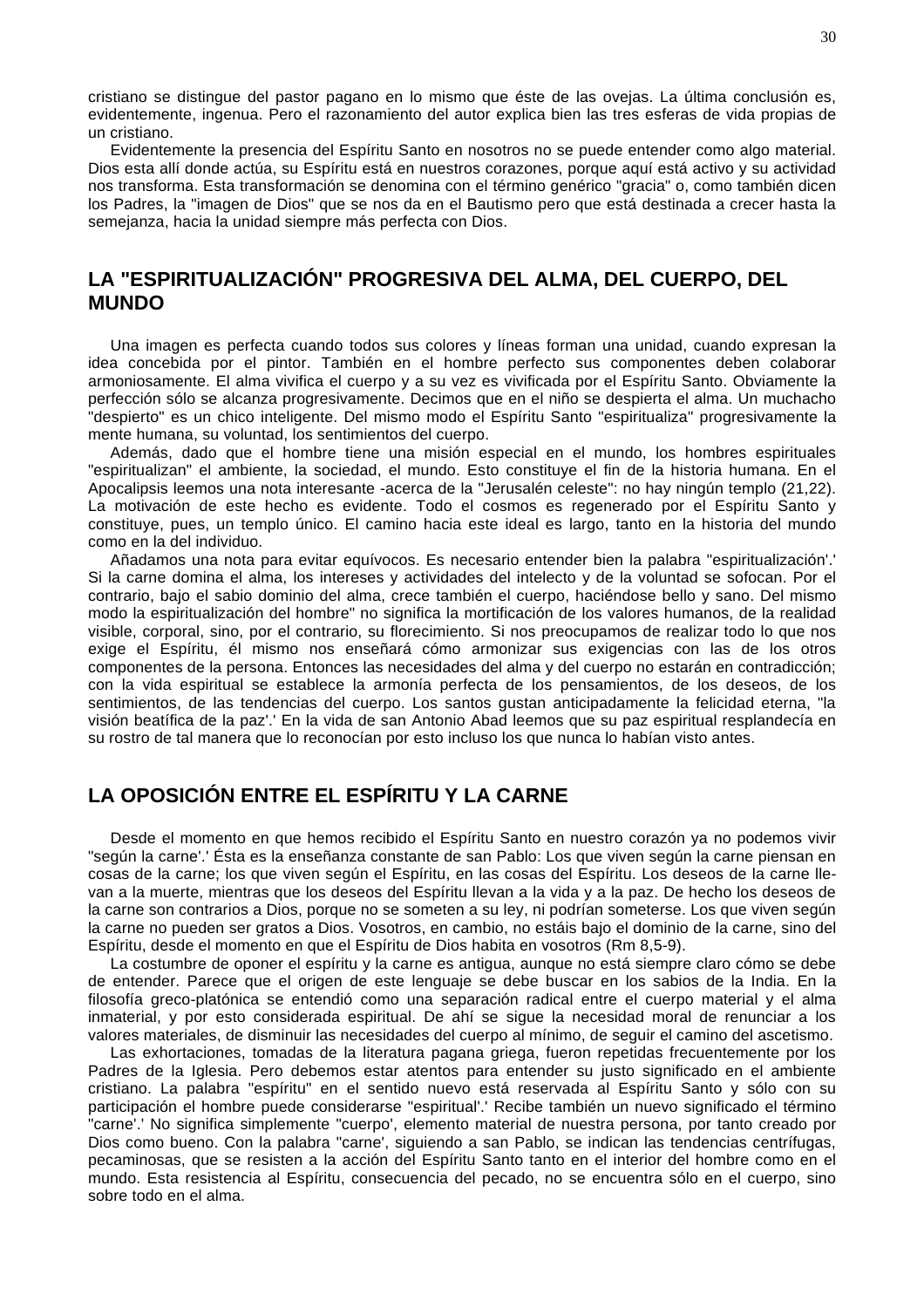<span id="page-30-0"></span>Por eso no nos sorprende la expresión de Orígenes que dice que las almas de los pecadores son "carnales" y que el primer "carnal" es el mismo demonio, aunque no tenga cuerpo. Es importante tener presente el sentido de esta terminología para entender justamente los textos de las Escrituras y de los Padres y evitar equívocos, como si el cristianismo fuera enemigo del cuerpo humano. Por el contrario, también éste debe participar en el ideal de la "espiritualización progresiva" de la persona humana.

# **LA VIDA DE LA SANTÍSIMA TRINIDAD PARTICIPADA EN EL HOMBRE**

Si la vida espiritual significa presencia y actividad del Espíritu Santo en nuestro corazón, podemos también decir que poseemos la vida de Dios, la vida divina. Los Padres griegos hablan de la divinización (theosis) del hombre. Apelan al texto del evangelio: ¿No está acaso escrito en vuestra ley: 'yo lo he dicho: vosotros sois dioses'?. Por supuesto que se entiende "divinos por la gracia"; no por naturaleza.

Dios en nuestra revelación es la Santísima Trinidad. Por eso también nuestra santificación tiene carácter trinitario, porque hemos sido bautizados "en el nombre del Padre, del Hijo y del Espíritu Santo'.' «Como hemos sido bautizados -escribe san Basilio- así creemos y profesamos, este es el sello de nuestra fe, nuestra fe es el consenso dado a Dios». Los místicos tienen dos formas de expresar el mismo misterio: o dicen que la Santísima Trinidad desciende entre nosotros, a nuestro mundo, o por el contrario que nosotros y nuestro mundo somos atraídos hacia lo alto, a la intimidad de la vida divina.

La expresión tradicional la leemos, por ejemplo, en san Cirilo de Alejandría: «Todo bien desciende de Dios Padre -por medio del Hijo en el Espíritu Santo»; mientras que nuestro ascenso a Dios se realiza «en el Espíritu Santo -por medio del Hijo- al Padre». Cuando leemos en la Sagrada Escritura la palabra "Dios', se piensa fundamentalmente en la primera Persona, en el Padre nuestro que está en el cielo (Mt 6,9). En el sentido original, es el Padre de nuestro Señor Jesucristo (Ef 1,3) y por medio de él se ha convertido también en Padre nuestro, que nos quiere dar todo bien, y que ha amado tanto al mundo que nos ha dado a su Hijo unigénito- para que sea la salvación de todos Un 3,16). Por medio de este acto redentor nos hemos convertido en morada del Espíritu Santo que nos lleva desde la tierra hasta el cielo, que "diviniza" nuestra humanidad.

## **LA COLABORACIÓN DEL HOMBRE**

Según la definición antigua, la oración -como también la religión- es el ascenso (en griego anabasis) del alma hacia Dios.

Ascender implica fatiga y trabajo. ¿Y si este esfuerzo fuera en vano? El que escala una montaña se acerca a la luz, pero el sol permanece alejado de él al igual que de aquellos que se han quedado en la llanura.

No nos sorprende, por tanto, el escepticismo de muchos cristianos frente a los esfuerzos humanos. No nos salvaremos con nuestras obras, sino con la fe, que es un don, no un mérito. Este es un dicho famoso del tiempo de la Reforma. No somos nosotros, los hombres, los que subimos al cielo, sino que es Dios el que viene a salvarnos, como hemos visto en los ejemplos bíblicos.

En la teología ascética este problema se plantea bajo forma de pregunta: ¿qué valor tiene la fuerza humana cuando se trata de obtener la vida divina, la gracia? Si llamamos a los esfuerzos humanos "ascética" y a la unión con Dios "mística'; los autores se preguntan qué relación hay entre ambas.

La historia nos enseña que el movimiento monacal ha sido siempre muy importante para la Iglesia. Al mismo tiempo los historiadores, tanto católicos como no, advierten que uno de los fundamentos de la vida monástica es la convicción de que hay unidad entre la ascética y la mística. El progreso de la vida espiritual corresponde a la colaboración humana con la gracia divina. Esta cooperación de la fuerza humana con el Espíritu Santo se define con el término griego sinergismo.

«Entonces la gracia ya no es gracia, libre don de Dios», objetan algunos. Con un bello y sencillo ejemplo, ya en el siglo IV, el PseudoMacario responde a esta afirmación. Los esfuerzos humanos son como el trabajo del agricultor. Sabemos que no basta arar y sembrar. La cosecha depende del sol, de la lluvia, de la temperatura. Hay años en los que se recoge muy poco, a pesar de los grandes esfuerzos. Y sin embargo la regla "normal" sigue siendo válida: cuanto más se trabaje en el campo, mejor cosecha se tendrá. Entonces podemos hablar también de una "ley normal de la gracia'.' Sigue siendo válido: "Esfuérzate, Dios te ayudará'. San Ignacio de Loyola expresó este principio del modo siguiente: «Debemos trabajar como si todo dependiera de nosotros, y debemos rezar como si todo dependiera de Dios».

Podría parecer una contradicción, pero no lo es. No hay duda de que la gracia es un don libre de Dios. Pero lo que Dios nos regala es la vida, la actividad; el Espíritu vivifica al hombre entero, su corazón, su mente, su fuerza. El amor de Dios debe encontrar el amor activo por parte del hombre.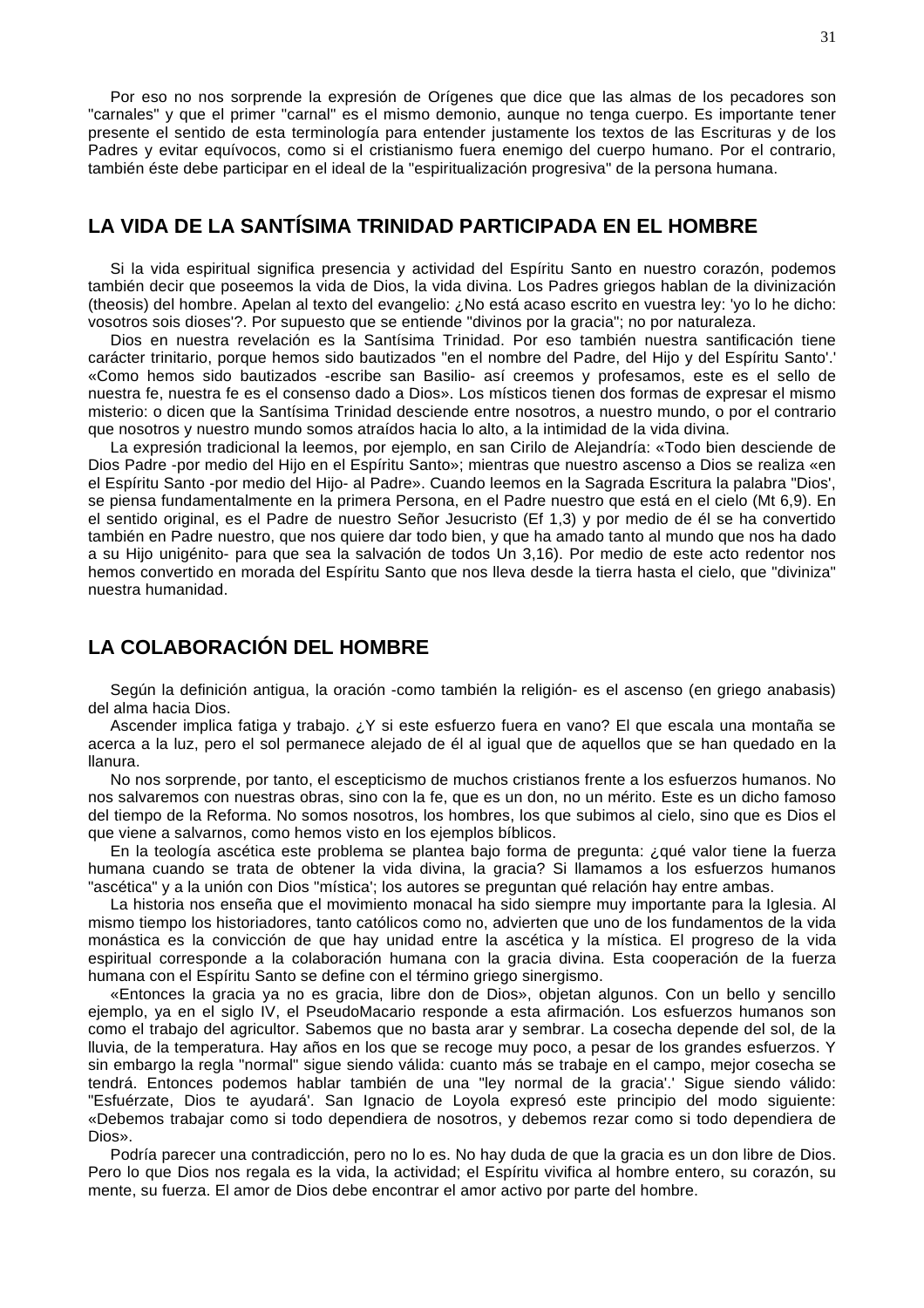### <span id="page-31-0"></span>**AUTOR DE LAS SAGRADAS ESCRITURAS**

Sin la Sagrada Escritura no se puede conocer el cristianismo, pero tampoco la historia de nuestra cultura. Pero nosotros no leemos las Escrituras sólo por motivos literarios. Creemos que su autor es el mismo Dios, porque el libro es "inspirado', ha sido escrito bajo la influencia del Espíritu Santo. Por tanto tiene un sentido infalible y contiene, en semilla, plenitud de la revelación.

Es importante entonces establecer la relación entre lo que en ellas se dice y las otra voces de Dios, que ha hablado a los Padres , que aún ahora habla muchas veces y de muchas formas distintas (Hb 1,1): en la conciencia pura, en el orden y la belleza de mundo, en la Iglesia y en su tradición. Son palabras distintas pero con un sólo sentido, porque es el mismo Espíritu Santo quien las inspira. A través de estas manifestaciones nos conduce infaliblemente al conocimiento de Cristo que es la Verdad.

Cuando habla de la Biblia, Orígenes señala una diferencia más al comparar los textos sagrados con los de autores humanos. Un gran poeta, por ejemplo Homero, es capaz de expresar su pensamiento de modo comprensible, pero no nos puede dar la fuerza para hacer lo que él dice. En cambio en las Sagradas Escrituras está escondido el Espíritu de Dios que nos lleva de la mano a realizar las obras que nos inspira.

En consecuencia, la interpretación de la Biblia es progresiva: se capta cada vez más profundamente su sentido espiritual. Cuando se mira el mundo, se pasa de la visión con los ojos a la comprensión con la inteligencia y, finalmente, a la visión espiritual de lo que Dios nos muestra. Del mismo modo en la lectura de la Sagrada Escritura se pasa de la "letra" al sentido llamado "histórico" y finalmente al significado espiritual: lo que el Espíritu nos dice en ese momento.

En particular, un gran don del Espíritu es entender espiritualmente la historia de la salvación, comenzando por la historia de Israel hasta llegar a los acontecimientos de la iglesia y de nuestra propia vida. Esto pueden experimentarlo los que rezan los Salmos diariamente. La meditación sobre las Escrituras es un continuo paso pascual. Se comienza con la "letra'; pero que continuamente "muere,' es abandonada para que resurja el Espíritu.

# **EL ESPÍRITU Y LA TRADICIÓN DE LA IGLESIA**

La relación entre la Escritura y la Tradición ha sido objeto de discusiones y estudios frecuentes. Los equívocos tienen normalmente el mismo origen: una noción incompleta de la Tradición, cuando ésta se concibe de modo demasiado material, únicamente como documentos escritos por los Padres y otros escritores escolásticos. La Tradición, en sentido auténtico, está viva. Es, como dice P Evdomikov, como un concilio del pueblo de Dios continuamente convocado, inválido sin la asistencia del Espíritu Santo.

La relación entre la Escritura y la Tradición así concebida se puede quizás explicar mejor con un ejemplo. Un poeta checo, J. Wolker, escribió una poesía sobre el mar. No lo había visto nunca y lo deseaba ardientemente. Finalmente consiguió llegar a la orilla del Adriático. Pero cuenta que fue una desilusión. Había leído mucho sobre el mar y lo que vio era cómo «un pájaro azul que llegaba por la mañana, se posaba en las rocas y se iba por la tarde cansado». No era el mar de sus sueños. Y, sin embargo, este mar lo encontró la noche del sábado en la taberna, en los ojos de los marineros que descansaban allí. El sentido de esta poesía es profundo. La realidad verdadera no se descubre con una experiencia personal superficial, sino que es vivida a través de los siglos por hombres que tienen una experiencia viva.

Aplicando este ejemplo a nuestro problema, veamos qué se puede decir. Las Escrituras son como un mar que esconde en sus profundidades los misterios divinos. Estos misterios los descubren los hombres espirituales que a través de los siglos navegan y viven en este mar. Si no fueran espirituales, o sea inspirados por el Espíritu Santo, no nos podrían revelar lo que el mismo Espíritu ha escrito, como verdadero autor de las Escrituras, por medio de los autores humanos. Por eso la Sagrada Escritura y la Tradición son inseparables, una manifestación común del Espíritu Santo, y deben ser leídas contemporáneamente.

# **EL ESPÍRITU -ALMA DE LA IGLESIA**

La iglesia es comparada por san Pablo con un cuerpo. El cuerpo debe ser un organismo vivo, debe tener una sola alma que lo una. Pero, ¿cómo unir en una sola alma a hombres libres, individuales? Con frecuencia leemos expresiones genéricas que ponen de manifiesto la unidad de una sociedad. Por ejemplo, decimos que los franciscanos tienen el espíritu de san Francisco, o que el espíritu de un gran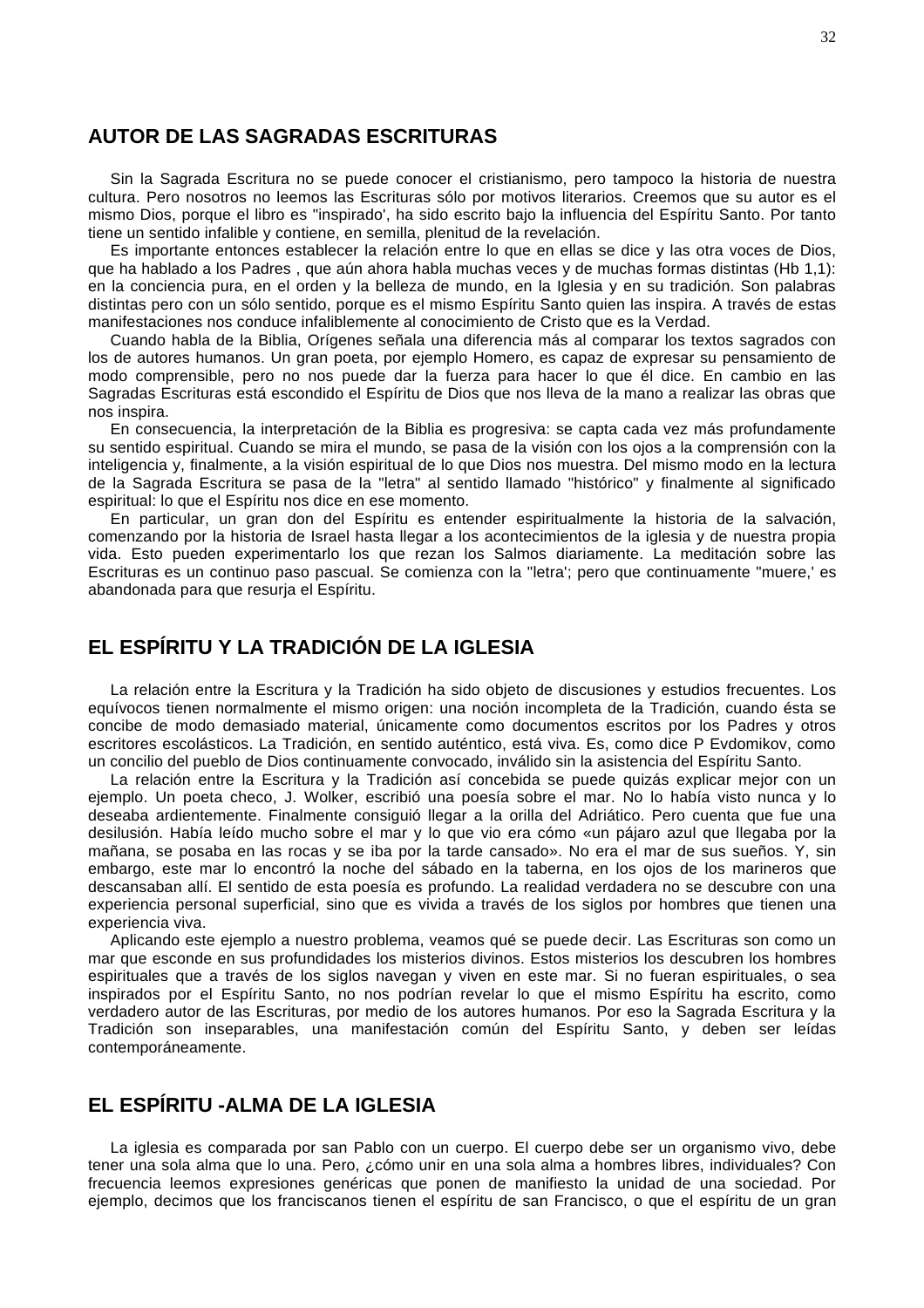<span id="page-32-0"></span>pensador vive en sus seguidores. Así mismo se dice que los cristianos fieles tienen el espíritu de Cristo. Pero si se entendiera sólo en este sentido genérico o "moral,' la Iglesia sería una sociedad como todas las demás, no sería un verdadero cuerpo.

De hecho, cuando decimos que el Espíritu de Cristo vive en la Iglesia, no se trata sólo de un convencimiento común, de una actitud común. En este caso el Espíritu de Cristo es una fuerza real, viva: el Espíritu Santo. Él descendió sobre los apóstoles reunidos en Jerusalén el día de Pentecostés (Hch 2).

En la sencilla enseñanza de la catequesis se puede explicar este misterio del modo siguiente. Según la doctrina tradicional de los Padres griegos, el cristiano está formado por tres elementos: el cuerpo, el alma y el Espíritu Santo. Este último es como si fuera el "alma de nuestra alma'.' Los cuerpos de cada uno de nosotros son distintos. Lo mismo vale de las almas; cada uno tiene la suya. Pero el tercer elemento, el Espíritu Santo, es el mismo en Pedro, en Pablo, en Tomás, etc. Es, pues, el alma común de todos los fieles en Cristo.

Ejerce funciones similares a las del alma en el cuerpo de cada hombre. Crea la unidad, vivifica los órganos independientes, hace crecer al organismo. En la encíclica de Pío XII *El Cuerpo Místico* se lee: «Es necesario atribuir al Espíritu de Cristo, como a un principio invisible, el que todas las partes del cuerpo estén unidas entre sí y a su noble Cabeza (Cristo)».

¿Queremos deducir de esta verdad una conclusión concreta? Un turista observaba a la gente en Roma, en la plaza de san Pedro. Esperaban el breve discurso y la bendición del Papa durante la oración dominical del Angelus. El turista, que no era creyente, preguntó a uno: «¿Qué tiene esta gente en común con el Papa? Es de otra nación, su discurso no lo entienden bien o no lo entienden en absoluto. Y además no se conocen entre ellos. ¿No es una ilusión creer que estén unidos entre ellos?» Un creyente le respondió con razón: «Tenemos el mismo Espíritu Santo».

## **CONCLUSIONES DOGMÁTICAS Y ECUMÉNICAS DE ESTAS VERDADES**

El alma vivifica al cuerpo, pero está también unida a él. La separación del alma y el cuerpo es la muerte del individuo. Una cosa similar sucede en la vida de la Iglesia. Su alma es el Espíritu Santo. Su cuerpo son los diferentes "miembros'; con sus diferentes funciones: el papa, los obispos, los sacerdotes, los religiosos y religiosas, todo el pueblo de Dios, o sea los bautizados que viven en unidad, también externa y oficial, con sus pastores.

Durante todo el medioevo la Iglesia luchó contra las herejías que querían separar el alma del cuerpo de la Iglesia. Los seguidores de Wycleff se escandalizaban de la vida de algunos prelados, no podían comprender cómo los pecadores podían ser miembros de la Iglesia santa (también nosotros decimos que la Iglesia es santa, pero precisamente porque santifica a los pecadores recibiéndolos en su cuerpo). Puesto que no se sabe quién es santo y quién no lo es, ellos afirmaron que la verdadera Iglesia es invisible. La Iglesia externa sería, en cambio, la "sinagoga de Satanás'.' Los católicos, evidentemente, defendían la unidad del alma y el cuerpo, de la institución visible de la Iglesia y el Espíritu Santo que la vivifica.

Surgió así una pregunta seria: ¿se pueden salvar aquellos que, sin tener culpa alguna, no pertenecen externamente a la Iglesia católica? A lo largo de la historia se han dado varias respuestas. Pero hoy, después del concilio Vaticano II, podemos tomar una posición más inteligente. Sabemos que en la vida individual el alma está en el cuerpo, mientras el hombre vive. Sin embargo la acción, la fuerza del alma, supera el límite, la medida corporal: cuántas cosas se hacen a distancia, con la mirada, con cartas, con mensajes, etc. Es siempre nuestra alma la que actúa, que reside en nuestro cuerpo y además lo supera.

De modo similar actúa también el Espíritu Santo. Santifica en la Iglesia y por medio de la Iglesia visible, pero difunde su gracia también "a distancia', sobre aquellos que se unen al cuerpo de la Iglesia inconscientemente, porque desean de verdad el bien bajo la forma que ellos conocen. El ecumenismo católico se funda en esta convicción.

## **EN LA IGLESIA EL ESPÍRITU NOS HACE CRISTIFORMES**

En la plenitud de los tiempos, el Salvador nació del Espíritu Santo y de la Virgen María. Dios apareció en carne humana. Pero su nacimiento se prolonga místicamente a través de los siglos. Cristo se hace presente de nuevo por obra del Espíritu, y la función de María corresponde a la Iglesia. En este sentido los teólogos dicen que el Espíritu sigue siendo "cristiforme" en la historia. Transforma el pan y el vino eucarísticos en el cuerpo y la sangre de Cristo, a través de las palabras sacerdotales perdona los pecados en el sacramento de la penitencia, y en general en todos los sacramentos, en la liturgia, en la oración, santifica a los hombres y al mundo. ¿Cómo podrían los sucesores de los Apóstoles aplicar a ellos mismos las palabras de Jesús, quien os escucha a vosotros, a mí me escucha (Lc 10,16), si el Espíritu de Cristo no estuviera en sus palabras?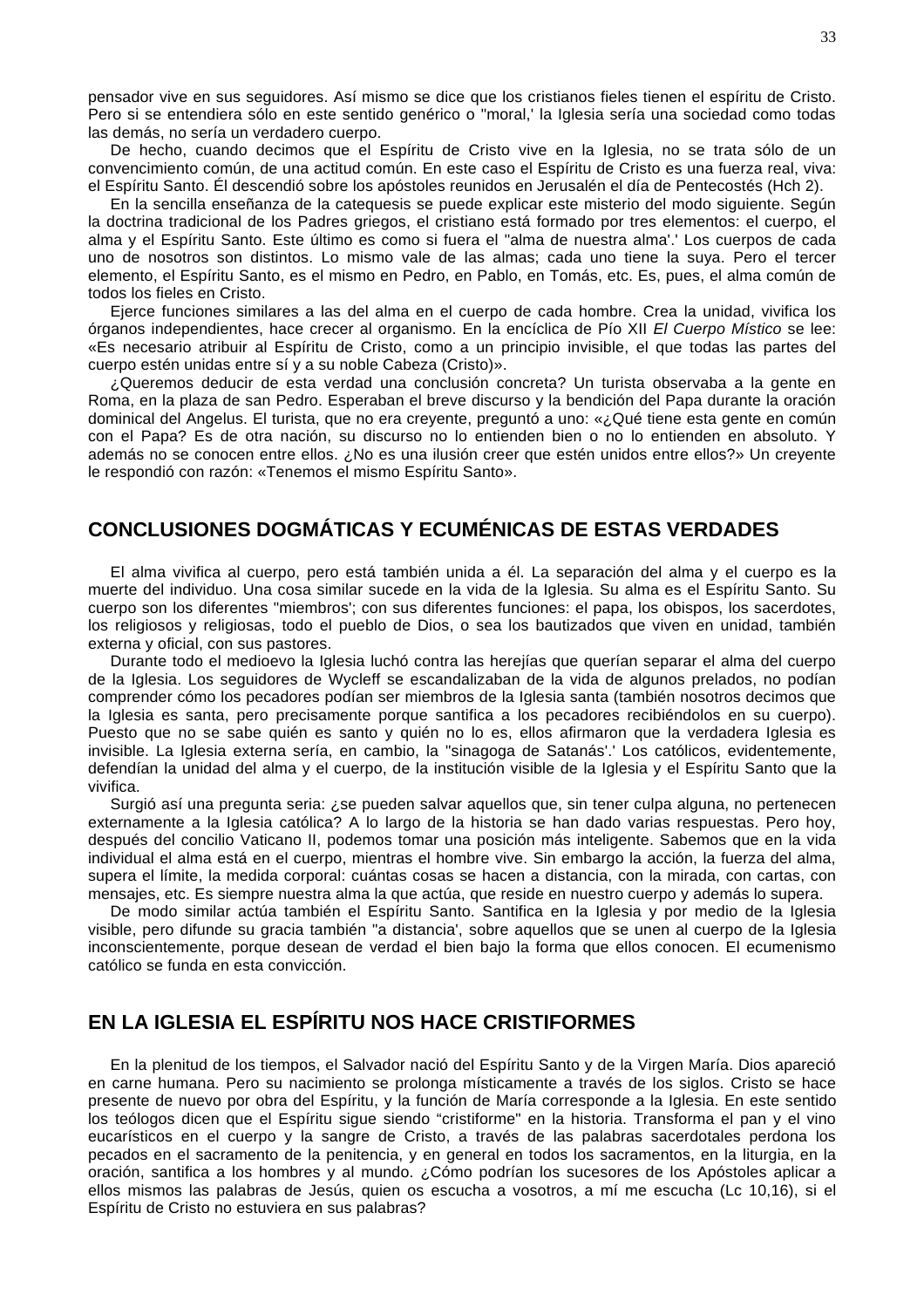<span id="page-33-0"></span>Pero también los fieles sencillos merecen el título de "pueblo de Dios" a causa del don del mismo Espíritu. En el bautismo nacen espiritualmente del agua y del Espíritu Santo, como hijos de Dios. En una fórmula antigua de la bendición de la fuente bautismal se recita la siguiente oración: «Que el Espíritu Santo se digne conceder fecundidad a esta agua que habéis preparado para hacer renacer a los hombres, entrando misteriosamente en ella. De esta fuente divina saldrá una nueva raza (del pueblo de Dios), concebida en la santidad, renaciendo para convertirse en una criatura nueva». Los fieles son portadores de la tradición eclesial.

El Concilio insiste en la expresión de que por medio de la Iglesia Cristo se hace presente a través de los siglos. Las estructuras eclesiásticas son humanas y materiales, pero animadas por el Espíritu se convierten en el "cuerpo visible de Cristo.

### **TRANSFIGURADOR DEL COSMOS**

En el monte Athos había una escuela para pintores sagrados. Al final de la instrucción el candidato debía presentar una imagen como prueba de su arte. El tema era siempre el mismo: la transfiguración del Señor en el monte Tabor. El objetivo del examen era bien preciso: el pintor debía probar su capacidad para ver el mundo, no con ojos profanos, sino como lo habían visto los tres Apóstoles durante la Transfiguración.

Fue una visión en que pregustaron ya de alguna manera el mundo futuro tras la resurrección de los muertos. Cuando los autores espirituales interpretaban esta escena del evangelio, se preguntaban: ¿qué cambió cuando los Apóstoles tuvieron esta revelación? El nombre "transfiguración" no es exacto. Jesús no cambió su "figura'; su forma. Habría dejado de ser él mismo, no lo habrían reconocido. Lo que cambió fue la luz; Él apareció iluminado. Evidentemente esto no se puede interpretar en el sentido material, como si hubiera estado bajo reflectores. Fue la luz espiritual la que iluminó todo lo creado, la "luz tabórica', como la llamaban los monjes bizantinos. En esta luz se veía todo cambiado.

Esta luz es efecto del Espíritu Santo Iluminador. De ella escribe el teólogo oriental Vladimir Losskij: «La conciencia de la plenitud del Espíritu Santo donado a cada miembro de la Iglesia, de acuerdo con la medida de la elevación personal de cada uno, hace desaparecer la tiniebla de la muerte, el miedo del juicio, el abismo del infierno, dirigiendo la mirada únicamente sobre el Señor que viene en la gloria. Este gozo de la resurrección y de la vida eterna convierte la noche pascual en una "fiesta de la fe" en la que todos participan, aunque sea sólo en pequeña medida y por un momento, de la plenitud del octavo día que no tendrá fin».

Los fenómenos maravillosos narrados en las biografías de los santos muestran que éstos estaban ya en un estado transfigurado por el Espíritu; de ahí las levitaciones, las bilocaciones, la incorruptibilidad de los cadáveres. Pero, sobre todo, la experiencia de la contemplación pone a los ascetas ante la realidad esperada, o sea ante el mundo "espiritualizado"'. El futuro no está sólo por delante, sino que en cierto sentido forma ya parte de la historia, es pre-sentido, pre-participado, ya real.

# *LOS TÍTULOS DEL ESPÍRITU*

### **SANTIFICADOR**

La acción del Espíritu Santo es universal. Se puede describir con los títulos que la Escritura y la Tradición le confieren. En primer lugar es llamado Santificador, porque nos santifica, hace santos a los cristianos.

¿Pero quién puede ser llamado santo? En el Antiguo Testamento se insiste mucho sobre la idea de que sólo Dios es santo. Su santidad es inaccesible a los hombres. No deben siquiera acercarse al lugar donde Dios se aparece, donde se siente su presencia. Cuando Moisés quiso ver de cerca la zarza ardiente oyó la voz: No te acerques aquí, quita las sandalias de tus pies, porque el lugar en que estás es tierra sagrada (Ex 3,5). Más adelante, cuando Moisés llegó al mismo sitio con todo el pueblo huido de Egipto, la santidad de Dios se apareció en el monte Sinaí de modo aún más espectacular. Se anunció: Ve donde el pueblo y haz que se santifiquen hoy y mañana; que laven sus vestidos y estén preparados para el tercer día; porque al día tercero descenderá Yahvé a la vista de todo el pueblo sobre el monte Sinaí. Deslinda el contorno de la montaña, y di: 'Guardaos de subir al monte y aún de tocar su falda. Todo aquel que toque el monte morirá' (Ex 19,10-12).

Aún más sugestiva es la visión del profeta Isaías: El año de la muerte del rey Ozías vi al Señor sentado en un trono excelso y elevado y los bordes de su manto llenaban el templo. Unos serafines se mantenían erguidos por encima de él; cada uno tenía seis alas: con un par se cubrían la faz, con otro par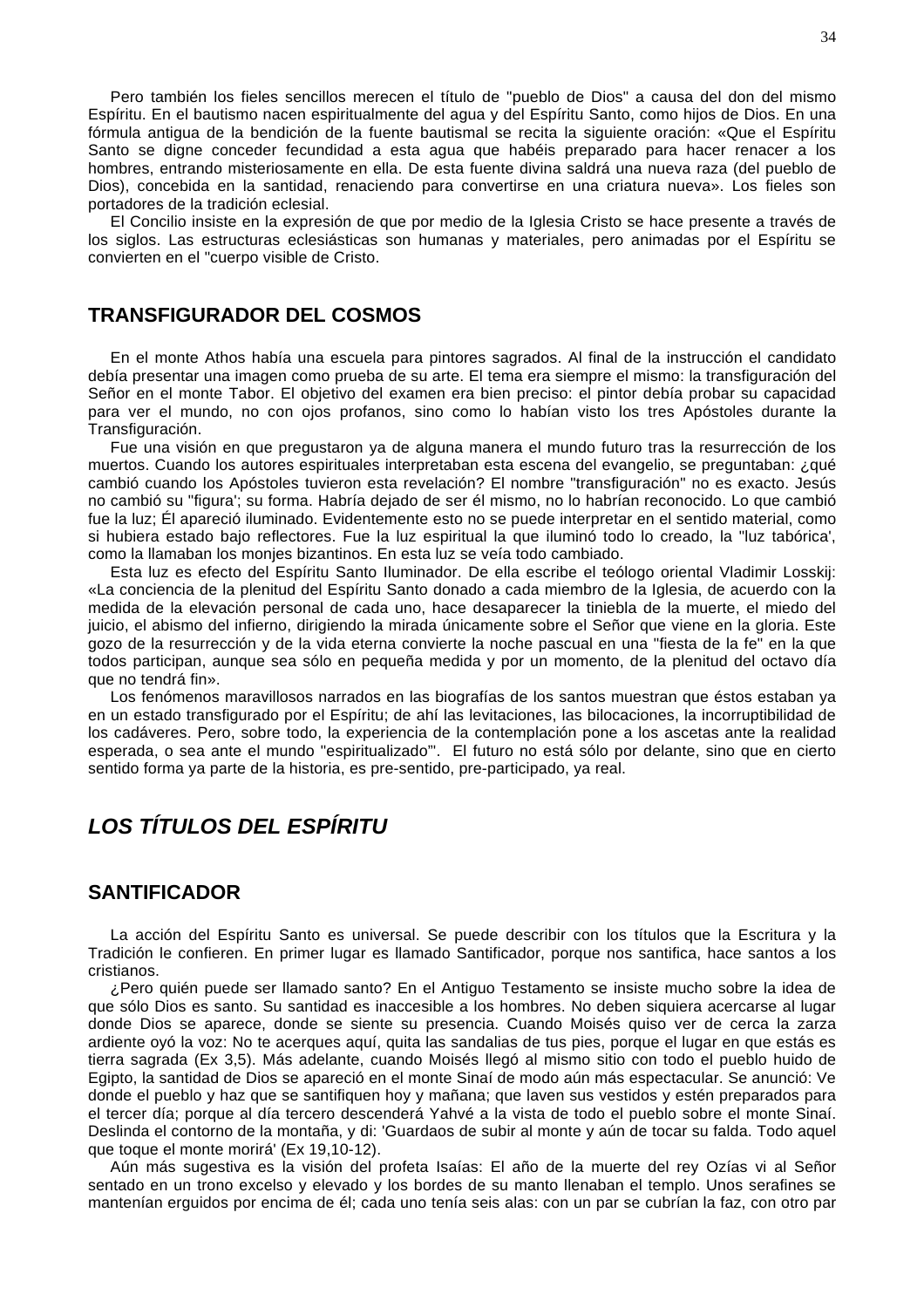<span id="page-34-0"></span>se cubrían los pies, y con el otro par aleteaban. Y se gritaban el uno al otro: «Santo, santo, santo, Yahvé Sebaot; llena está toda la tierra de su gloria. » Se conmovieron los quicios y los dinteles a la voz de los que clamaban, y la Casa se llenó de humo. Y dije: «¡Ay de mí que estoy perdido, pues soy un hombre de labios impuros, y entre un pueblo de labios impuros habito: que al rey Yahvé Sebaot han visto mis ojos!» Entonces voló hacia mí uno de los serafines con una brasa en la mano, que con las tenazas habían tomado de sobre el altar, y tocó mi boca y dijo: «He aquí que esto ha tocado tus labios: se ha retirado tu culpa, tu pecado está expiado» (Os 6,1-7).

Estos fragmentos son instructivos. En primer lugar se advierte en ellos que la santidad es propiedad exclusiva de Dios. A los que se le acercan se les exige la purificación moral. Pero en la visión de Isaías aparece el aspecto contrario: la misma aproximación a Dios purifica, hace inmaculado.

Esto nos permite entender mejor el uso de las palabras. En lenguaje actual el término "santo" indica a un hombre moralmente perfecto. María es santísima porque está libre del pecado. La Iglesia aconseja la purificación de los pecados para recibir la santa comunión. Pero, ¿somos capaces de hacerlo? Sin la gracia de Dios nadie puede alcanzar la pureza moral. Son dos polos de la misma realidad: debemos mantenernos puros para acercarnos a Dios y por otra parte la misma aproximación nos purifica. Por eso en teología se habla de la "santidad moral', que se manifiesta en una vida irreprochable, y de la "santidad ontológica'; que es la presencia de Dios en el alma.

El misterio del Nuevo Testamento se verifica, pues, del modo siguiente: el Espíritu Santo que habita en nuestro corazón nos hace santos e inmaculados ante Dios, pero por otra parte debemos esforzarnos por conservar esta santidad, que se nos da en el bautismo, con la conducta moral adecuada.

### **VIVIFICANTE**

Este título lo conocemos por el Credo, donde profesamos que el Espíritu es «dador de vida», es vivificante, hace vivir. En la creación del mundo, la vida aparece como la coronación de la obra, primero de las plantas, después de los animales, finalmente del hombre. Dios sopló su aliento de vida y el hombre se convirtió en un ser viviente (Gn 2,7), imagen del Dios vivo.

Esta descripción nos hace ver que la vida, que es siempre un don divino, se realiza en grados diversos. La que nos comunica el Espíritu Santo es divina, participación en la Santa Trinidad, como hemos visto. Y sin embargo los Padres griegos están convencidos de que ésta es nuestra "vida natural'.' Si los hombres vivieran según su naturaleza, no existiría el mundo del pecado. El término "naturaleza" tiene la misma raíz que el verbo nacer. También tiene un origen similar el término griego physis. En este contexto, vivir la "vida natural" significaba para los primeros monjes la vuelta a la vida del Paraíso: las tentaciones son superadas, el cuerpo obedece al alma, el alma a Dios. Hasta el cosmos vuelve al sometimiento original al hombre: en la vida de los santos del desierto se ve que los animales salvajes, leones, serpientes, lobos, se ponían a su servicio.

Los Padres señalan también que aunque en el Paraíso no lloviera, había una gran fuente, que daba vida a todo el jardín. En sentido simbólico esta fuente es, en la vida del cristiano, el Espíritu Santo, agua viva prometida por Cristo capaz de hacer florecer de nuevo cada desierto del alma provocado por el pecado.

### **ILUMINADOR – LUZ**

El tema de la luz se encuentra con frecuencia en la Biblia. En el primer acto de la creación del mundo Dios separa la luz de las tinieblas (Gn 1,3). Y al final de la historia de Ia salvación, la nueva creación tendrá a Dios rnismo como luz (Ap 21,5). Las vicisitudes de los días y las noches son símbolo de nuestra situación, o sea de la situación de los que no han alcanzado aún la plenitud de la redención, y que esperan el día sin ocaso que será el mismo Dios (1Jn 1,5).

En este contexto se entiende por qué Cristo se ha revelado como la luz del mundo (Jn 9,5) que resplandece en las tinieblas y que las tinieblas intentan sofocar (Jn 1,4). Los cristianos deben aparecer también como hijos de la luz (Lc 16,8; Jn 12,36). Para esto reciben la luz de lo alto, la iluminación del Espíritu Santo.

La palabra "luz" es una metáfora, una comparación, por tanto se presta a distintas interpretaciones. Los judíos identificaban la luz con la vida; los griegos la identificaban más con el conocimiento de la verdad porque sólo en la luz uno puede moverse y ver aquello con lo que se encuentra. En este segundo aspecto se ve la relación existente entre Cristo y el Espíritu Santo. Jesús se definió a sí mismo como verdad y por tanto también luz del mundo. Los Padres interpretan el versículo del Salmo 35,10 -en tu luz veremos la luz- en este sentido: en la luz del Espíritu vemos la luz del mundo que es Cristo.

No se trata de un simple juego de palabras, sino que confirma lo que dice san Pablo con la frase: Nadie puede decir "Jesús es Señor" si no es bajo la acción del Espíritu Santo (1Cor 12,3). Aunque uno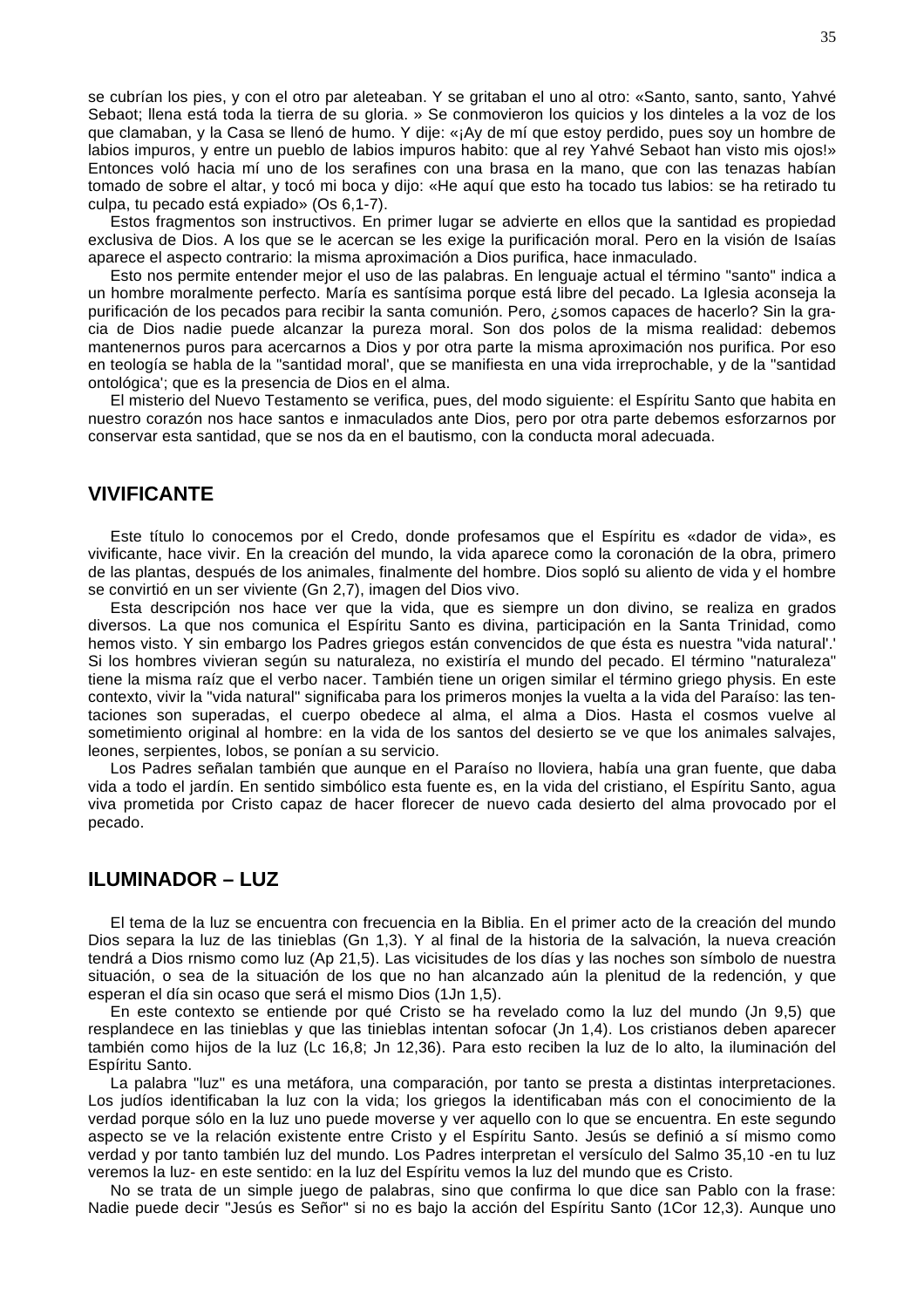<span id="page-35-0"></span>estudiara toda la Sagrada Escritura y tuviera en consideración toda la tradición de la Iglesia, no sería nunca creyente sin el don del Espíritu Santo. Esto lo confirman aquellos que se han convertido al cristianismo en edad adulta. Han experimentado que la fe les ha sido dada en un determinado momento como un don gratuito. Y por su parte los creyentes saben que la mejor comprensión de las enseñanzas de Cristo se produce por una iluminación de lo alto. Por eso la Iglesia reza en diversas ocasiones: «¡Ven, oh Luz de las mentes! ». Para ilustrar esta verdad un predicador reciente ha usado el siguiente ejemplo: algunas grutas subterráneas son frecuentadas por turistas que admiran la belleza de las estalactitas y las estalagmitas. Hace cien años eran sólo cuevas oscuras y peligrosas. La introducción de la luz eléctrica ha creado estos lugares maravillosos. Algo parecido sucede con la vida, pese a estar llena de tristeza, si los ojos del corazón son iluminados por la luz del Espíritu.

### **INSPIRADOR**

¡Cuántos pensamientos pasan por la cabeza, especialmente cuando uno está sólo y sin ocupación! ¿De dónde vienen? Según Orígenes, un pensamiento puede tener cuatro causas: puede venir de nuestra mente, o ser un recuerdo o reflexión; puede ser sugerido por el espíritu maligno; puede ser sugerido por lo ángeles y, finalmente, puede venir del Espíritu Santo. ¿Se pueden reconocer estos orígenes diversos? La regla fundamental es sencilla: los espíritus buenos sugieren buenas obras, los malignos malas. No es fácil, sin embargo advertir inmediatamente, desde el principio, adónde nos llevará un pensamiento. Por eso el "discernimiento de los espíritus" ocupó un lugar especial en la vida de los santos y éstos establecieron algunas reglas para orientarse en este campo.

De entre estas reglas señalamos particularmente sólo una. Los autores aprendieron a distinguir los pensamientos que vienen de "fuera" de aquellos que vienen del "interior'.' Los que vienen de "fuera'; numerosísimos, tienen una causa externa: un objeto visto, un relato, un trozo de un libro leído; o también la influencia de alguien con quien hemos hablado, que nos ha "sugerido" una idea, una imagen. Estos pensamientos son distintos de aquellos que vienen de nuestro interior. Los Padres lo constatan. Su sublimidad convence a los Padres de que es el mismo Espíritu Santo el que, habitando en el corazón, hace escuchar su voz dentro del "castillo interior" de nuestro "yo', aparece como urja iluminación llena de paz.

Los autores sirios hablan con frecuencia de esto y lo describen con una metáfora. El corazón, dicen, se parece a una fuente. Si es pura, el cielo se refleja en ella, como se reflejan los pensamientos divinos en el corazón puro. El que está acostumbrado a oírlos, no necesita de otras enseñanzas. A éstos se aplica la parábola de Jesús a Nicodemo sobre los que nacen del Espíritu: El viento sopla donde quiere y oyes su voz Un 3,8). Es fácil comparar la acción del Espíritu con el soplar, con el viento.

Los momentos en que el Espíritu habla al hombre pueden ser fuertes, hasta el punto de reducir al silencio las impresiones de los sentidos corporales y del intelecto, hasta el punto de hacerlo "estático'.' Estos momentos son raros, pero no son contrarios a la naturaleza. Es contrario a la naturaleza lo opuesto, cuando la parte inferior, los sentimientos carnales, sofocan la voz del Espíritu. Por eso, como advertencia, al comenzar el oficio divino se recitan las palabras del Salmo 94,8: "Escuchad hoy su voz. ¡no endurezcáis vuestro corazón!"

### **CONSOLADOR**

En el discurso de Jesús durante la última cena leemos: Vuestros corazones se han llenado de tristeza. Pero yo os digo la verdad: Os conviene que yo me vaya; porque si no me voy, no vendrá a vosotros el Consolador; pero si me voy, os lo enviaré (Jn 16, 6-7).

A menudo estamos tristes. Este sentimiento nace de la convicción de que algunas cosas no deberían ser así, de que el mundo no va bien. Es, por tanto, una especie de odio a la realidad. El cristiano debe odiar el pecado. La tristeza saludable es el arrepentimiento. Si, por el contrario, nos asalta la tristeza por la vida como tal, por la compañía de los demás, entonces quizás nos falte fe en la Providencia, en la bondad de Dios que se manifiesta en su obra.

No es fácil superar el abatimiento. Cuando se trata de problemas pequeños, conseguirnos superarlos con las consolaciones naturales, con algunas distracciones. Pero si aparecen graves sufrimientos, adversidades, persecuciones, nos sentimos débiles, impotentes ante una cruz pesada. Jesús mismo, previendo su pasión en el huerto de los Olivos, dijo: Mi alma está triste hasta el punto de morir (Mt 26,38), tanto que se le apareció un ángel del cielo a consolarlo (Lc 22,43).

Es interesante notar que en los documentos cristianos más antiguos el Espíritu Santo es llamado "Ángel'.' Ángel es una palabra griega que significa mensajero. El Espíritu Santo es mandado por Cristo como mensajero suyo a los afligidos, porque sólo él puede revelar a los hombres el sentido positivo de la cruz y así consolarlos cuando todas las consolaciones naturales fallan.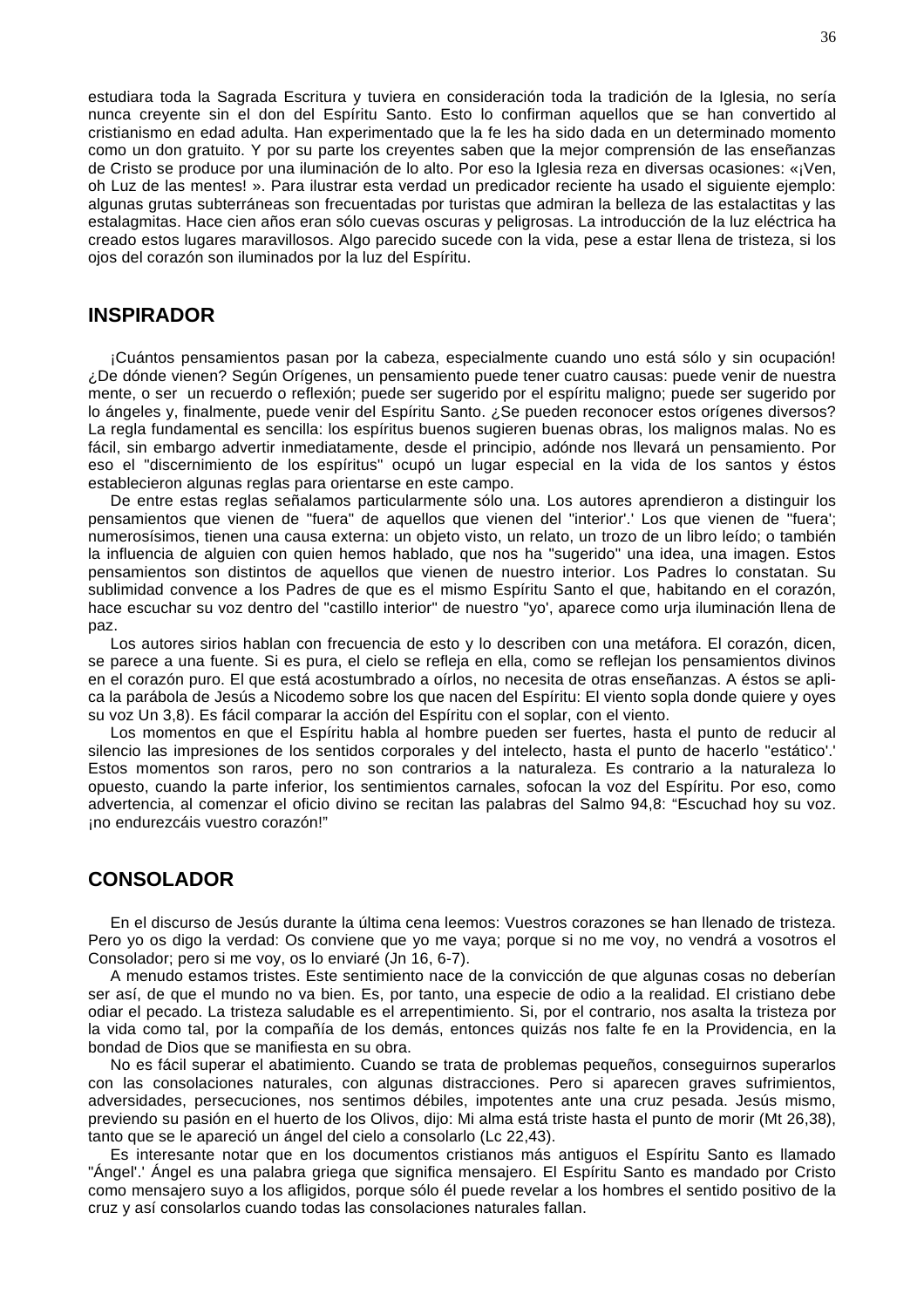<span id="page-36-0"></span>El lector moderno se sorprende cuando lee en los escritos de los monjes antiguos severas condenas a las bromas, la risa y las payasadas. Estos juicios son, sin duda, exagerados e injustos. Pero podemos comprender por qué se predicaron estas cosas. Los ascetas comprendieron que la verdadera felicidad no se puede forzar "divirtiéndose" para olvidarse de uno mismo. La alegría imperturbable viene de nuestro interior y en nuestro interior nos consuela sólo el Espíritu Consolador.

Es edificante, bajo este aspecto, el relato en las Florecillas de san Francisco de Asís titulado "Dónde está la verdadera alegría". El santo se lo explica a su hermano León. Volvían de un viaje mojados por la lluvia, helados, y encontraban ya cerca de su convento. Francisco dijo: «Si no nos abren la puerta, nos echan a patadas y nosotros no nos entristecemos por ello, jentonces tendremos la verdadera alegría! ». No entristecerse en situaciones así es imposible para las fuerzas humanas. Pero el santo creía que el Espíritu puede darnos esta capacidad.

### **FUEGO**

Los pueblos antiguos consideraban al fuego como elemento divino. También en la Biblia hay revelaciones de Dios acompañadas de la visión del fuego: en la zarza ardiente (Ex 3,2ss); en la cima del monte Sinaí (19,18); el profeta Elías es transportado al cielo en un carro de fuego (2R 2,11); Jesús, según las palabras de san Juan Bautista, bautizará con Espíritu Santo y fuego (Mt 3,11). De hecho, cuando vino el Espíritu Santo, aparecieron sobre las cabezas de los apóstoles lenguas de fuego (Hch 2,3).

La imagen del fuego se presta a varias interpretaciones. Llevada a la vida espiritual, significa sobre todo un celo ardiente por el bien, por la gloria de Dios. En este sentido se dice del profeta Elías que su celo era similar al fuego y que su palabra quemaba como una llama (Si 48,1).

También en las actividades humanas observamos lo bueno que es cuando uno está entusiasmado por el estudio, por el arte, por su trabajo. Lo hace bien y con gran placer. El celo es contrario al defecto que se llama "tibieza'.' Ésta es la "sombra de la muerte', según san Bernardo; el tibio se parece a una viña no cultivada, a una casa sin puerta, sin cerraduras. La negligencia priva al hombre de la alegría. Aumenta, por tanto, la fatiga del día. Es un gusano en la raíz, devora desde dentro, aunque desde fuera nada parezca haber cambiado.

La tibieza para las cosas divinas fue llamada por los Padres griegos sklerokardia, corazón duro, "esclerótico'; y a un hombre así le aplicaban las palabras del Apocalipsis: " Conozco tu conducta: no eres ni frío ni caliente. ¡Ojalá fueras frío o caliente! Pero puesto que eres tibio, y no frío ni caliente, voy a vomitarte de mi boca (3, 15-16)." Evragio llama a este vicio "demonio de¡ mediodía". Cuando desaparece el entusiasmo de la juventud, en el "mediodía de la vida" muchos se sienten cansados y pierden el interés en trabajar por el bien. El autor está convencido de que se trata de un "demonio peligrosísimo,' porque el disgustado y el perezoso no tienen ganas de resistir.

Por el contrario, el Espíritu Santo conserva en el corazón del cristiano el ardor juvenil, la disponibilidad alegre a hacer cualquier bien que se presente como posible. San Martín estando ya a punto de morir, al ver la tristeza de sus discípulos, rezó: «Señor, si puedo ser aún útil, no reniego del trabajo». Desde el punto de vista humano, el escritor Tolstoj da un testimonio bello de su tía, que sustituía en su casa a la madre difunta: estaba siempre servicio de los demás, pero en su rostro, veía qué gran felicidad tiene uno cuando puede amar y realizar su amor. Así, en el servicio a Dios, aparecían los santos, en cuyos ojos brillaba el fuego del Espíritu.

### **PALOMA**

La paloma se convirtió en la imagen más característica de¡ Espíritu Santo, de acuerdo con ¡a visión de¡ Bautismo de Jesús (Mt 3,16). En la interpretación de la escena es fácil recordar el texto del Génesis sobre la primera creación que dice que el Espíritu de Dios aleteaba sobre las aguas; el bautismo es la "segunda creación'.'Las palomas eran los únicos pájaros que se admitían para ser sacrificados en el templo. Son símbolo de la pureza, de la sencillez (Mt 10,16).

Puesto que las palomas llegan de lo alto y vuelan hacia el cielo, se han convertido en símbolo de la oración para los autores espirituales.

Al orar somos introducidos en el diálogo eterno entre las tres Personas divinas, cosa que sería imposible sin la asistencia del Espíritu Santo. Teófanes el Recluso interpreta la división tripartita del hombre, conocida por los Padres, en este sentido. Tenemos el cuerpo, el alma y el Espíritu Santo. El cuerpo se nutre, respira, se mueve. El alma piensa, quiere, siente. La actividad característica del Espíritu es la oración, que puede llamarse "respiración del Espíritu'. Con la respiración corporal el oxígeno penetra en la sangre y es transportado por todo el cuerpo. Del mismo modo la oración absorbe el Espíritu y lo hace formar parte de todas nuestras actividades. El Espíritu es como el fuego que arde en el corazón. El fuego, para no apagarse, tiene necesidad de aire. La oración reaviva esta llama.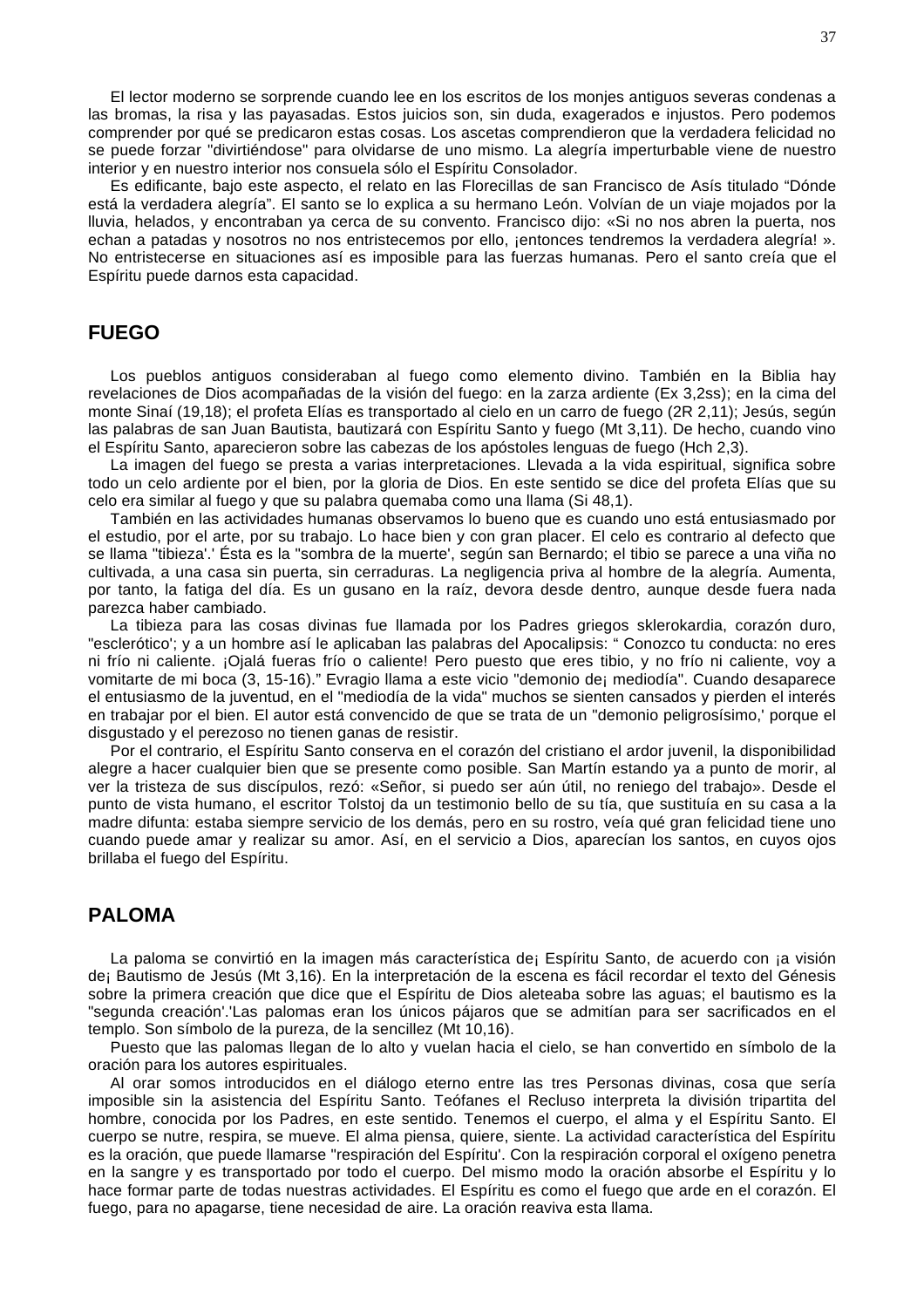<span id="page-37-0"></span>En la liturgia se usa, tras las palabras de consagración del pan y el vino, la llamada epíclesis, invocación explícita al Espíritu Santo para que descienda sobre los dones que están en el altar y sobre los hombres que están a su alrededor. Con esto se expresa la verdad fundamental de que ninguna oración - y por tanto tampoco la oración eucarística- sacramental sería eficaz si, como dice Orígenes, no fuera el Espíritu Santo mismo quien se dirigiera al Padre a través de nuestras palabras, si no fuera él quien gritara en lo secreto Abbá, Padre (Ga 4,6). Él llama con más fuerza que nosotros; su voz, por decirlo así, supera nuestros débiles gritos. De esta manera Orígenes explica que en cada oración pedimos cosas mejores de las que nosotros mismos somos capaces de comprender. A toda oración, por tanto, corresponde una epiclesis, la petición, el deseo de que el Espíritu Santo ore con nosotros. En las funciones litúrgicas más importantes se canta el himno " ¡Ven, Espíritu Santo!'.'

Toda oración, por breve que sea, tiene por tanto una perspectiva infinita. Con una pequeña palabra humana o con el sentimiento devoto del corazón, penetramos en la Santísima Trinidad, en el mundo divino, donde está toda la felicidad y donde se decide, junto con nuestra colaboración, el destino del cosmos.

# *LOS SIETE DONES DEL ESPÍRITU SANTO*

## **LAS VIRTUDES Y LOS DONES**

Como hemos dicho, el hombre y el Espíritu colaboran, de forma que toda acción del fiel es divinohumana. Esto sucede en grados diversos y en formas muy diferentes. Hay momentos en los que destaca más el esfuerzo humano mientras que en otras ocasiones se siente más la gratuidad de la ayuda divina.

Esto ha llevado a los teólogos escolásticos a diferenciar las "virtudes" de los "dones'.' Se puede explicar con un ejemplo sencillo. Todos pueden aprender a pintar bajo la guía de un maestro. Pero no todos producirán una obra de arte; para esto último es necesario el talento, el "don'.' El Espíritu Santo es la guía que enseña a todos a vivir según las exigencias del evangelio, a practicar las virtudes. A algunos en cambio les da un don especial, esto se ve en su conducta. Como el talento para pintar, igualmente se ve en la vida de los santos un don especial para la piedad, a veces incluso desde que son pequeños. Cuando leemos que san Luis Gonzaga pronunció el voto de castidad delante de la Virgen con siete años, admiramos un "don" del Espíritu.

Si ya los talentos naturales son numerosos, muchos más variados lo son los dones sobrenaturales, de la piedad. Sin embargo, un texto de Isaías (11,1-3) llevó a los Padres de la Iglesia, y a continuación a los autores espirituales, a enumerar de forma especial los ""siete dones del Espíritu'.' En la traducción griega de la Biblia y en la Vulgata latina, se lee lo siguiente: "Saldrá un vástago del tronco de Jesé, y un retoño de sus raíces brotará. Reposará sobre él el Espíritu de Yahvé: espíritu de sabiduría (1) e inteligencia (2), espíritu de consejo (3) y fortaleza (4), espíritu de ciencia (5) y de piedad (6). Y lo inspirará en el temor de Yahveh (7)."

Los autores se sentían libres para interpretar estos términos de acuerdo con sus criterios. También nosotros podemos explicar su significado con un lenguaje más próximo a nuestra mentalidad. Los que quieren hacer de ello un sistema lógico caen en reflexiones artificiales.

# **EL DON DE SABIDURÍA**

Los términos de la lengua tienen su historia. La palabra griega sofía se traduce como sabiduría y, en las lenguas modernas, tiene un matiz predominantemente intelectual. Sabio es para nosotros un hombre dotado de una mente clara y que conoce muchas cosas. Pero en el griego antiguo sabio era un obrero capaz, un maestro de obra. En Homero se busca un ,"sabio" para arreglar las naves. Pero para los griegos intelectuales, con el pasar del tiempo, este término se hizo abstracto. "Filósofo"; traducido, significa "amante de la sabiduría', el que pierde cada vez más el interés por la vida práctica y quiere conocer las verdades elevadas, eternas.

También en hebreo la sabiduría es práctica. La introducían en seguida en el contexto de la vida. El sabio no sólo sabe hacer algo, sino que tiene éxito. Los libros de la "sabiduría" del Antiguo Testamento ponen en contraposición con frecuencia al sabio y al necio. Al primero se le puede dar cualquier encargo; el otro se equivoca, lo estropea todo y muere en la miseria.

Sin embargo, el éxito en la vida no es separable de la actitud religiosa. Los israelitas sabían bien que el conseguir o no algo no depende siempre de nosotros, sino de Dios. Por eso confesaban que el inicio de la sabiduría es el temor de Dios. Comparando la sabiduría que enseñan las Sagradas Escrituras con la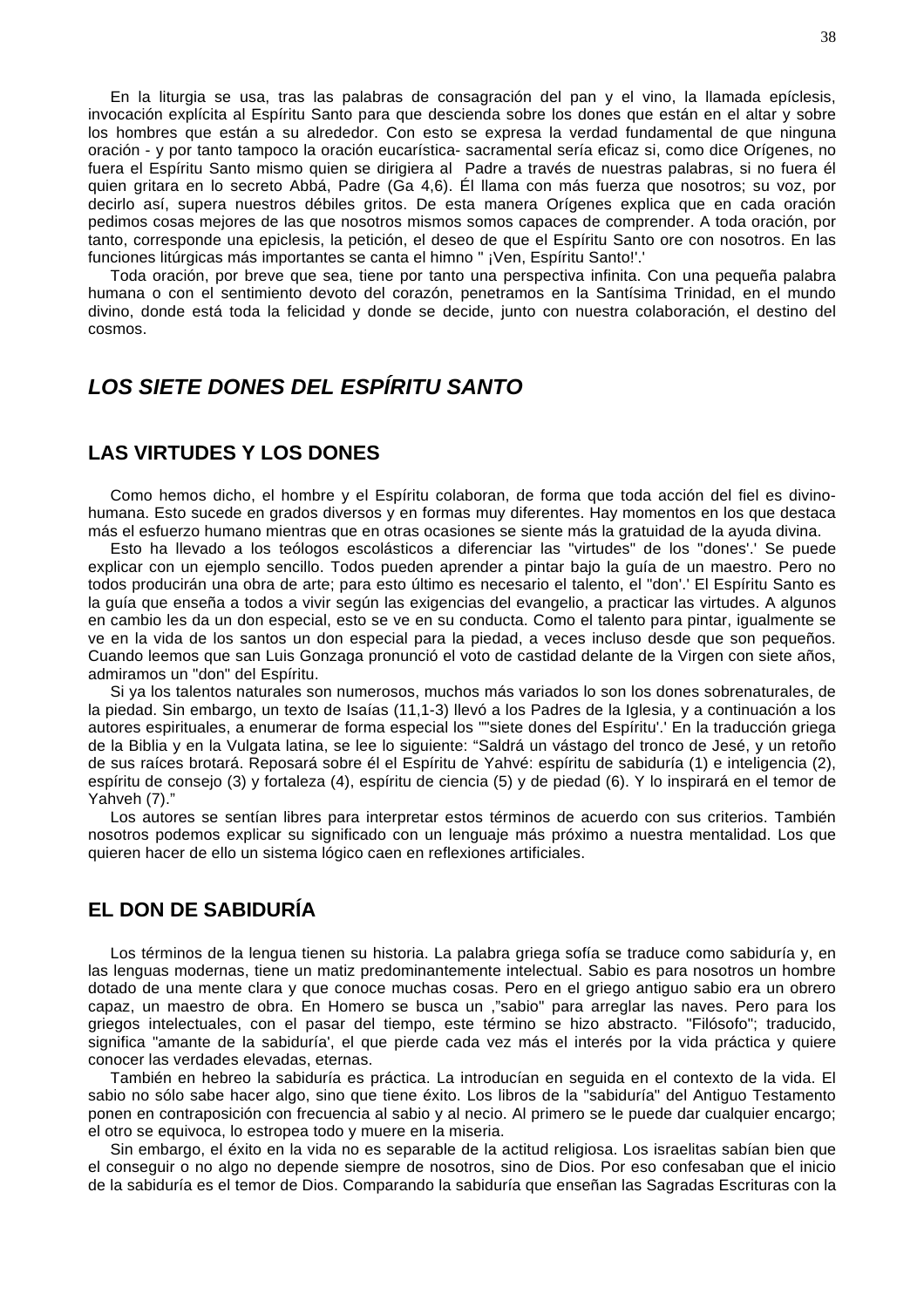<span id="page-38-0"></span>de los intelectuales griegos, se dieron cuenta de que no es una virtud que el hombre pueda alcanzar por sí solo, es un don de Dios.

San Pablo sabe bien que los griegos buscan la sabiduría (1 Co 1,22), pero no los elogia por ello. El cristianismo significa, en el gran imperio romano, la victoria de la gente sencilla, no sabia; sin embargo, su sano juicio, perfeccionado por el don del Espíritu Santo, es claramente preferible a la orgullosa sabiduría griega que Dios condenó a la perdición, porque fue superada por la sabiduría de la cruz. En la Vida de san Cirilo, apóstol de los eslavos, se lee el siguiente párrafo: «Cuando tenía siete años, el gobernador reunió a todas las chicas de la ciudad ante él y le ordenó elegir una. Él eligió la Sofía-Sabiduría». Fue un sueño, pero pronto fue también una experiencia mística. Casarse con la Sabiduría divina significó para el santo elegir para siempre la vida divina, encontrar la perla por la que, según la parábola del evangelio, el hombre lo vende todo (Mt 13,46), o sea tener éxito en la vida en el sentido más noble de la palabra.

### **EL DON DE INTELIGENCIA**

Es útil recordar cuánto se subrayó en la antigüedad griega la eminencia del intelecto humano, luz del alma. Es capaz de comprender todo lo que cae bajo la mirada de los ojos. Además, nos eleva al mundo superior formando las ideas de la belleza y de la bondad. A través del intelecto el hombre alcanza el mundo divino, eleva la mente a Dios, luz suprema.

Por eso los Padres exhortaban a los cristianos a que tratasen de elevar constantemente la mente a lo alto. Pero, por otra parte, sabían por la Escritura que Dios habita en la luz inaccesible (1 Tm 6,16) y que sus misterios superan toda inteligencia creada. Nadie puede subir al cielo a no ser aquel que ha descendido de él, dijo Jesús a Nicodemo, y lo dijo de sí mismo (cf. Jn 3,13). Pero a continuación nos envió su Espíritu. También éste desciende del cielo y al cielo eleva nuestro intelecto.

Platón decía que el intelecto humano es divino por naturaleza y por tanto puede conocer la belleza infinita. Los cristianos corrigen su opinión. No somos capaces de elevarnos por naturaleza, sino por la gracia, es decir, por la iluminación del Espíritu Santo. Platón entendió bien que el hombre, que vive en la tierra, especialmente cuando es joven, necesita ver ante sus ojos un ideal celestial para no perderse en el fango de la impureza. ¡Cómo confirman esta verdad las tristes experiencias diarias! Tratad de tener un ideal, tenedlo ante vuestros ojos, advierten los educadores. Pero incluso sus advertencias serán vanas si falta la luz del Espíritu Santo.

### **EL DON DE CONSEJO**

Se da un consejo a uno que duda o que debe decidir y elegir alguna cosa y está dudoso. Durante las enfermedades buscamos el consejo del médico; en los juicios los del abogado; en la vida doméstica los hijos siguen los consejos de los padres. En la vida espiritual se recomienda que cada uno tome sus decisiones siguiendo el consejo de un buen padre espiritual. Y se llama "espiritual" justo porque está asistido por el Espíritu Santo y así entrevé los "consejos de Dios,' los proyectos, la vocación que el Creador tiene desde la eternidad para cada persona.

Pero no estamos en duda, en zozobra permanente respecto a lo que debemos hacer. Muchos mandamientos de Dios son claros: no matarás, no robarás, amarás a tu prójimo, etc Por eso los teólogos hacen una distinción entre "mandamientos" y "consejos'.' Los primeros son obligatorios para todos. Los segundos son "aconsejados" por Dios, como por ejemplo el celibato, el voto de pobreza y de obediencia religiosa; a ellos se les aplica Ia condición dada por Jesús al joven rico: Si quieres ser perfecto... (Mt 19,21). Quien no obedece a un mandamiento peca. Los consejos, dicen los moralistas, no obligan bajo pena de pecado.

Y, sin embargo, la distinción no es tan rígida como podría parecer, no se debe absolutizar. En la vida profana el que está "obligado" a hacer algo no es libre de elegir. Por el contrario, Dios respeta nuestra libertad en todo lo que nos dice. Parece paradójico pero, en cierta manera, él siempre nos "aconseja" que vivamos cristianamente y que seamos santos. No lo hace desde el exterior, sino desde el interior, desde nuestro corazón, desde nuestra conciencia.

El que aconseja no impone por la fuerza sino que hace ver que una cosa es mejor de un modo u otro. Este consejero es, para nosotros, el Espíritu Santo. San Pablo tuvo una experiencia viva de esto. Él procedía de ambiente farisaico en que se imponía la ley de Dios como una norma externa, y su ejecución se exigía a todos sin piedad. El Apóstol entendió que una observancia semejante de la ley no santifica, es una violencia. Por eso prefirió seguir la ley interna del Espíritu, que no sólo no destruye la libertad, sino que, además, hace ver el sentido del mandamiento. Bajo esta luz el mandamiento aparece menos como una obligación y más como el privilegio de poder imitar a Cristo y participar de su santidad. San Pablo explica a los Gálatas que la obediencia externa a la ley es necesaria mientras los hombres viven en un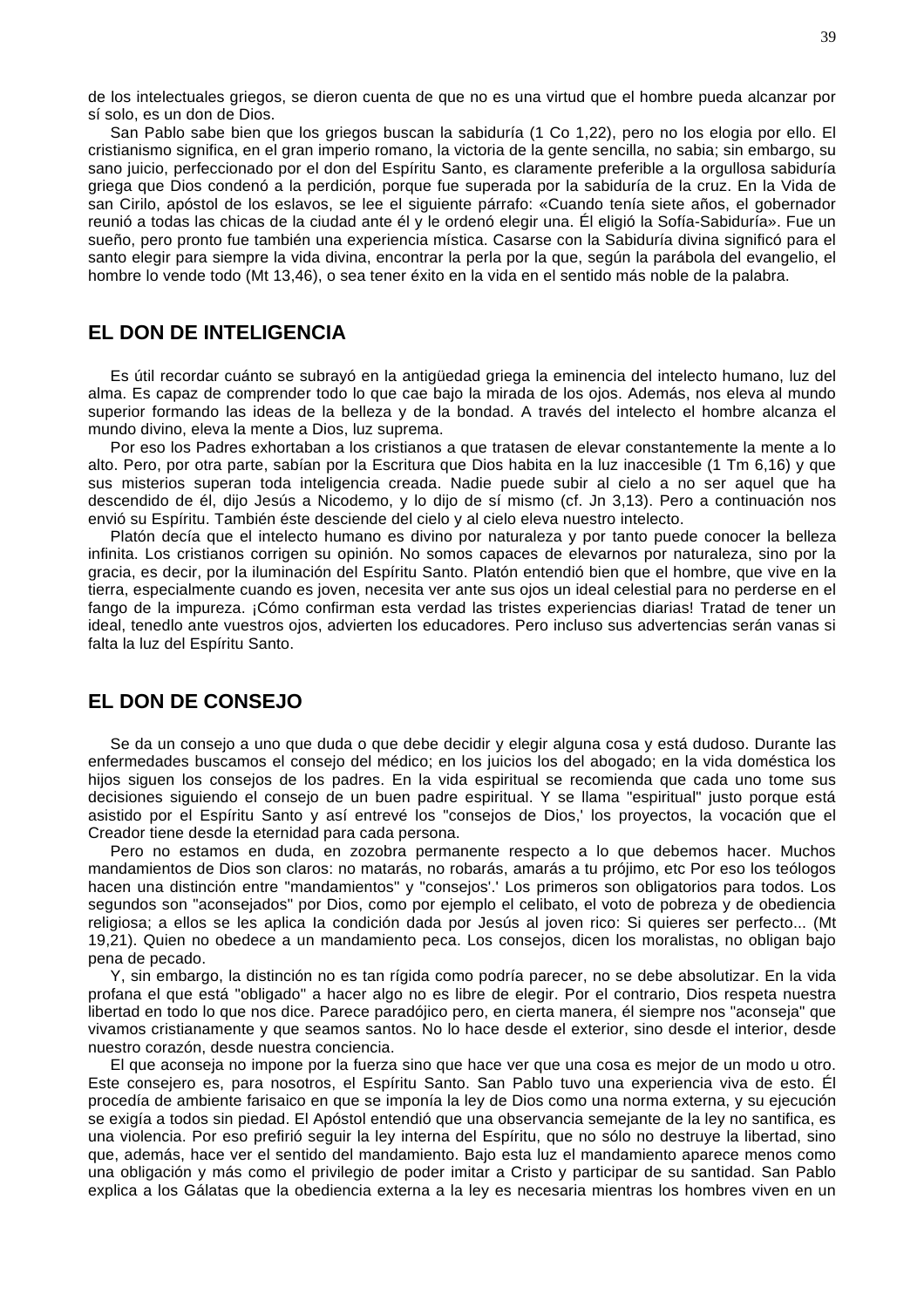<span id="page-39-0"></span>estado de esclavitud respecto a Dios. Pero los cristianos reciben en el corazón el Espíritu que grita Abbá, Padre; no son ya esclavos, sino hijos (Ga 4,6-7).

Cuando invocamos a la Virgen como "Madre del buen consejo', le pedimos que nos dé una clarividencia parecida a la que ella tuvo cuando obedeció a la voz del ángel. Su "sí" libre la ha hecho Madre Inmaculada del Salvador.

## **EL DON DE FORTALEZA**

Los antiguos estoicos mencionan el miedo como una de las cuatro pasiones que alteran la paz del alma. El hombre no debe ser tímido, sino valiente, no debe temer la lucha por la justicia. «Vivir significa luchar», dice Séneca. También en el Antiguo Testamento se alaba a los guerreros valientes. Pero no debemos olvidar que su fortaleza está fundamentada en el temor de Dios. Los hombres no tenían miedo ya que creían en Dios y tenían mayor confianza en Él que en sus espadas, músculos, experiencias de guerra.

¿Cómo definen la fortaleza los autores cristianos? Se describe con estas palabras: «Es una virtud que lleva al hombre, que no se fía de las propias fuerzas, a esperar en Dios. A vencer todos los temores y dudas en las fatigas y cargas que lo amenazan en su vida espiritual». En esto difiere la fortaleza cristiana de la valentía natural de los guerreros. Las alma sutiles saben ser valientes de forma distinta a las peleas. Saben defender la verdad con humildad, pero con firmeza, con la confianza de vencer.

Esta fortaleza se da por supuesta en la vida cotidiana, que exige sacrificios por parte de las madres, los médicos, los sacerdotes, los obreros... Son frecuentes las dificultades que tenemos que soportar diariamente: críticas injustas, calumnias, sólo porque cumplimos con nuestro deber. Uno podría hacerse tímido. Pero la timidez, escribe san Juan Clímaco, «nace de la falta de fe, de confianza en Dios; el alma orgullosa cae en la esclavitud del miedo; visto que se fía sólo de sí misma, tiene miedo incluso cuando se mueve una hoja o una sombra». El autor reconoce también que la timidez puede ser debilidad física, corporal, de los nervios. Pero cree que puede ser curada con la ayuda de Dios, con la fuerza del Espíritu Santo.

### **EL DON DE CIENCIA**

El don de ciencia se puede entender en el mismo sentido que el de sabiduría e inteligencia. Pero podemos acercarnos a este término con una perspectiva particular. Vivimos en un tiempo en el que las llamadas "ciencias" han alcanzado una perfección jamás vista anteriormente. Los "científicos" gozan de una gran estima y la opinión "científica" sobre cualquier cosa se acepta como infalible. Su objeto es sobre todo la naturaleza visible, el cosmos.

Pero hay también otras ciencias además de las "ciencias naturales'.' Se estudia la literatura, el arte, la historia del pensamiento filosófico, etc. Pero precisamente en estos campos nos damos cuenta de que la ciencia tiene sus límites. En literatura se pueden estudiar científicamente las vidas de los poetas, las ediciones de sus obras. Pero para entender la belleza de una poesía se requiere una capacidad especial, un don personal. Científicamente se puede y se debe hacer todo lo necesario para construir una iglesia, pero esto no nos garantiza que el edificio será una obra de arte.

Estos límites se notan más todavía cuando se estudia científicamente la religión. En los primeros siglos del cristianismo ya hubo quienes estudiaron la Sagrada Escritura con gran pericia. Desgraciadamente fueron precisamente ellos los que cayeron en las herejías. San Basilio explica la razón de estos errores de la siguiente manera. Para entender la agricultura es necesario un agricultor; la música la entiende un músico; un libro escrito lo interpreta de la forma adecuada sólo aquel que está, con la mente, cerca del autor que lo ha escrito. El autor de la Sagrada Escritura es, según creemos, el Espíritu Santo. Por eso es sagrada. Por tanto, sólo puede comprender e interpretar verdaderamente la Escritura divina el que tiene el Espíritu de Dios del que proviene la ciencia espiritual.

Esta constatación es válida, en primer lugar, para los textos sagrados, para la Sagrada Escritura. Pero Dios es también el autor del cosmos, de la naturaleza visible. Él ha creado el mundo con su Palabra. Le ha dado también un significado propio, porque es su obra de arte. ¿Quién lo puede entender? Nuevamente, aquel que participa del espíritu del autor, del Espíritu de Dios.

De Dios proviene todo lo que existe. Todo tiene, por tanto, un significado espiritual que se abre sólo ante aquellos que reciben el don del Espíritu Santo, que son puros de corazón y que por eso ven a Dios (cf. Mt 5,8).

Con esto no se hace disminuir el valor de las ciencias humanas. Se aprecian todos sus resultados. Pero se profesa que las "ciencias humanas" se llevan a término a través de la ciencia espiritual que les da su verdadero significado.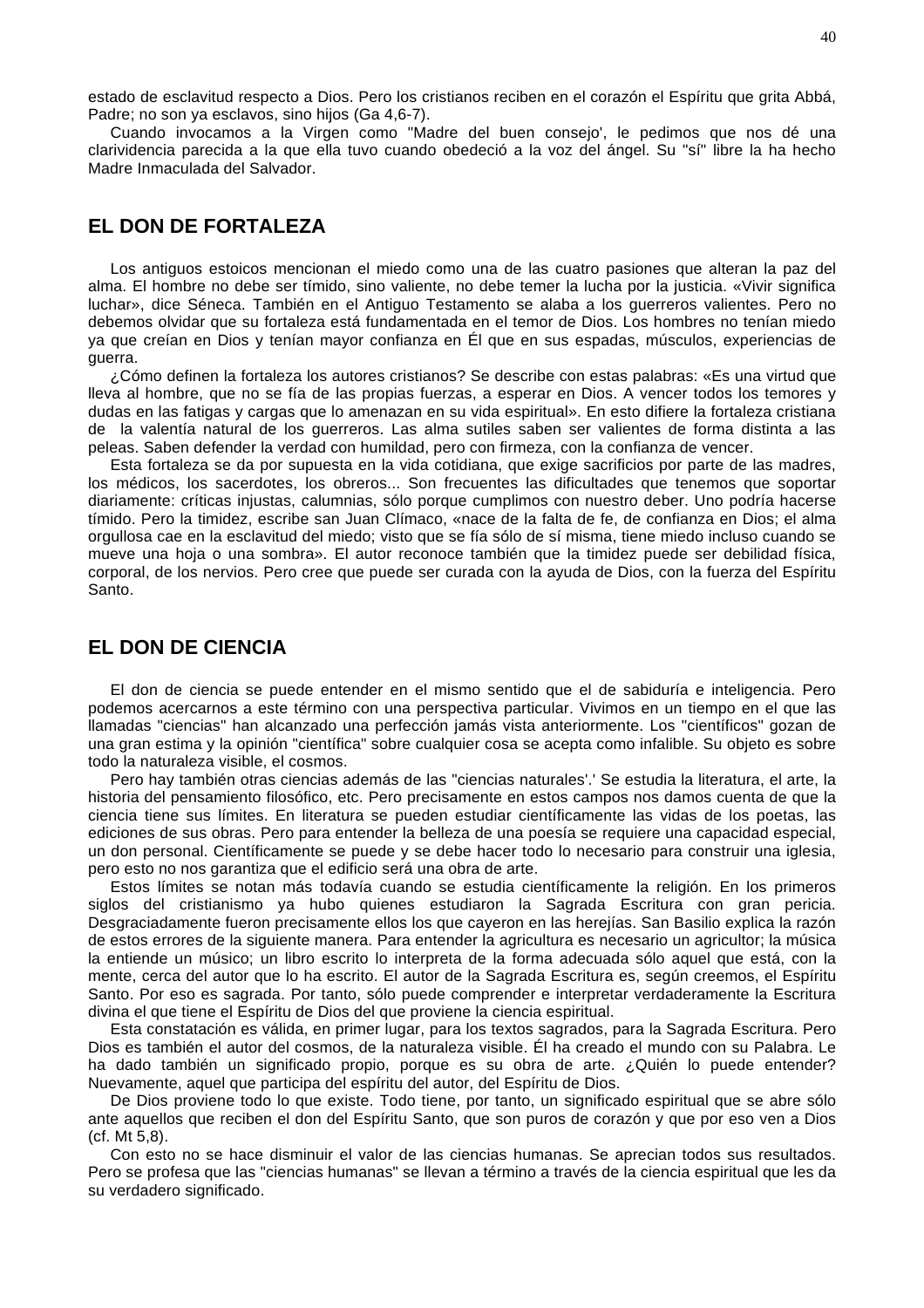### <span id="page-40-0"></span>**EL DON DE PIEDAD**

Cuando decimos que uno es "pío"; decimos que cumple fielmente con sus deberes religiosos. En la antigüedad este término tenía un sentido más amplio: era, en primer lugar, la virtud que rige las relaciones entre los hombres. En la Biblia se considera pío al que es fiel a sus padres, parientes, amigos, socios. Los profetas exhortan al pueblo a la piedad hacia Dios, porque él es para el pueblo como un padre, un amigo, un socio. Él es, como dice el Apocalipsis (15,4), el solo pío, o sea, el único que permanece fiel en todas las circunstancias de la vida. Esto conlleva la observancia de su ley y ciertos oficios religiosos. Obviamente la verdadera piedad no puede limitarse sólo a actos externos, a ritos, sino que se nutre del amor que los vivifica, como decía el profeta Oseas (6,6).

¿Cómo debe ser nuestra piedad para con los hombres? El cristiano debe amar a todos. Pero, ¿puede permanecer fiel a todos, fiarse de todos? Los autores espirituales hacen una distinción: debemos hacer el bien a todos, amigos y enemigos, pero podemos fiarnos sólo de Dios; y, de entre los hombres, sólo de aquellos que se han ganado nuestra confianza, que los conocemos. Pero, ¿cómo conocer a un hombre? Cada uno es un misterio de la libertad y el amor.

Precisamente porque es un misterio, el hombre no puede ser conocido con "criterios científicos'.' Dostoevskij relata una leyenda sobre un palacio de cristal. Es el hombre científico el que se construye una casa así. Admira sólo lo que está probado, lo que es claro razonable. Lo misterioso es echado fuera como indigno de un científico. Va a vivir a esa casa suya, está orgulloso de ello, se vanagloria de la claridad que lo rodea. Pero pronto comienza a aburrirse porque no encuentra cosas que le alegren la vida: la libertad y amor. Estas dos cosas nunca pueden ser "claras'.

De esto el teólogo Pavel Florenskij concluye: finalmente es necesario creer que hay dos modos distintos de conocer: el modo de las cosas y el de las personas. Cuando descubrimos las cosas, procedemos según el método que nos ha aconsejado Descartes: primero se descubre lo que es evidente, claro, después se va a lo menos claro, razonando lógicamente. Al final están las puras suposiciones, de las que no nos fiamos mucho. En otras palabras construimos un palacio de cristal. La situación es totalmente distinta cuando nos encontramos con las personas. Éstas jamás son claras, su corazón, sus intenciones nunca son evidentes. No queda entonces más remedio que acercarse de otra manera, dándoles una confianza inicial. Sólo después, cuando vivimos con ellas en una relación de confianza, ellas se revelan, se dan a conocer, dándonos por su parte confianza a nosotros.

El principio de este proceso, por tanto, es tenebroso: se cree y no se comprende. ¿No es arriesgado? ¿No nacen quizás tragedias justo por esta confianza inicial no prudente?

Cuando uno acepta a una persona desconocida, quiere que otros la recomienden como fiel. Pero incluso en estos casos se cometen errores frecuentes. Y, sin embargo, los famosos "padres espirituales" no se equivocaban, tenían "cardiognosis', conocimiento de los corazones; leían, como se atestigua a menudo, las almas de los demás «como un libro abierto». Es ciertamente un don del Espíritu Santo. Es dado de alguna manera a todos los cristianos justos y devotos, y por eso pueden practicar tranquilamente la piedad no sólo con respecto a Dios sino también con los hombres según los conduce el Espíritu.

## **EL DON DE TEMOR DE DIOS**

El simple recuerdo de términos como temor de Dios, muerte, infierno, asusta al hombre moderno -que los considera como antiguos miedos medievales o el fruto de prédicas barrocas. Se quiere justificar esta aversión con la enseñanza del Nuevo Testamento sobre el amor que vence al temor a la condenación. Tampoco las razones psicológicas están a favor del temor. Tanto en la educación de los jóvenes como en la sociedad pública, se consigue poco progreso moral con amenazas.

Dicen que la "atmósfera de miedo" caracteriza a las religiones primitivas. Cuanto más evoluciona el concepto de servicio a Dios, menos se habla de castigos. Esto también es correcto. Pero de estas premisas podríamos deducir una conclusión sobre una doble religión: la de los sencillos y la de los que han progresado, como afirmó irónicamente Voltaire «Yo no creo en el diablo, pero estoy contento de que todavía crea en él mi sastre». Ya en Ios primeros siglos cristianos Marción quería aligerar la conciencia de sus seguidores. Decía que todas las amenazas de Dios y los castigos pertenecen al Antiguo Testamento, que por suerte ya ha sido superado, sustituido por Nuevo.

¿Cuál es la enseñanza cristiana sobre e temor de Dios? Nosotros creemos en lo que dice la Escritura en una frase: El inicio de h sabiduría es el temor de Dios (Sal 110,10). ¡Cuántas veces se repite en el salterio: Bendito el hombre que teme al Señor (Sal 111,1)! Es interesante ver cómo este concepto aparece ligado a otro concepto típicamente bíblico: la gloria del Señor. Dios es glorioso cuando manifiesta su majestad, su fuerza, en sus milagros. Viendo estos grandes signos, los hombres temen a Dios. El término hebreo para decir gloria es kabód que, literalmente, significa peso. Cuando aparece la gloria de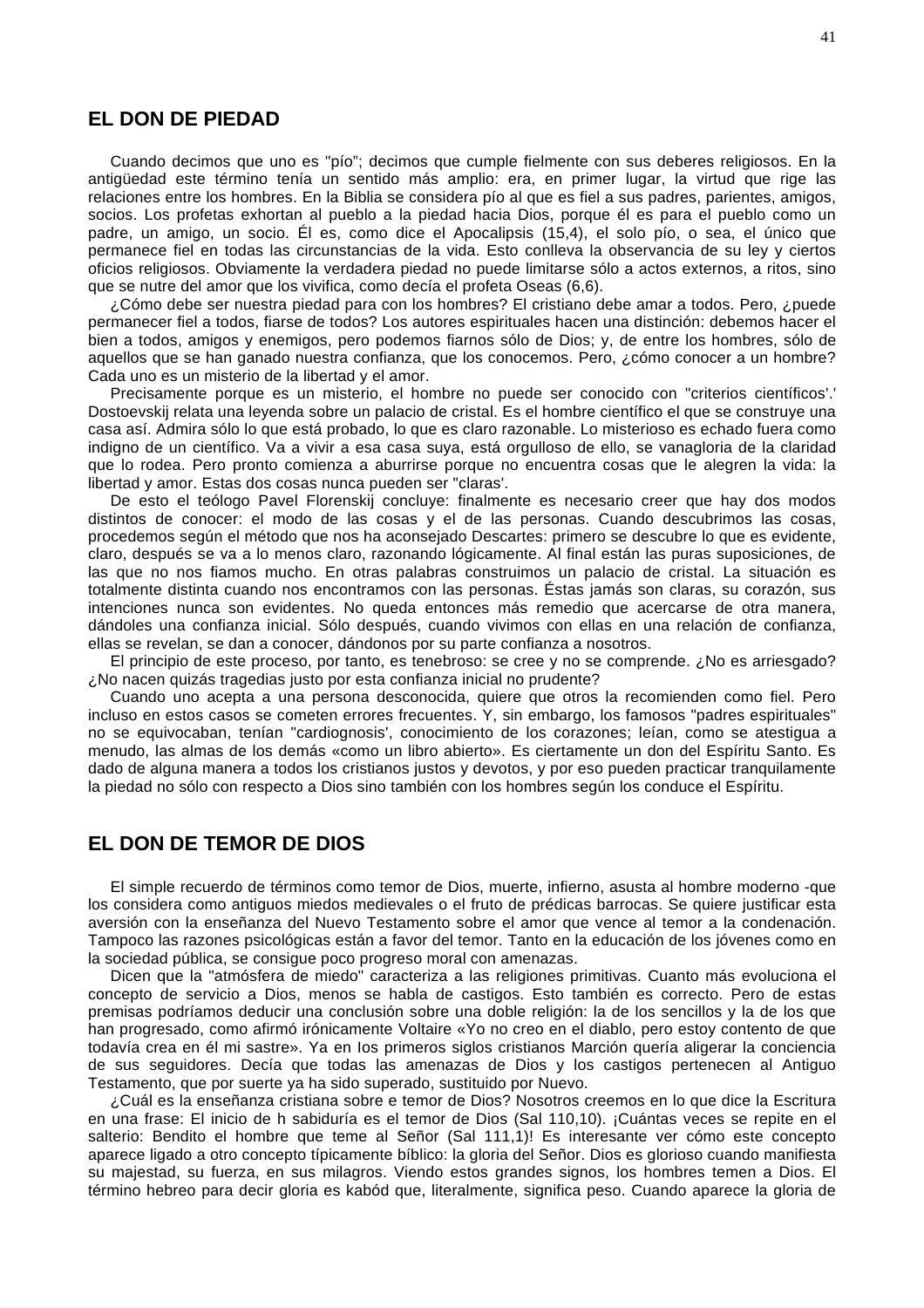<span id="page-41-0"></span>Dios, el pueblo se da cuenta de que es necesario dar una gran importancia a la existencia de Dios, a sus palabras, a lo que exige.

Cuando uno adquiere esta firme convicción, vive en el temor de Dios. En español tenemos dos términos: temor y miedo. El temor de Dios no es debilidad de nervios suscitada por imaginaciones fantásticas. Es, por el contrario, una decisión tranquila: tomar en serio las cosas serias y no dar mucha importancia a lo que no tiene valor. Por eso el temor de Dios nos libera de temores inútiles, nos enseña a no temer a los hombres, los elementos, los animales y ni siquiera al diablo. San Juan Clímaco hace ver qué ridícula es la situación de aquellos que, queriendo robar, escapan porque hay perros, pero no temen a Dios que ve sus malas intenciones.

El mismo autor es severo también con los escrupulosos que temen el futuro porque no creen en la remisión de los pecados, en la misericordia divina para con los que se arrepienten. Justamente la Escritura dice que el temor es sólo el inicio de la sabiduría. Es el primer grado de la vida espiritual que lleva al amor de Dios. En la vida espiritual, como ejemplo de madurez, podemos citar a san Antonio Abad que hacia el final de su vida dijo: «Ya no temo a Dios». Había entendido que tomar a Dios en serio significa amarlo de todo corazón.

# *LA CONSCIENCIA DEL ESPÍRITU*

## **EL SENTIMIENTO DE LA GRACIA**

El Espíritu Santo es invisible. ¿Cómo se puede reconocer entonces si uno es "espiritual" o no, si posee en el corazón la gracia o carece de ella? La cuestión es siempre actual y ya en el siglo IV de nuestra era se convirtió en objeto de discusión. Los llamados mesalianos, procedentes de Siria, tomaron una posición radical: si tienes el Espíritu Santo, debes sentirlo. Si no sientes nada, no tienes la gracia divina. Y si, por el contrario, sientes tentaciones, si estás nervioso por malos pensamientos, entonces es que el pecado habita en tu corazón. Esta posición tenía consecuencias peligrosas: los sacramentos, como por ejemplo el bautismo, no cambian nuestros sentimientos, y por tanto no nos dan el Espíritu Santo.

Esta posición extrema fue condenada como herética. Diadoco de Foticé, autor espiritual griego, escribe contra los mesalianos: «La gracia es depositada secretamente en el fondo del corazón desde el momento del bautismo; no hace sentir su presencia al sentimiento». Más tarde, en tiempos de la Reforma, la Iglesia repetía que no es lo mismo "sentirse justificado" que "ser justificado" ante Dios. Incluso los grandes santos pasaban con frecuencia períodos de desolación espiritual y les parecía, como a santa Teresa de Lisieux hacia el final de su vida, como si el cielo estuviera cerrado.

Sin embargo, estos estados de "insensibilidad" para las cosas espirituales no deben ser el estado normal del cristiano. Son pruebas de fe y como tales son recompensadas por Dios con las consolaciones que vienen después. Diadoco, al que acabamos de citar, establece un cierto orden de acuerdo con el cual se desarrolla normalmente la pedagogía divina:

1) en el bautismo recibimos el Espíritu Santo, pero no somos conscientes de ello;

 2) cuando uno se convierte a la vida espiritual, Dios lo anima con su gracia, de manera que encuentre satisfacción en la vida religiosa;

 3) más adelante, en cambio, la gracia se esconde, se sienten desolaciones, es el período de las pruebas;

 4) finalmente, cumplido el período de la purificación, Dios concede de nuevo las consolaciones, la alegría, la seguridad de la plenitud del Espíritu Santo. En este último estadio se puede decir que el hombre, que ha sido herido por el pecado en sus sentimientos, ha recuperado la salud espiritual del alma, la paz del corazón. No debemos esforzarnos por llegar a esta consolación, sino esperar con fe, recibirla cuando Dios nos la dé.

# **LOS SIGNOS DEL ESPÍRITU SANTO**

Aunque invisible, a Dios se le conoce por signos. Se cuenta que un musulmán devoto acompañó a un científico ateo al desierto. Antes de acostarse rezó sus oraciones. El científico le dijo con ironía: «¿Has visto a Alá? ¿Le has oído hablar? ¿Cómo sabes entonces que existe?». Cuando por la mañana salieron de la tienda, el científico dijo: «Durante la noche ha estado aquí un camello». El árabe le respondió: «¿Has visto el camello? ¿Has oído su voz?» El europeo se enfadó: «¿No ves que hay huellas, señales en la arena?» El beduino señaló el sol que se levantaba sobre el horizonte: «¡He ahí las huellas, los signos de Alá!».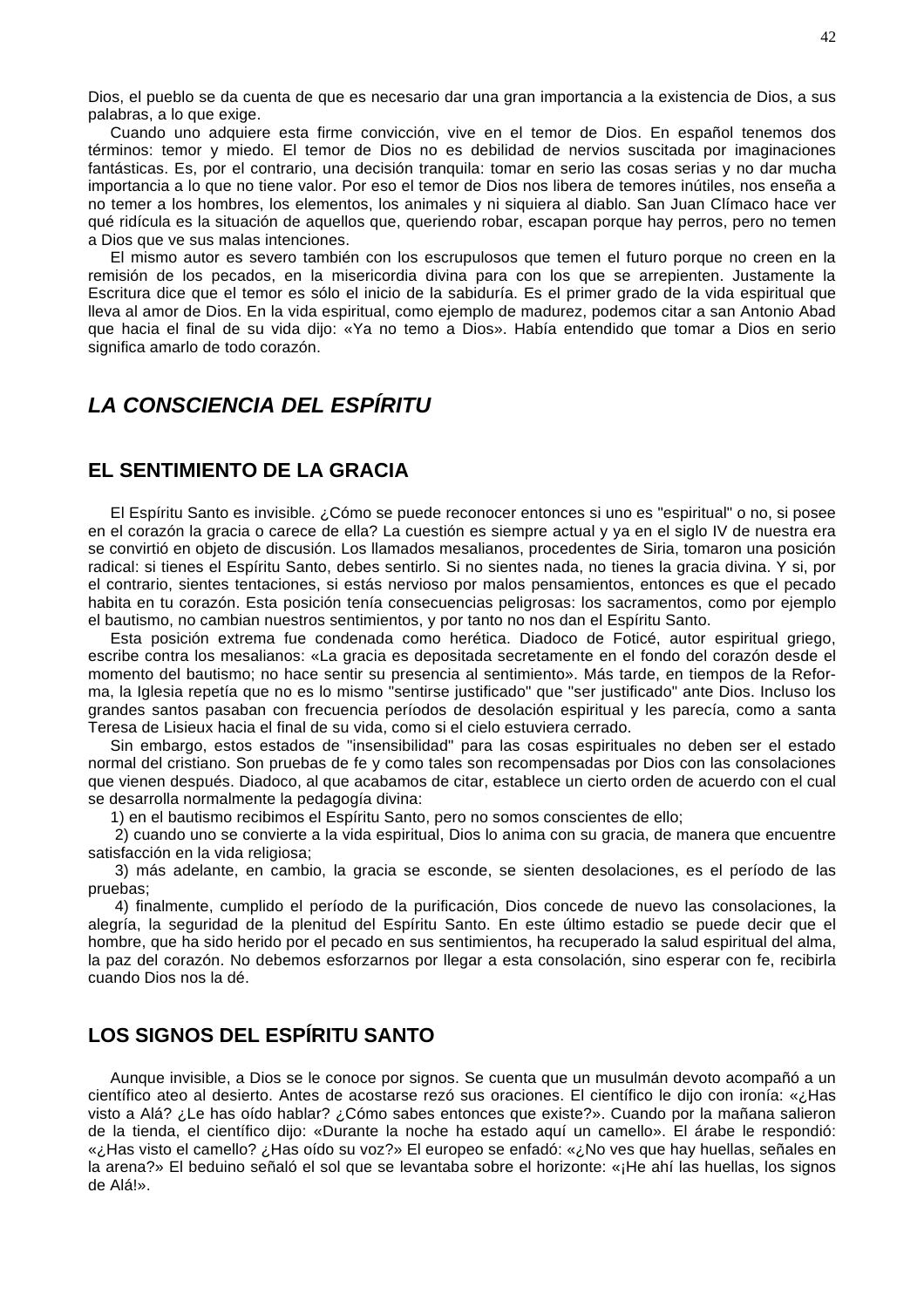<span id="page-42-0"></span>Si Dios se revela en la naturaleza, debe haber también señales de su presencia en el alma. Hay varias y se llaman sencillamente "carismas" San Pablo los enumera a menudo y en el famoso "cántico de la caridad'; en la primera carta a los Corintios (13,1ss), recuerda aquellos que llaman la atención por su carácter extraordinario: la glosolalia, o sea el don de hablar las lenguas, la profecía, el sanar enfermos, etc. Pero la conclusión es: Aunque hablara las lenguas de los hombres y de los ángeles, si no tengo caridad soy como bronce que suena o címbalo que retiñe. Aunque tuviera el don de profecía, y conociera todos los misterios y toda la ciencia; aunque tuviera plenitud de fe como para trasladar montañas, si no tengo caridad nada soy (vv. 1-2). Los dones extraordinarios no pueden tenerlos todos, pero todo cristiano es llamado a realizar la perfección en la caridad. Ésta es, por tanto, la señal más segura de la presencia del Espíritu Santo en su corazón.

La enseñanza sobre este punto es clara en toda la tradición cristiana. Y, sin embargo, quedan algunas dudas. Parece que la pregunta se pospone: el Espíritu Santo se manifiesta en la caridad, pero ¿qué señales nos hacen reconocer a una persona como dotada de verdadera caridad?

"Nadie tiene amor más grande que el que da su vida por sus amigos" (Jn 15,13). Basándose en estas palabras, el martirio de Cristo fue considerado desde el principio como señal infalible de santidad. La lista de los santos venerados en la Iglesia comienza con los mártires. El hecho de que hayan soportado los tormentos en la "debilidad de la carne" y hayan ofrecido sus vidas es un argumento convincente sobre la presencia del Espíritu que les da la fuerza. ¡Entre ellos los ha habido jovencísimos!

No se concede a todos confirmar con la sangre la unión propia con Dios. Por eso ya san Ireneo (que murió mártir) señaló que los fieles pueden testimoniar la caridad y la presencia del Espíritu de manera sencilla: 'A través de la fe y de una vida inmaculada'. Esto se corresponde con la tesis difundida por los teólogos hasta hoy: sin la gracia de Dios nadie puede observar plenamente sus mandamientos.

Por tanto, si uno vive en la fe y observa la ley de Dios, testimonia que Dios permanece con él. "Quien acoge mis mandamientos y los sigue, ése me ama". La señal del hombre espiritual es, por tanto, la fe pura y la vida moral, las virtudes, la auténtica vida cristiana.

### **LOS SIGNOS EXTRAORDINARIOS**

¿Cómo debemos juzgar los signos extraordinarios de la gracia? En las biografías de los santos se cuentan muchos milagros. Es interesante comprobar que ellos mismos los escondían y no querían que se consideraran como pruebas de su santidad. El cumplimiento milagroso de una oración es señal de una gran fe en la oración y confianza en Dios. Indirectamente es verdad: una fe así es signo del valor personal de quien sabe rezar con esta disposición.

En cuanto a las visiones, éxtasis y fenómenos similares, la Iglesia normalmente es reticente durante largo tiempo antes de pronunciar un juicio sobre ellas. Se descubre un gran peligro de ilusiones y enfermedades. Por otra parte, san Juan Clímaco duda de la utilidad de ciertas visiones. Alguien le dijo: «Benditos los ojos que han visto un ángel». La respuesta fue inmediata: «Mucho más bendito es el que ha visto su propio pecado». Con esto, evidentemente, no se niega que haya visiones verdaderas. Éstas van ligadas normalmente a alguna misión. Pero no se puede concluir que las personas que las hayan tenido sean más santas que las otras.

Los Padres de la Iglesia escribían contra los gnósticos y contra los montanistas. Los gnósticos consideraban como perfecto a quien tenía un conocimiento de las cosas espirituales superior al de los demás. Los montanistas buscaban a los que tenían el don de la profecía y sabían revelar los misterios escondidos. Este tipo de criterios para evaluar la vida espiritual llevan fácilmente a exaltaciones y a aberraciones. Pese a todo, sigue siendo cierto que el Espíritu Santo concede a los cristianos conocimientos especiales, penetrantes. Comienzan a tener un sentido agudo de lo que está bien y lo que está mal y poseen esta clarividencia moral incluso en el juicio sobre los demás; perciben si son buenos o si van por el mal camino. Los santos "leen en el corazón". Pero también los simples fieles manifiestan su progreso en la vida espiritual cuando su conciencia madura en la justicia, en la finura y en la sensibilidad para el bien, en la disponibilidad para todo bien.

No podemos ver a Dios, escribe san Gregorio Magno. Pero observamos sus obras. Lo mismo se puede decir de la presencia del Espíritu en el corazón humano. «Cuando vemos obras admirables, estamos seguros de que Dios habita en quienes las realizan».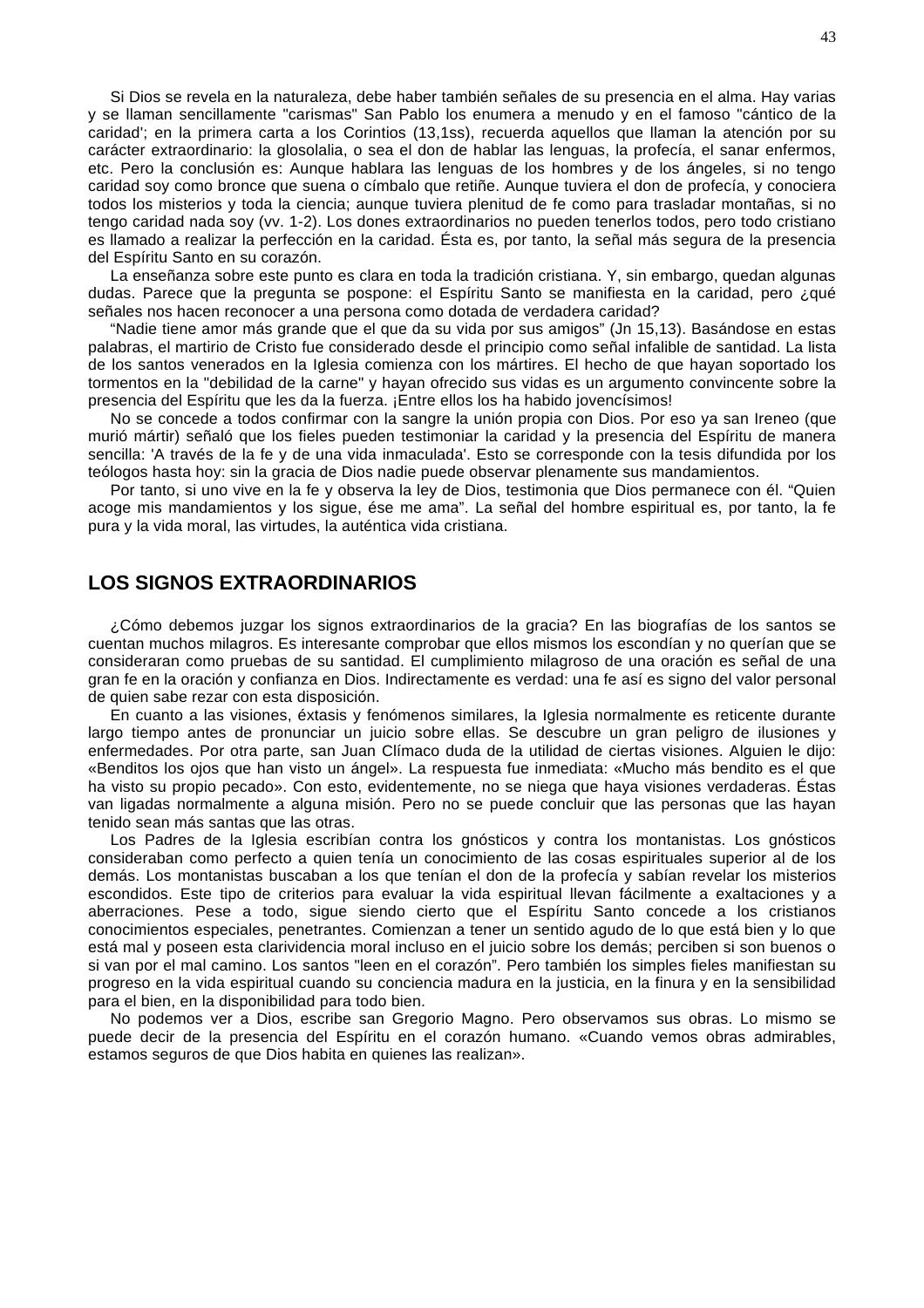# <span id="page-43-0"></span>**LA EXPERIENCIA DE SIMEÓN EL NUEVO TEÓLOGO**

Se trata de un santo bizantino (+1022). El sobrenombre de "Nuevo Teólogo" (o sea de "nuevo san Juan Evangelista-Teólogo") se le dio a causa de sus experiencias místicas. Pertenece a la tendencia que desea vivir la gracia del Espíritu conscientemente, aunque en el misterio. En los escritos de Simeón se encuentra el siguiente ejemplo. Una mujer embarazada no conoce aún el rostro de su hijo, pero está ya segura de que su vida está dentro de ella. Así, también el cristiano verá la gloria de su rostro espiritual en el siglo futuro, pero ahora ya sabe que el Espíritu habita dentro de él.

Evidentemente esta conciencia es fruto de un proceso espiritual, a veces largo, a veces corto. En la vida de Simeón se pueden ver las etapas siguientes. Su primera conversión tuvo lugar después de llegar a Constantinopla, cuando se dio cuenta de que querían abusar de su inocencia. Decidió dedicarse a la vida espiritual y tuvo una visión de luz: vio su habitación toda iluminada. Con términos más prosaicos se diría: comenzó a ver su ambiente de forma distinta, con otra luz.

Dado que esta primera conversión no fue duradera, tuvo lugar a continuación la segunda conversión. Simeón se hizo monje. Y le fue concedida una nueva visión. Fue de nuevo una luz. Pero esta vez entendió que no se trataba de una luz exterior, sino interior, en el corazón. El gran cambio no debe buscarse fuera de nosotros, sino dentro, en el corazón, donde se toman actitudes distintas de las que se tenían antes, y entonces nacen nuevos sentimientos.

Sin embargo, fue tentado por las dudas: ¿me debo fiar de estos nuevos sentimientos, debo dejarme guiar por estas luces? Un día le llegó la seguridad: es Jesús, el Maestro, que me habla en el corazón. Debo, por tanto, obedecerle, ponerme en la escuela de su Espíritu.

Esta obediencia al Espíritu le lleva a la cuarta y última etapa de su evolución espiritual. Simeón la expresa con pocas palabras: «Pobre, pero amante de mis hermanos» (ptochos philadelphos). Tiene un fuerte sentimiento de su miseria moral, de ser un pobre pecador. Pero, extrañamente, al mismo tiempo siente un fuerte deseo de amar a todos como hermanos, incluso a sus numerosos enemigos que lo perseguían, de ser "amante de los hermanos'".Dicho sentimiento de caridad no puede provenir de un pobre. Es por tanto el amor divino el que, por medio del Espíritu, se ha adueñado de su corazón. Y entonces puede ser cierto que Dios se ha unido a él. No hay mejor seguridad de salvación que ésta: el corazón lleno de caridad divina, que es don del Espíritu Santo.

# *APÉNDICE: LA CREATIVIDAD ARTÍSTICA Y EL ESPÍRITU*

# **TODO HOMBRE ES CREADOR ESPIRITUAL**

Los Padres de la Iglesia se planteaban la siguiente pregunta: ¿en qué consiste la grandeza del hombre? Los antiguos griegos la encontraban en su capacidad de conocer. El empirismo moderno reduce el acto cognitivo a la recogida sistemática de aquello que efectivamente existe, especialmente de lo que vemos ante nuestros ojos. El pensador ruso S. L. Frank (1877-1950) reacciona contra esta concepción mecánica que reduce al hombre a una cámara fotográfica. El hombre no es un recogedor de datos, es esencialmente un creador. Imagen de Dios Creador, es llamado a transformar el cosmos. Cada uno, en su lugar, intenta producir algo nuevo, de enriquecer la realidad con su obra. Lo observamos en los artesanos y lo desean conscientemente, sobre todo, los artistas. Debemos por tanto preguntarnos cómo nace una obra de arte.

A menudo oímos esta frase: «El artista, en su obra, se muestra a sí mismo». Pero esta afirmación es discutida por los mismos artistas. Ellos, cuando crean, quieren expresar "algo" que viene como una inspiración. Los antiguos griegos hablaban de las Musas y veían en la inspiración una voz divina misteriosa. El artista se siente obligado a aceptarla, se identifica libremente con esa voz, quiere colaborar con ella. Le habla invisiblemente y él quiere darle una forma visible en la pintura, en la escultura, en la poesía, en la música... No es fácil. Sufre, le sobreviene la duda de si no sería mejor abandonar el proyecto... Pero no puede. Está como poseído por esta voz, obligado a obedecer.

Entonces se presenta un problema moral muy grave: ¿estar "poseído" por una idea, obligado a hacer algo que ha aparecido de repente, no constituye acaso una degradación del hombre, la pérdida de su libertad y de su dignidad? Lo que viene "de fuera" y obliga, esclaviza al hombre indudablemente. ¿Sería entonces la creación artística fundamentalmente inmoral?

Esta objeción se resuelve sólo con la respuesta a otra cuestión: ¿cuál es el origen de la inspiración, quién habla en su voz? Hay sólo un caso privilegiado: si la inspiración viene del Espíritu Santo, entonces no viene "de fuera', porque el Espíritu Santo es el "alma de nuestra alma', pertenece a nuestro yo espiritual; y, además, el Espíritu de Dios es Espíritu de libertad, no hace al hombre esclavo sino libre.